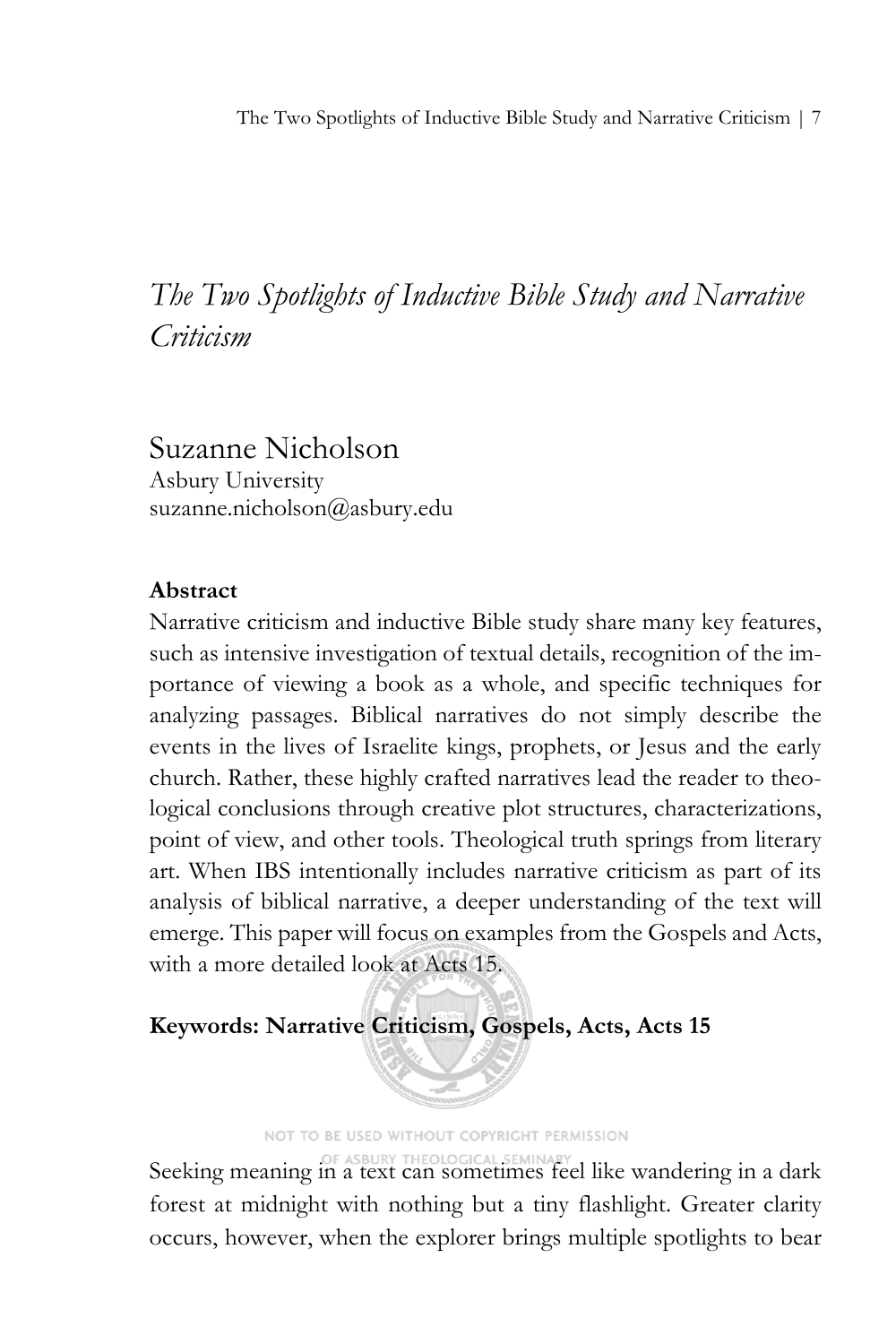upon a text. By intentionally incorporating the hermeneutical approach of narrative criticism into the Inductive Bible Study (IBS) method, interpreters can more effectively uncover the nuances embedded in biblical narratives. IBS offers interpreters a deep understanding of Scripture through careful analysis of the details of the text while simultaneously paying attention to the structure of the book as a whole. Similarly, narrative criticism takes seriously the plot of the overarching narrative while simultaneously exploring the details that shape individual pericopes. When integrated, these two interpretive methods create a synergy that strengthens the interpretation of a given narrative text.

A comparison of the four Gospels demonstrates that biblical narratives never merely recite the events of Jesus's ministry. Despite the common subject matter, the differences in story order and detail suggest instead that these are highly crafted narratives. [1](#page-1-0) The Gospel writers are storytellers who shape their tales to evoke specific responses from their readers. The details included—indeed, the details left out are assiduously chosen. The setting, order of events, descriptions of characters, and other details are carefully crafted to convince the reader of the implied author's purpose. We should not be surprised that our Gospel writers each rearrange the order of the stories of Jesus's life, or that they differ in the details they use to describe events. But these differences should also lead us to ask: what are they directing us to see? How are these authors leading us to particular conclusions about Jesus and the kingdom of God?

Narrative criticism thus provides an important tool to answer these questions. The discipline "focuses on stories in biblical literature and attempts to read these stories with insights drawn from the secular field of modern literary criticism. The goal is to determine the effects that the stories are expected to have on their audience."[2](#page-1-1) In many ways,

ED WITHOUT COPYRIGHT PERMISSION

<span id="page-1-0"></span><sup>&</sup>lt;sup>1</sup> This assessment contrasts with the assessment of early redaction critics, who thought of Gospel writers as merely editors of tradition rather than authors in their own right.

<span id="page-1-1"></span><sup>2</sup> Mark Allan Powell, "Narrative Criticism," in *Hearing the New Testament: Strategies for Interpretation*, ed. Joel B. Green (Grand Rapids: Eerdmans, 1995), 239.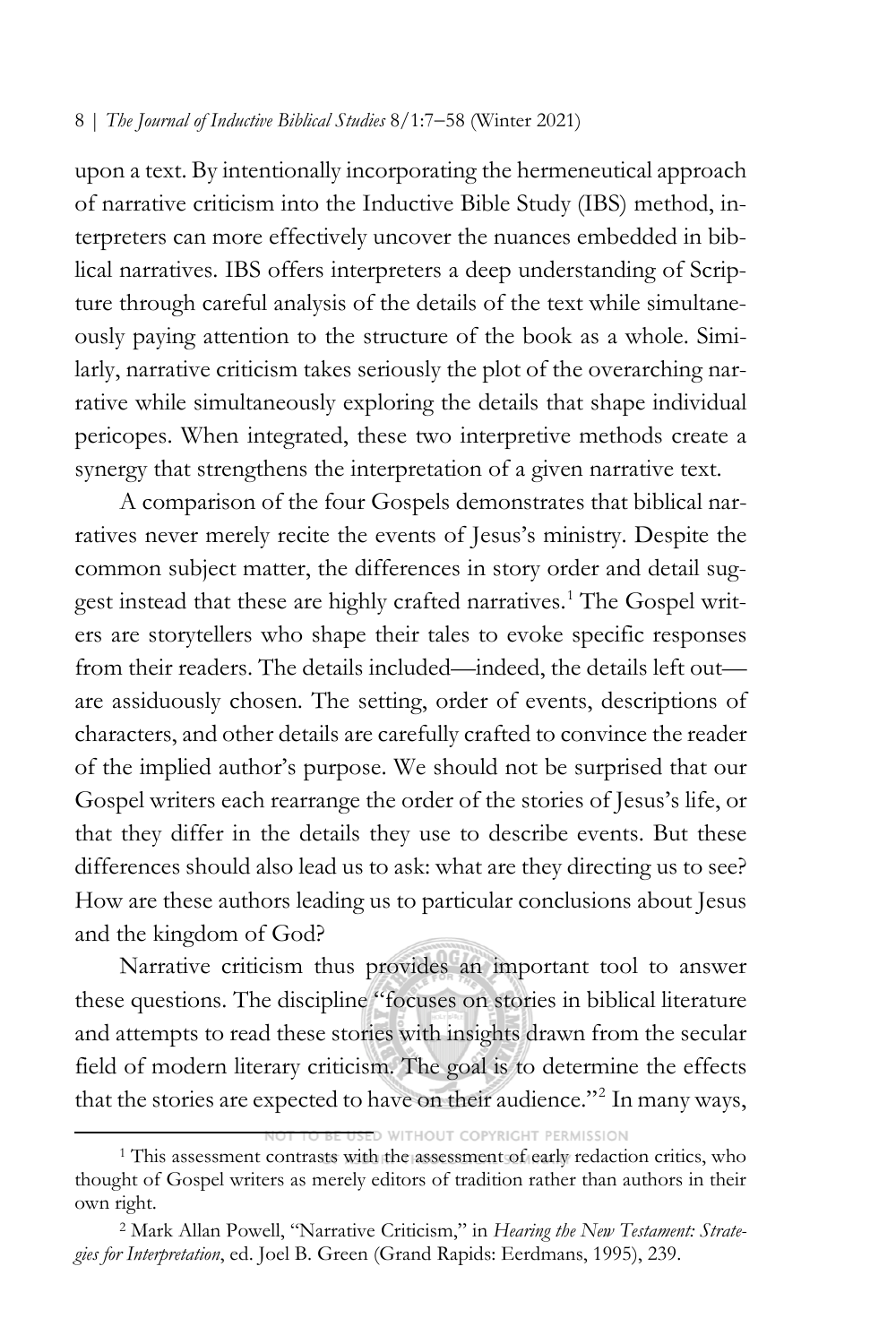this goal parallels emphases in the IBS method, which identifies common structures for communicating in order to understand the intended effect on the audience. Yet the major structural relationships identified via the IBS method are not limited to narrative; rather, they "are found in all cultures, all genres, all time periods, and all forms of art, not simply in literature."<sup>[3](#page-2-0)</sup>

IBS and narrative criticism both appreciate the importance of recognizing the implied author and the implied reader. These are a construct of the text: what does the text imply about the author? For example, Acts implies that the author traveled with Paul at various points in the narrative.<sup>[4](#page-2-1)</sup> Similarly, clues within the text help the interpreter to see who the implied reader might be. The implied reader is the one who "who actualizes the potential for meaning in a text, who responds to it in ways consistent with the expectations that we may ascribe to its implied author."<sup>[5](#page-2-2)</sup> Like IBS, <sup>[6](#page-2-3)</sup> narrative criticism focuses on the final form of the text. As a result, the discipline is less concerned with "getting behind the text" to make historical reconstructions of the actual author or actual recipients of the text. Whether Luke, the traveling companion of the apostle Paul, wrote Acts is less important than the evidence provided by the world of the text itself. Thus, IBS and

<span id="page-2-0"></span>

<sup>3</sup> David R. Bauer and Robert A. Traina, *Inductive Bible Study: A Comprehensive Guide to the Practice of Hermeneutics* (Grand Rapids: Baker, 2011), 94.

<span id="page-2-1"></span><sup>4</sup> The "we" passages in Acts occur in chs. 16, 20, 21, 27, and 28. The most obvious reading of these passages is that the author accompanied Paul on these voyages. Alternative explanations have been suggested as well (such as poor editing of a source from an eyewitness or the use of a first-person "sea voyage genre").

<sup>5</sup> Powell, Sarrative Criticism, 7241 PYRIGHT PERMISSION

<span id="page-2-3"></span><span id="page-2-2"></span><sup>6</sup> Bauer and Traina, for example, write, "The focus on the implied author is more constructive than a focus on the flesh-and-blood author because the aim of interpretation is to gain a sense *of the text*" (*Inductive Bible Study*, 45, emphasis original). For the full discussion of implied author and implied reader, see ch. 4, "Re-Creative Study" (42–49).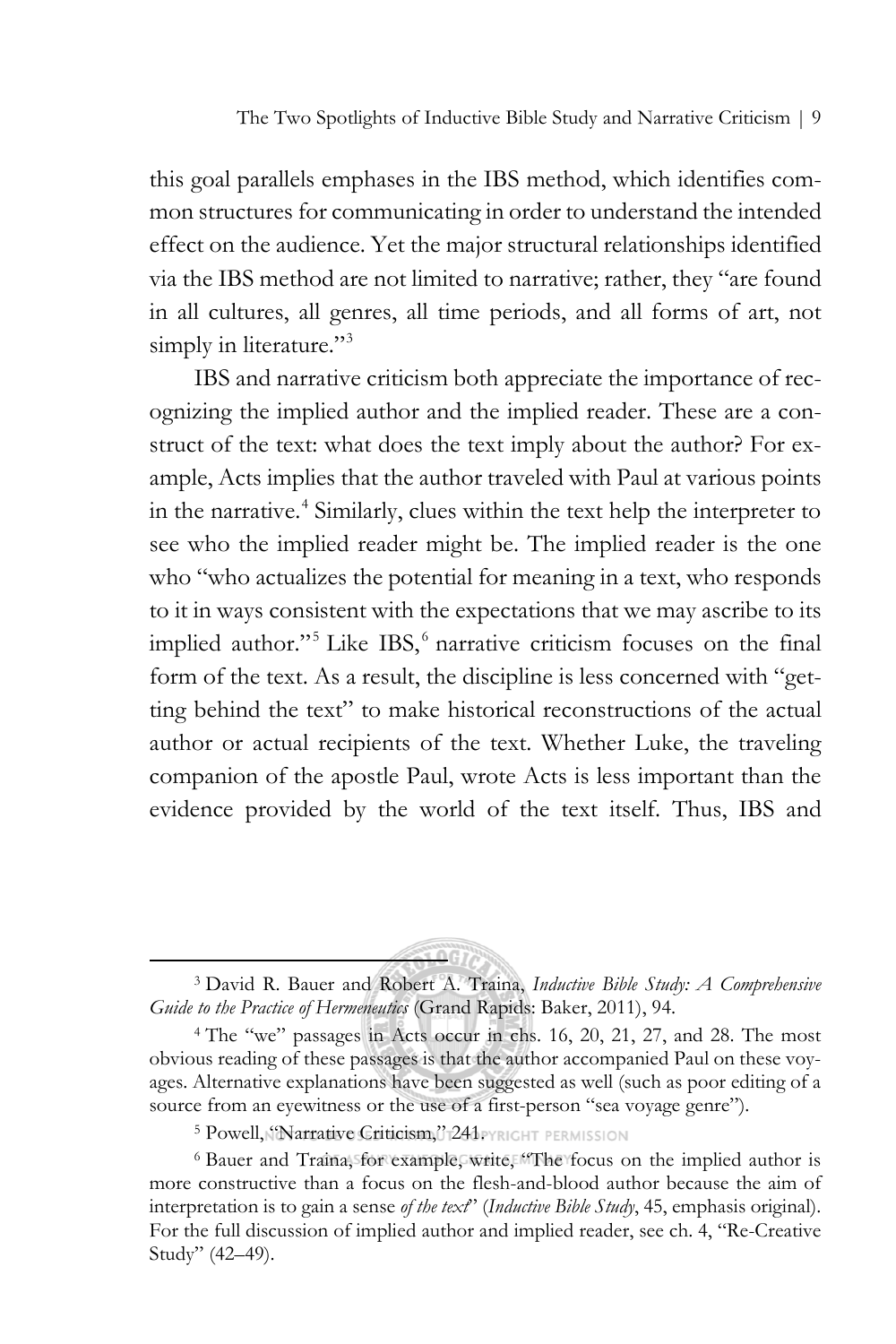narrative criticism agree philosophically on the priority of textual evi-dence over against historical reconstructions.<sup>[7](#page-3-0)</sup>

Narrative critics focus their energy on exploring plot, setting, characterization, empathy, and point of view. In the Gospels and Acts, all of these elements work together to present intricate and compelling portraits of Jesus. James Resseguie describes this literary approach to interpreting biblical narratives:

Like a complex and intriguing puzzle, narrative analysis enlivens the imagination and offers new ways of looking at the familiar. Rhetoric and setting provide clues to a narrative's organization and structure, and the characters provide texture and depth to the narrative puzzle. The plot adds surprise and suspense. Point of view is the conceptual framework or theme of the puzzle. Just as a puzzle cannot be visualized until it is assembled, the point of a narrative is not realized until the parts are put together.<sup>[8](#page-3-1)</sup>

Many of these elements overlap with the questions that practitioners of IBS ask of the text. Yet when one asks different questions of the text, one often finds different nuances in the answers. We will briefly explore the main foci of narrative criticism below and consider the ways in which these foci reinforce or enhance the principles of IBS.

# **Plot**

Plot is the carefully designed sequence of events that leads to our un-derstanding of the story's meaning.<sup>[9](#page-3-2)</sup> Aristotle declared that a plot must

**SLOG7** 

<span id="page-3-0"></span><sup>7</sup> This does not mean that the historical situation of the original author and reader are unimportant, since historical and socio-cultural contexts are necessary for understanding the text.

<span id="page-3-2"></span><span id="page-3-1"></span><sup>8</sup> James L. Resseguie, *Narrative Criticism of the New Testament: An Introduction* (Grand Rapids: Baker, 2005), 241.

<sup>9</sup> Ibid., 197.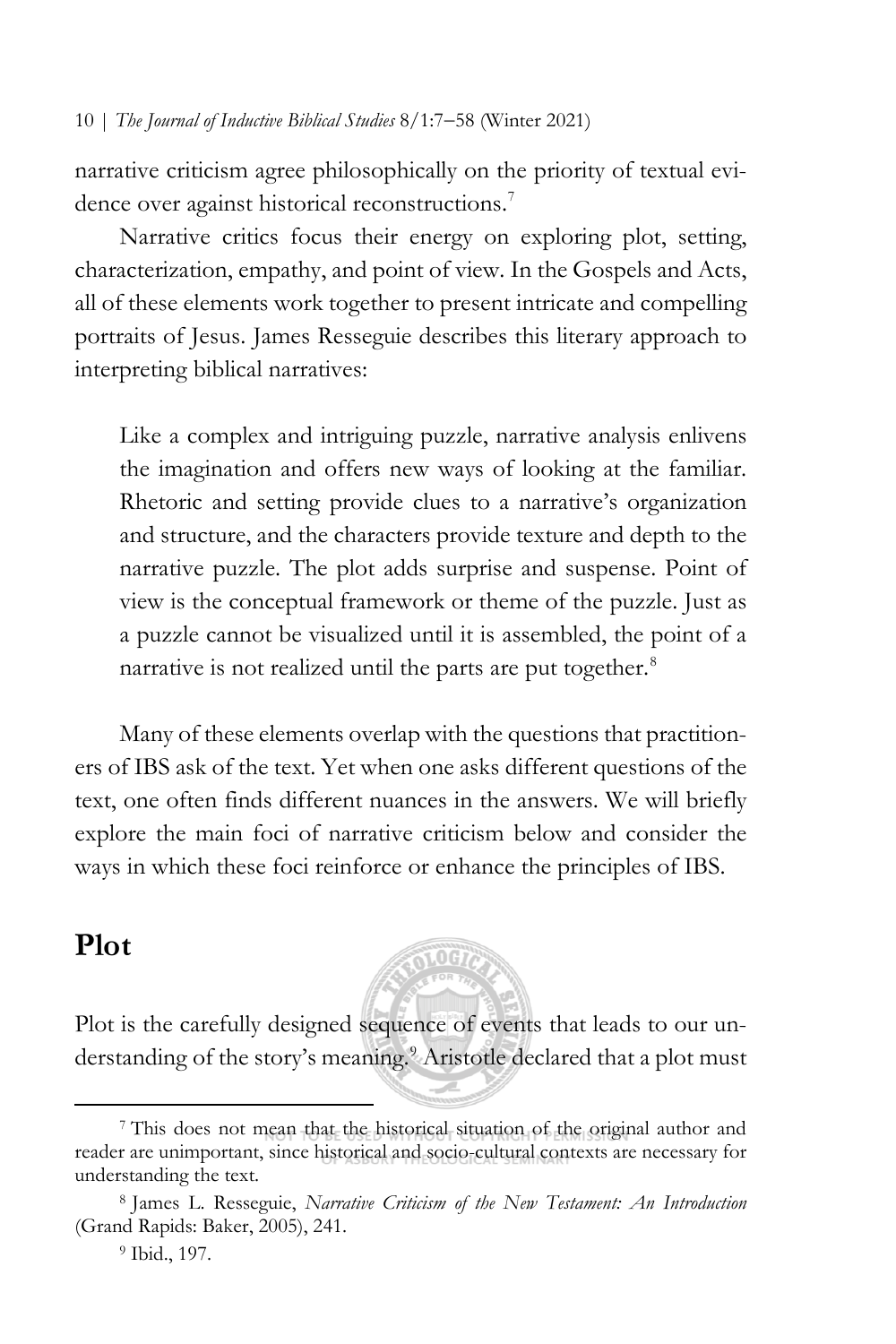have a beginning, middle, and end. But the plot is not the same as the story itself. Whereas a story tells us *what* happened, the plot tells us *why* events happened.<sup>[10](#page-4-0)</sup> The interpreter must look carefully at the design of the plot, and the implicit or explicit causations, in order to understand the meaning of the narrative. When IBS interpreters investigate narratives as books-as-wholes and discover connections between major sections, they find important links in the plot of the story. Narrative critics, however, shine a spotlight on the development of plot in a variety of ways.

On a basic level, every plot has some kind of conflict that moves the story forward. These clashes of ideas, actions, or norms can occur within a character (for example, when the Samaritan woman at the well must decide whether the Jewish teacher standing before her is indeed the messiah the Samaritans are seeking), between characters (Jesus and the Pharisees), between a character and the natural world (Jesus and the stilling of the storm), between a character and the supernatural realm (Jesus and demons), and between a character and society (Jesus's decision to heal on the Sabbath). Often multiple conflicts exist within the same story.

For example, in the story of the Canaanite woman in Matt 15:21– 28, several conflicts occur simultaneously. First, a supernatural conflict arises. The woman's daughter is possessed by a demon, and the woman asks Jesus to heal her. Another conflict occurs between the disciples and the woman; they are bothered by her incessant cries to Jesus, and they want her to go away.<sup>[11](#page-4-1)</sup> This conflict includes a cultural component, as women were generally expected not to speak with unfamiliar men in public. Here she cries out loudly, interrupting them with her shouting. The chutzpah that this woman shows in chasing after Jesus

**THE COPYRIGHT PERMISSION** 

<sup>10</sup> Ibid., 199. OF ASBURY THEOLOGICAL SEMINARY

<span id="page-4-1"></span><span id="page-4-0"></span><sup>11</sup> The present and imperfect tenses used to describe the woman's actions indicate a continuous aspect: she was repeatedly bowing before Jesus and asking him to help her. In response, the disciples repeatedly asked Jesus to send her away. (Their request of Jesus is also in the imperfect tense.)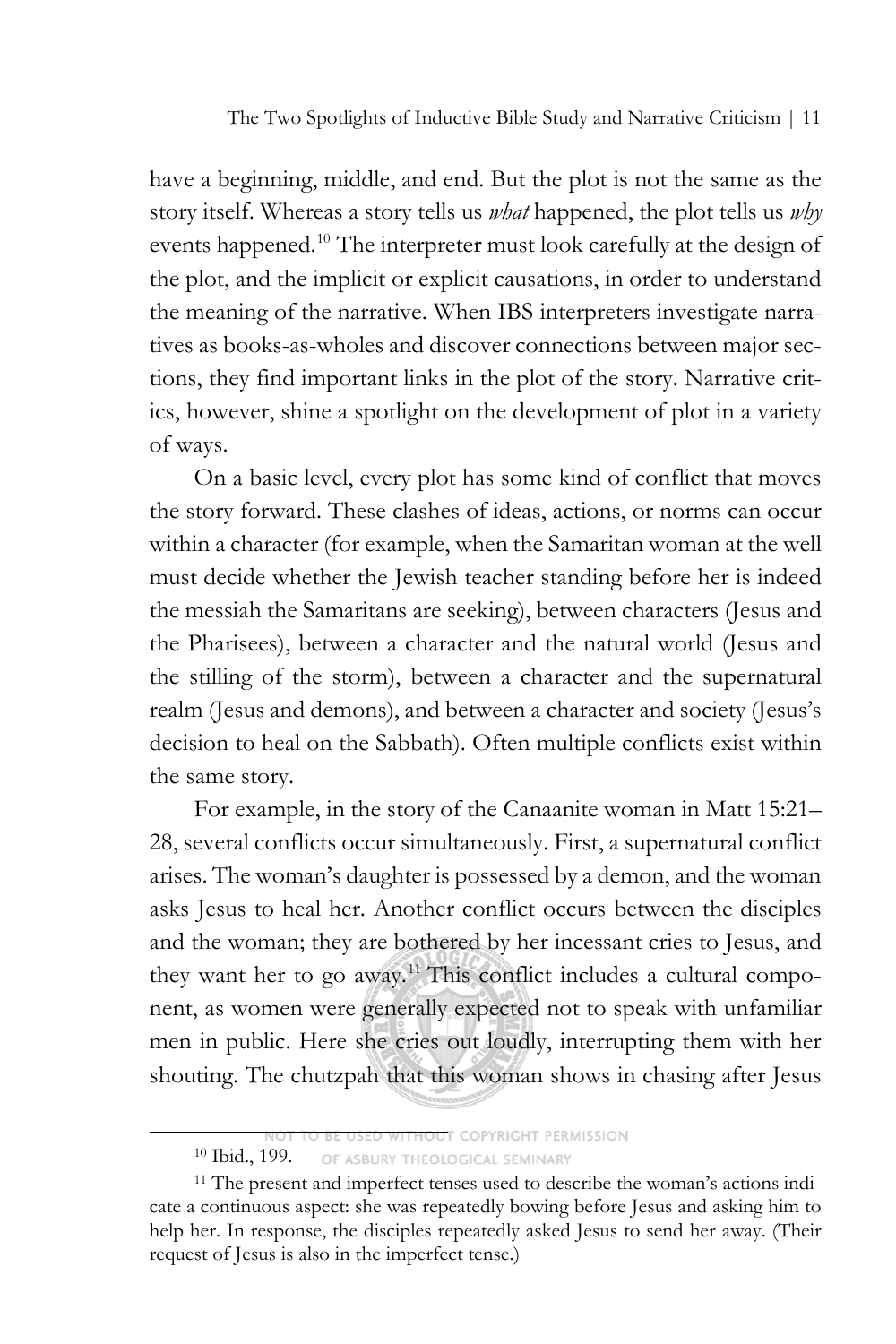and the disciples would have been viewed as inappropriate.<sup>[12](#page-5-0)</sup> The conflict between Jesus and the woman is clearly grounded in a cultural conflict between Jews and Gentiles. All of these conflicts work together to provide a chaotic, disturbing atmosphere to the story. If we identify only one of the conflicts, we miss the rich layering of the theological message.

When identifying conflicts within a story, it is important to ask whether the conflicts are resolved, and in what way. Sometimes conflicts are left unresolved so that the reader must linger over the question, "What would I do if I were this character?"[13](#page-5-1) In the story we have just been looking at, several of the conflicts are resolved when Jesus applauds the Canaanite woman for her faith and the woman's daughter is healed. Jesus has challenged cultural norms and has conquered the spiritual realm. The resolution is rather unexpected because Matthew sets up the story to make the reader anticipate the woman's rejection: she is a woman and a foreigner, Jesus does not answer her the first time she calls to him, and his disciples are trying to shoo her away. Once the conversation begins, Jesus makes it clear that his mission is focused on the Jews. He even insults her by comparing Gentiles to dogs. The Jews are the true children who have a place at the master's table.

But for the reader of the whole Gospel, the context of the overall plot has prepared us for Jesus's willingness to provide healing for the woman's daughter. Even in the beginning of Matthew's gospel, we have seen hints that this Gospel is for all people. Jesus's family tree lists four women who are Gentiles.<sup>[14](#page-5-2)</sup> At Jesus's birth, the wise men

<span id="page-5-0"></span><sup>12</sup> Frances Taylor Gench says that the woman's "concern for the well-being of her daughter leads her to break all the rules of conduct for decorous women, as she enters the public domain of men and intrudes upon their company speaking loudly" (*Back to the Well: Women's Encounters with Jesus in the Gospels* [Louisville: Westminster John Knox, 2004], 6).

<sup>13</sup> Powell, "Narrative Criticism," 245.

<span id="page-5-2"></span><span id="page-5-1"></span><sup>14</sup> Tamar was likely a Canaanite, since Judah had left his family and married a Canaanite himself. Rahab was a Canaanite (from Jericho). Ruth was a Moabite.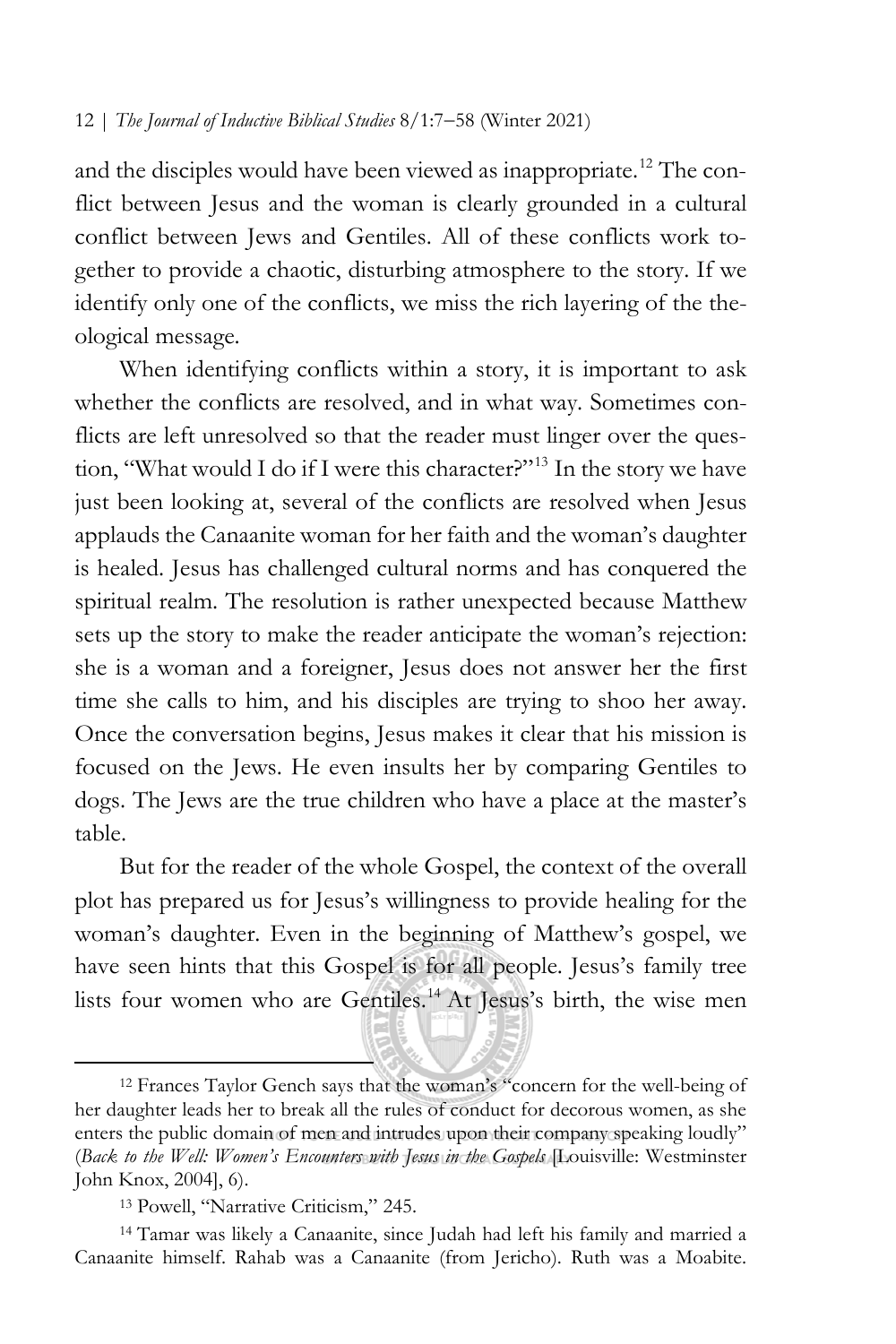who came from the East were not Jews, but they were among the first to worship Jesus (2:11). And immediately before Jesus and his disciples encounter the Canaanite woman, Jesus reinterprets the Torah by declaring that it is not what goes into a person's mouth (i.e., food that does not meet kosher requirements) that makes a person unclean, but rather what comes out of a person's heart. This loosening of laws that served as boundary markers between Jews and Gentiles prepares the astute reader for the entrance of the Canaanite woman.

It is clear from the disciples' dismissive response to the woman, however, that they truly have not understood Jesus's teaching. Although the disciples see the woman as a nuisance interrupting Jesus's mission, a literary analysis of the story reveals that "the insistent and demanding 'Canaanite' is revealed as the protagonist, holding center stage.… [H]er quick-witted retort can even be seen as the scene's focal point."[15](#page-6-0) Matthew does not reveal the disciples' response to Jesus's proclamation, however, and so the disciples' conflict is left unresolved. Have they begun to understand that the Gospel is for the Gentiles, too? The unresolved tension poses a challenge for us as well. Are we who are presently disciples willing to embrace the Other, to accept that anyone who reaches out to Jesus with tenacious faith will be welcomed?

Lest we, or the disciples, miss Jesus's expansion of his ministry to the Gentiles, Matthew orders his narrative in such a way that the second large feeding miracle follows on the heels of Jesus's encounter with the Canaanite woman. Previously Jesus fed more than 5,000 Jews. But now in Matt 15:29–39, Jesus healed many people who "praised the God of Israel," implying that the crowd is mostly Gentile.<sup>[16](#page-6-1)</sup> He then

Bathsheba was initially married to a Hittite and thus likely was considered a foreigner herself. OF ASBURY THEOLOGICAL SEMINARY

<span id="page-6-1"></span><span id="page-6-0"></span><sup>15</sup> Judith E. McKinlay, "Reading Biblical Women Matters," in *The Oxford Handbook of Biblical Narrative*, ed. Danna Nolan Fewell (New York: Oxford University Press, 2016), 405.

<sup>16</sup> Gench, *Back to the Well*, 12.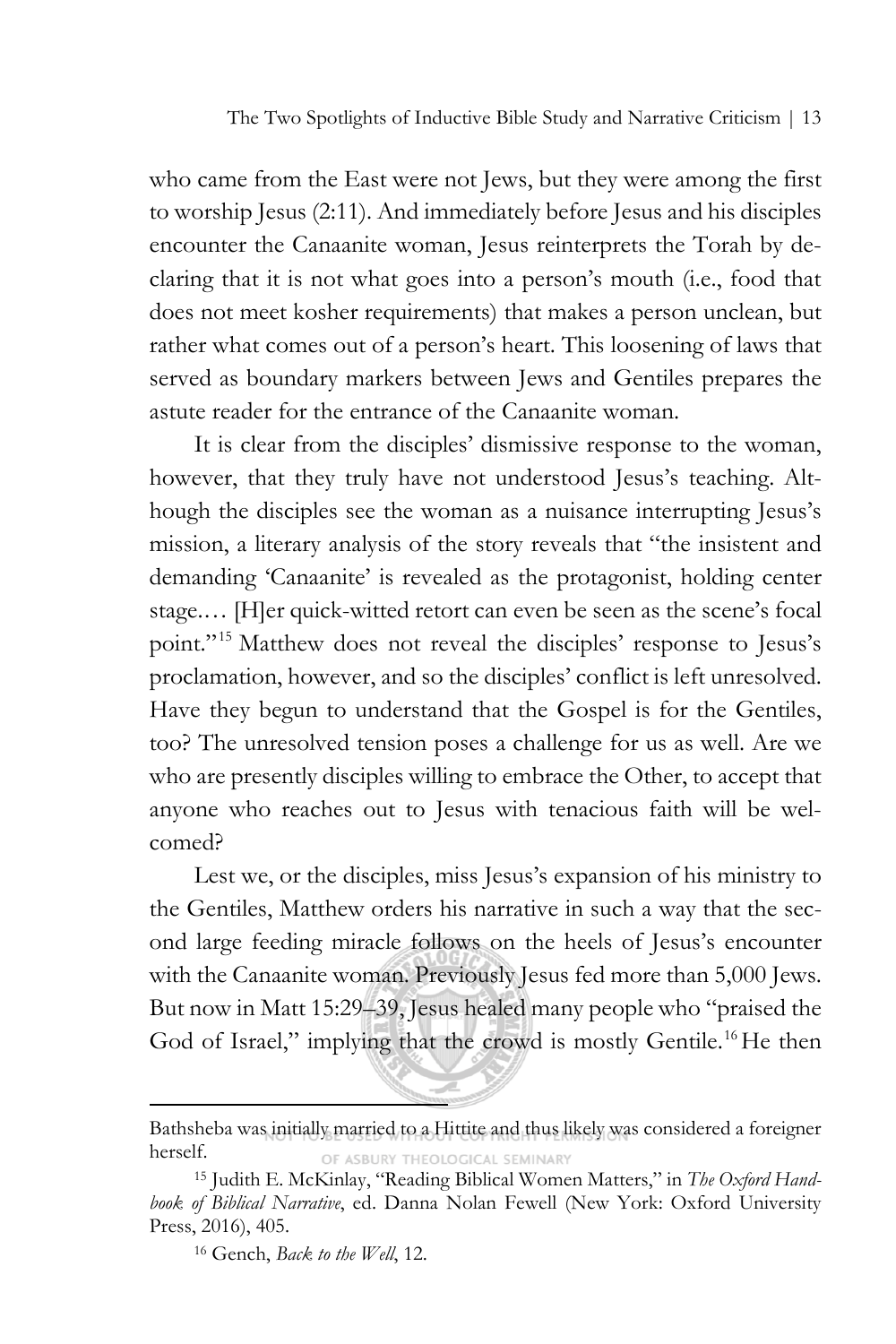feeds this crowd of more than 4,000, and once again plenty of food is left over. God's abundant provision means there is more than enough for all of those who come to God in faith.

When analyzing plot, the order and duration of events often provide important insights. As Karl Allen Kuhn comments, "The sequencing is not random; the events described typically involve some sort of temporal, causal, or teleological relationship to one another. The plot revolves around problems to overcome or goals to accomplish by its leading characters. The sequencing is often artfully composed and rhetorically charged."[17](#page-7-0) Sequencing can involve the use of foreshadowing and flashbacks to build tension and lead the reader's expectations in a particular direction.<sup>[18](#page-7-1)</sup> The use of Old Testament prophecy early in the Gospels, for example, leads the reader to maintain certain assumptions about the identity of Jesus even before he enters the scene. We expect great things to happen since the prophets of old have pointed to this moment as a pivotal event in history.[19](#page-7-2)

Creative sequencing of events can also help strengthen the emotional impact of a story. In Luke 7:36–50, for example, the story of the woman who anoints Jesus is not told in strict chronological order. Jesus is invited to a Pharisee's house for dinner, and when he enters, he takes his place at the table. Luke omits any mention of whether hospitality is offered to Jesus. Many readers at this point might assume Luke simply omits such information as unimportant to the story. When the

<span id="page-7-0"></span><sup>17</sup> Karl Allen Kuhn, *The Heart of Biblical Narrative: Rediscovering Biblical Appeal to the Emotions* (Minneapolis: Fortress, 2009), 33.

<span id="page-7-1"></span><sup>18</sup> An example of a flashback occurs in Mark 6:7–30, where the story of Herod beheading John is inserted into the narrative of Jesus sending out his disciples. The insertion may provide a sense of the passage of time (thus allowing the disciples to complete their mission and come back to report to Jesus a few verses later), or it may hint at themes of suffering that accompany discipleship. See Scott S. Elliott, "Time and Focalization in the Gospel According to Mark," pages 296–306 in *The Oxford Handbook of Biblical Narrative*, ed. Danna Nolan Fewell (New York: Oxford University Press, 2016).

<span id="page-7-2"></span><sup>19</sup> Biblical interpreters should always consider how the larger story of Scripture informs the plot of any narrative. See, e.g., Richard Hays, *Reading Backwards: Figural Christology and the Fourfold Gospel Witness* (Waco, TX: Baylor University Press, 2014).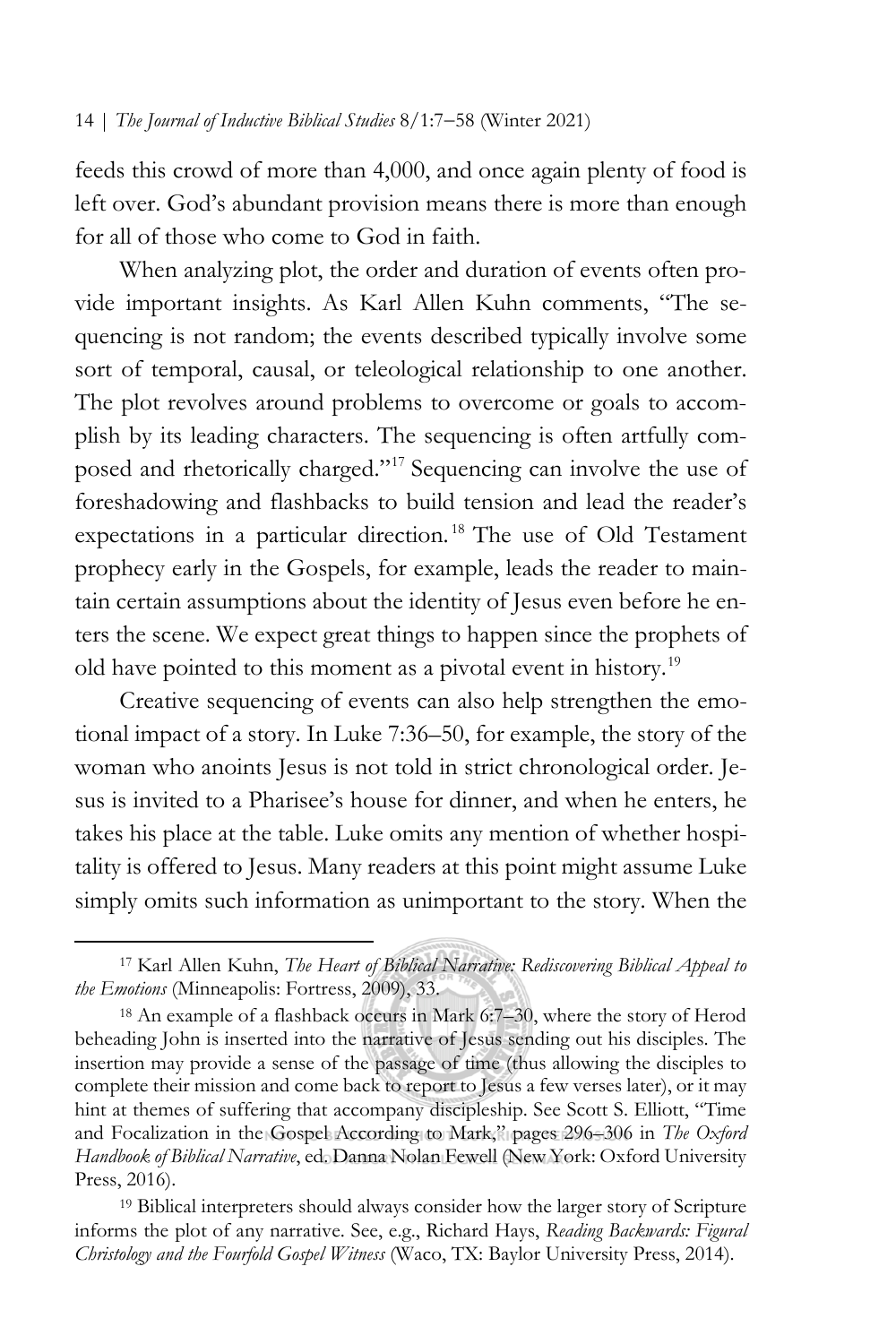The Two Spotlights of Inductive Bible Study and Narrative Criticism | 15

sinful woman enters, however, Luke describes at length her actions in washing Jesus's feet with her tears and drying them with her hair. When Simon objects to her actions, Jesus confronts Simon. He begins with a parable about debts, but then he confronts Simon directly. It is only at that point in the story that Luke reveals that Simon has not performed the customary rites of hospitality. As James Resseguie points out, "Simon treats Jesus as a stranger while the woman treats him as a wel-comed guest."<sup>[20](#page-8-0)</sup> Thus, the resequencing of the plot flips the expected outcomes upside down.<sup>[21](#page-8-1)</sup> Simon had seemed like an honorable man for inviting Jesus to dinner, and the sinful woman appeared to be acting shamefully (according to first-century standards) by interrupting the banquet and letting her hair down in public. But Jesus's sharp rebuke of his host not only shamed Simon but pointed to the "sinful" woman as the true moral exemplar. The unexpected twist forces the reader to consider the definition of honor from a new perspective.

When analyzing plot, the duration of events described also helps to indicate an event's importance. Twelve years can be covered in the span of a few verses (such as the leap in Luke 2:38–41 from Jesus's infancy to his fateful Passover trip to the Temple when he was 12), indicating the lack of importance of Jesus's childhood. On the other hand, all four gospels spend multiple chapters describing the last week of Jesus's life. Clearly, the authors consider the Passion narrative to be the most important of events.

The use of IBS alone may help the astute reader to discover key insights into plot. For example, the conflict inherent in any narrative would likely come to light as an Interrogation of the Problem-Solution type. Additional structural relationships, such as Climax or Cruciality, may appear as significant aspects of the plot, depending on whether

<sup>20</sup> Resseguie, *Narrative Criticism*, 35. OPYRIGHT PERMISSION

<span id="page-8-1"></span><span id="page-8-0"></span><sup>21</sup> Resseguie refers to this as "defamiliarization," a term popularized by the Russian formalist Victor Shklovsky in 1917. The formalists believed everyday habits made people numb to their surroundings. By suspending, twisting, or turning the familiar, audiences are forced to look at their surroundings in new ways (*Narrative Criticism*, 33–34).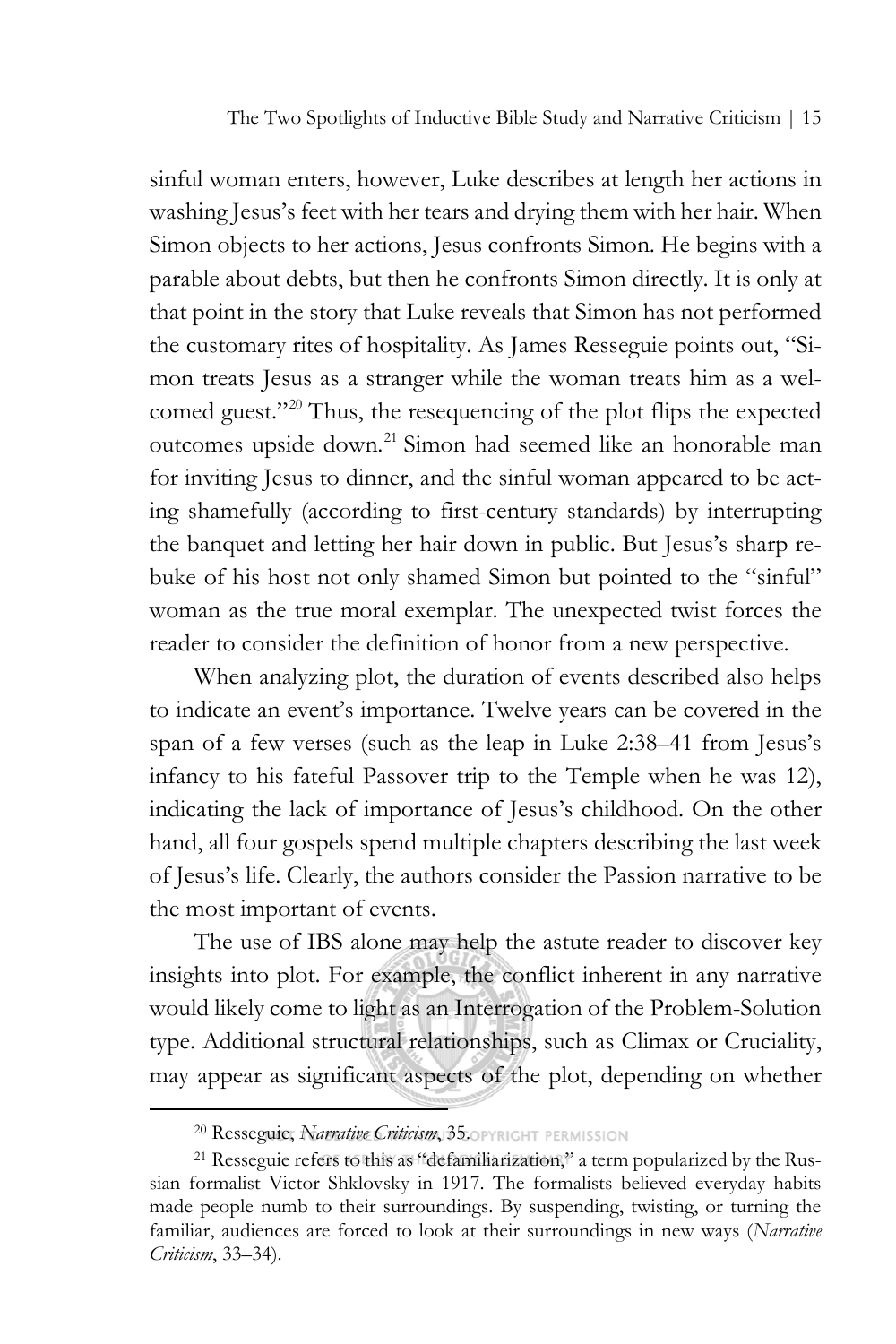the movement of the plot comes to fruition as expected or is surprisingly redirected.[22](#page-9-0) The additional questions asked by narrative critics regarding the order, sequencing, and duration of events help to bring key details into sharper focus.

# **Setting**

Both IBS interpreters and narrative critics recognize the importance of a story's setting, which can thoroughly color the meaning of a narrative. Although not every setting conveys significance—for example, sometimes Jesus simply "enters a village"—frequently the setting can "develop a character's mental, emotional, or spiritual landscape; it may be symbolic of choices to be made; it provides structure to the story and may develop the central conflict in a narrative."[23](#page-9-1)

The most obvious aspect of setting is place. Where does the narrative take place, and how does this shape the direction of the story? In the New Testament, these locations often symbolize events from Israel's past or deep theological truths. When events take place at the Jordan River, for example, it recalls Israel's crossing into the promised land. Thus, when John baptizes people in the Jordan River, it symbolizes "a threshold experience in Israel's history. There Judeans and Jerusalemites come to John to 'turn around' in anticipation of the inbreaking rule of God."[24](#page-9-2)

Setting is not just about place, however. Temporal settings can be equally important. In the Gospel of John, for example, scholars have

<span id="page-9-0"></span><sup>22</sup> For Climax, Cruciality, and Interrogation, see Bauer and Traina, *Inductive Bible Study*, 113–14, 99–100, 108–110, respectively. Narrative critics have appreciated the insights of the IBS method. Powell, for example, includes in his *What is Narrative Criticism?* a list of structural relationships from David Bauer, *The Structure of Matthew's Gospel: A Study in Literary Design*, JSNTSS 31/BALS 15 (Sheffield: Almond Press, 1988), 13–20.

<sup>23</sup> Resseguie, *Narrative Criticism*, 88.

<span id="page-9-2"></span><span id="page-9-1"></span><sup>24</sup> David Rhoads, Joanna Dewey, and Donald Michie, *Mark as Story: An Introduction to the Narrative of a Gospel*, 3rd ed. (Minneapolis: Fortress, 2012), 69.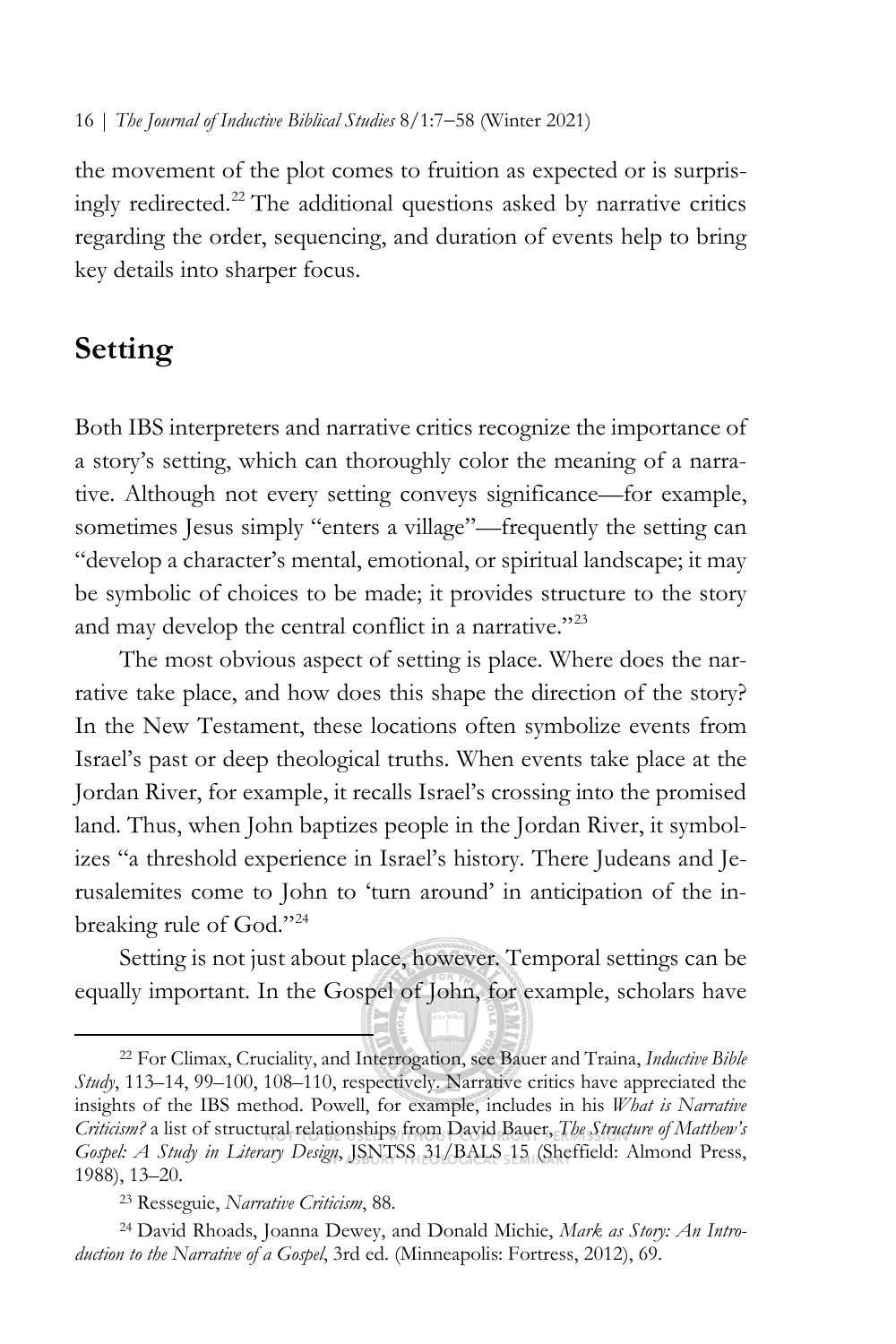The Two Spotlights of Inductive Bible Study and Narrative Criticism | 17

long noted the importance of darkness and light in shaping the narrative. Characters who are "in the dark" spiritually often go about their business at night, while those who understand who Jesus is come to their revelation in the light of day. Nicodemus, for example, first comes to question Jesus in the dark of night (3:2), but by the end of the Gospel, he is burying Jesus in the light of day (19:38–42). In John, the dark implies fear, doubt, and disbelief, but the light brings revelation and the power of God.

# **Characters & Characterization**

Narrative criticism excels in its analysis of biblical characters. According to Karl Allen Kuhn, "The casting of characters is among the most powerful rhetorical tools available to an author of narrative."[25](#page-10-0) Yet, we should keep in mind that the writers of biblical narrative used a style quite different from modern novels. Today, one might read lengthy descriptions of characters, down to the spots on their clothes or the warts on their toes. Biblical narrative, on the other hand, might simply name a character with little to no introduction: "As Jesus passed along the Sea of Galilee, he saw Simon and his brother Andrew casting a net into the sea—for they were fishermen. And Jesus said to them, 'Follow me and I will make you fish for people.' And immediately they left their nets and followed him" (Mark 1:16–18). In this passage, Mark gives us no lengthy explanation of the formation of the topography of Galilee, no colorful adjectives to describe the build, vernacular, or clothing of the fishermen, and no description of their boats. Simply put, biblical narratives are sparse in their details. But this should encourage, rather than discourage, biblical interpreters. It means that every detail

> NOT TO BE USED WITHOUT COPYRIGHT PERMISSION OF ASBURY THEOLOGICAL SEMINARY

<span id="page-10-0"></span><sup>25</sup> Kuhn, *Heart of Biblical Narrative*, 49.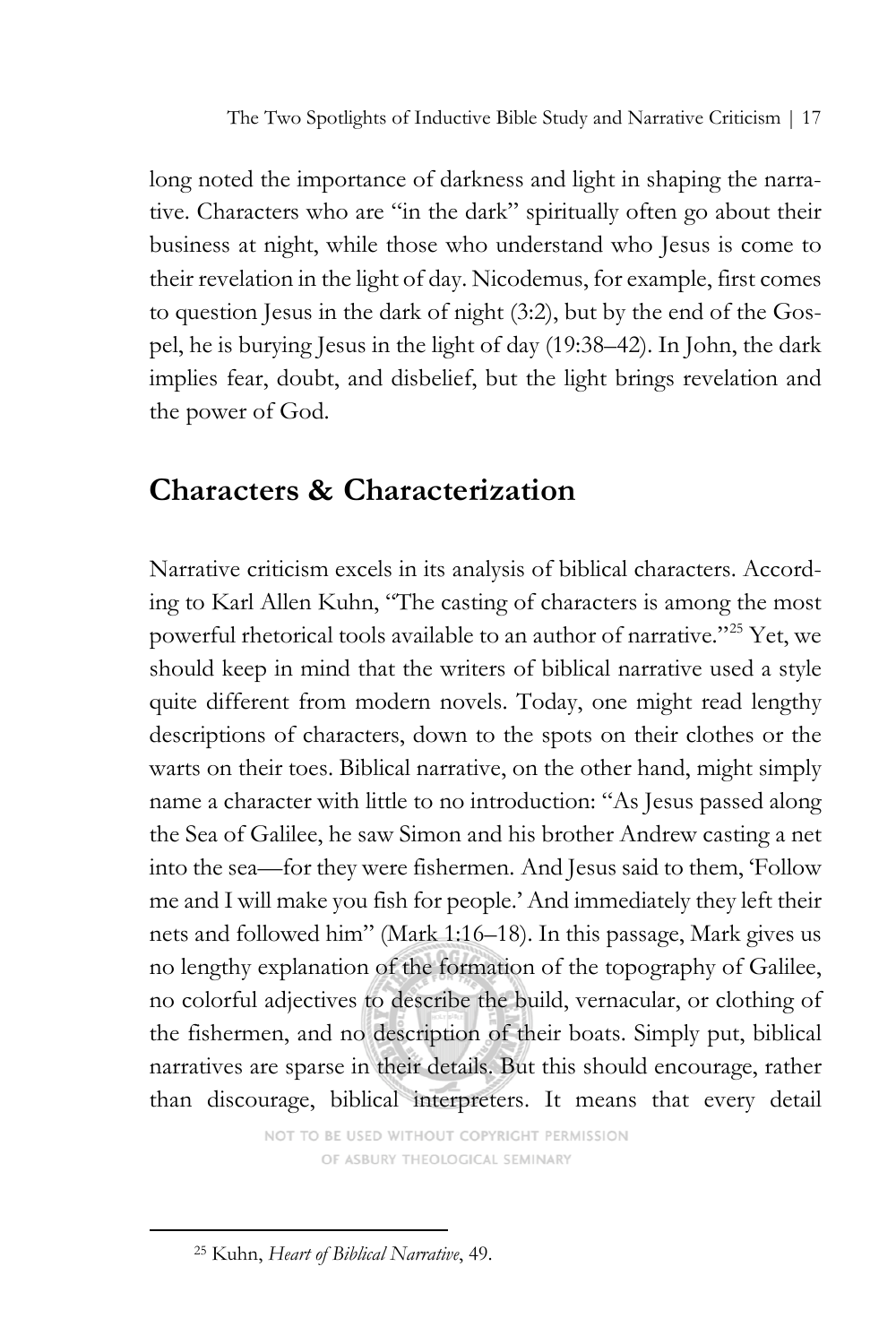included in an otherwise sparse narrative is important.<sup>[26](#page-11-0)</sup> Very little is extraneous. As a result, almost every piece of information in the text is important for interpretation.

Numerous methods exist to convey information about characters in the story. Elizabeth Struthers Malbon puts it simply: "Characters are known by what they say and what they do and by what others (the narrator and other characters) say and do to, about, or in relation to them."<sup>[27](#page-11-1)</sup> Authors develop characters through showing and telling. Showing is indirect because the reader must infer the meaning from the character's actions. For example, when the rich young ruler hears from Jesus that he should sell everything he has and follow Jesus, "he was shocked and went away grieving, for he had many possessions" (Mark 10:22). The reader is left to figure out what this means. Did he grieve because he knew he loved money too much and would never inherit eternal life? Or did he grieve because he was about to sell his many possessions? But Mark gives us clues to his desired interpretation—the story is preceded by Jesus blessing the children and is followed by the disciples' proclamation that they have left everything to follow Jesus. As Joel F. Williams points out, "Unlike the children, the rich man wants to be judged based on what he has accomplished from his youth on; unlike the disciples, he refuses to leave behind his possessions in order to follow Jesus.… [N]othing in the wider characterization of the rich man lends support to a sympathetic view of the man as a sincere follower of the law."[28](#page-11-2)

When the narrator *tells* a trait about a character rather than shows, this direct presentation leaves no room for inference: "What the

<span id="page-11-0"></span><sup>26</sup> Robert Alter notes, "There are virtually no 'free motifs' in biblical narrative.… Whatever is reported, then, can be assumed to be essential to the story" (*The Art of Biblical Narrative*, rev. ed. [Philadelphia: Basic Books, 2011], 101).

<span id="page-11-1"></span><sup>27</sup> Elizabeth Struthers Malbon, *Mark's Jesus: Characterization as Narrative Christol***ogy** (Waco, TX: Baylor University Press, 2009), 14. CAL SEMINARY

<span id="page-11-2"></span><sup>28</sup> Joel F. Williams, "Jesus' Love for the Rich Man (Mark 10.21): A Disputed Response Toward a Disputed Character," in *Between Author and Audience in Mark: Narration, Characterization, Interpretation*, NTM 23, ed. Elizabeth Struthers Malbon (Sheffield: Sheffield Phoenix Press, 2009), 150.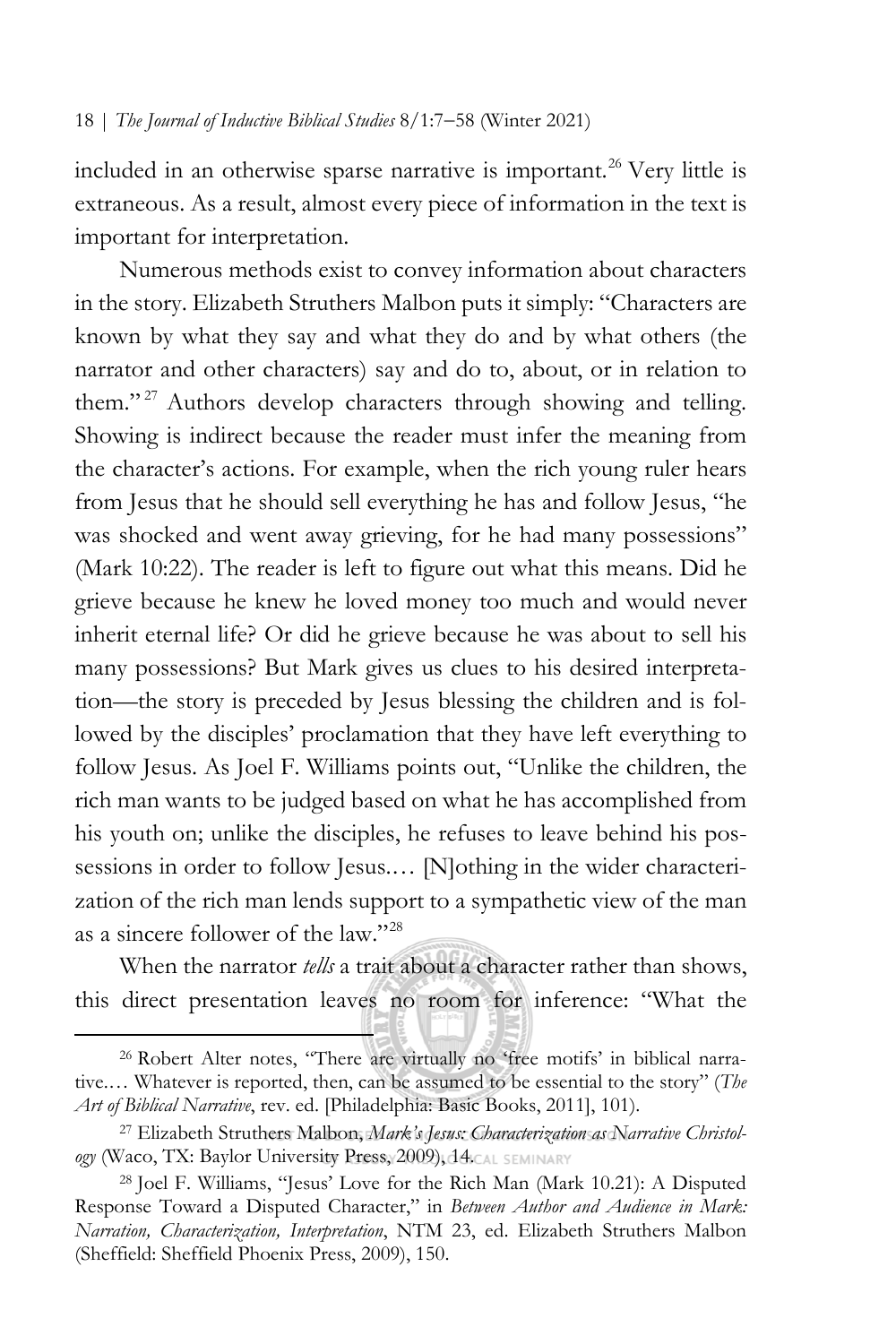The Two Spotlights of Inductive Bible Study and Narrative Criticism | 19

narrator tells us influences how we read the narrative. We rely upon the narrator to express the norms and values of the narrative and how we should respond to individual characters. Those who voice the norms and values of the narrative receive approval while those who are opposed to these values are cast in a negative light."<sup>[29](#page-12-0)</sup> In Mark's version of Jesus walking on water, for example, after Jesus climbs into the boat, the disciples "were utterly astounded, for they did not understand about the loaves, and their hearts were hardened" (6:52). We are not left to wonder if their astonishment is a matter of joy at witnessing Jesus's miraculous power; rather, Mark tells us that it was a result of their lack of understanding and hard hearts. We are meant to have a negative view of the disciples at this point in the narrative.

In the case of some characters, we may not have a great deal of information. Characters can be flat or round—that is, either predictable, stylized around a singular character trait, or complex, comprised of multiple different character traits.<sup>[30](#page-12-1)</sup> The Pharisees, for example, generally are flat characters. They are uniformly opposed to Jesus, and their trickery and aggressiveness stem from this opposition. The Canaanite woman is a minor character, but she is a round character. Her boldness, tenacity, and faith all help her to surprise the reader with her complex actions.

Closely related concepts are the ideas of static and dynamic characters. A static character does not develop through the narrative but maintains the same character traits throughout. A dynamic character, on the other hand, develops throughout the narrative by changing their outlook or behaving in new ways.<sup>[31](#page-12-2)</sup> The apostle Peter, for example, develops in numerous ways throughout the gospels. Always

<sup>29</sup> Resseguie, *Narrative Criticism*, 127-28. CHT PERMISSION

<sup>30</sup> Resseguie, *Narrative Criticism*, 123. AL SEMINARY

<span id="page-12-2"></span><span id="page-12-1"></span><span id="page-12-0"></span><sup>&</sup>lt;sup>31</sup> Note that flat is not the same as static, nor is round the same as dynamic. A flat character could be dynamic—for example, the Pharisees' anger increases throughout the narrative until they are willing to forsake their own religion in order to crucify Jesus ("We have no king but Caesar!" in John 19:15).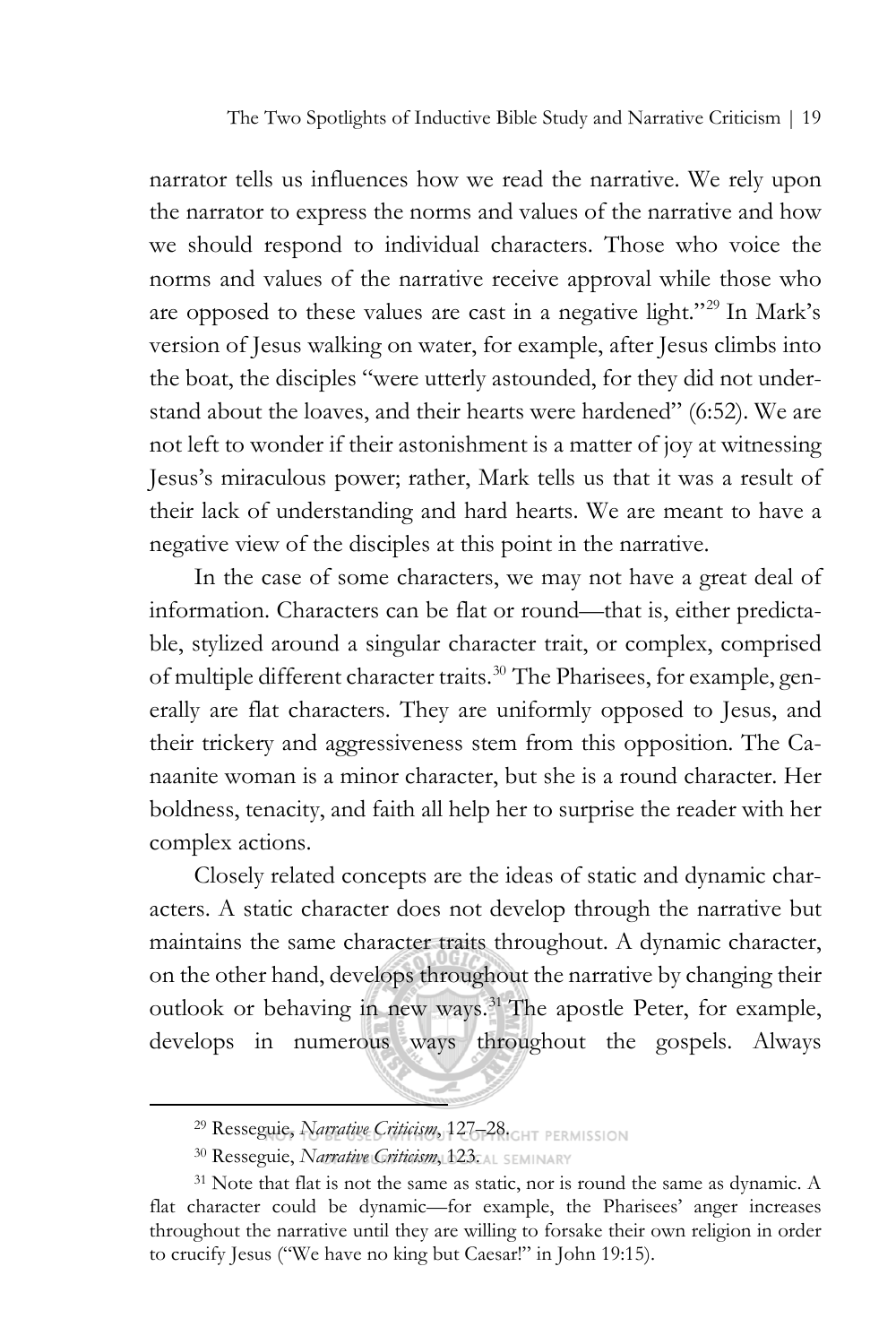impetuous, he is the first to speak and, as a result, often puts his foot in his mouth. He proclaims his fierce loyalty to Jesus, but he also denies knowing Jesus when persecution comes. Finally, however, Peter returns to Jesus. In the progression from Luke to Acts, we see Peter change from the frightened disciple to the bold proclaimer of the risen Christ.

Practitioners of IBS may discover patterns in the descriptions of characters such as contrasts with earlier behavior, a particularizing of an earlier description, or statements of purpose (instrumentation) that direct the reader to the purpose of a character's behavior. Narrative critics likewise carefully digest specific details of the text to develop a fuller picture of the characters within the story. Sustained attention to the development of the character throughout the larger narrative helps the narrative critic to see the unfolding of important themes underlying the narrative as a whole. Robert Brawley describes this process: "Readers construe characters by combining separate clues into holistic portraits, filling in gaps along the way. Readers build themes from the way clues reiterate, reinforce, redirect, or correct one another and construe characters from such thematization. Characterization develops sequentially, so that it, like all reading, progressively discovers what is true in the narrative world."[32](#page-13-0) The additional analysis provided by narrative criticism thus helps to more sharply define the patterns that emerge from the text.

# **Empathy**



When building characterizations, authors use various rhetorical means of creating empathy for a character, especially over against another character. This affect appeal is "the means by which narratives, OF ASBURY THEOLOGICAL SEMINARY

<span id="page-13-0"></span><sup>32</sup> Robert L. Brawley, "The God of Promises and the Jews in Luke-Acts," in *Literary Studies in Luke-Acts: Essays in Honor of Joseph B. Tyson*, ed. Richard P. Thompson and Thomas E. Phillips (Macon: Mercer University Press, 1998), 279–96.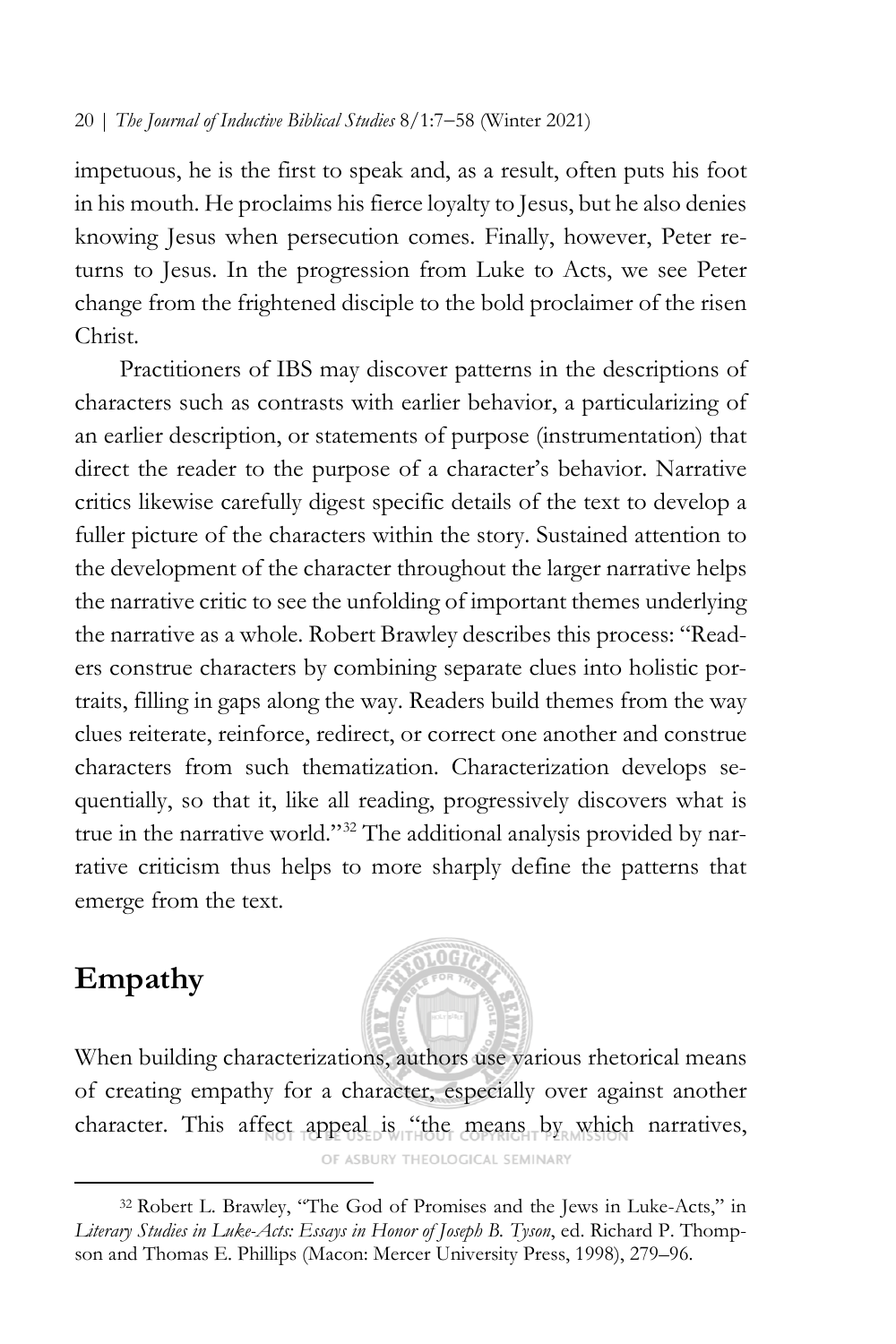The Two Spotlights of Inductive Bible Study and Narrative Criticism | 21

including biblical narratives, compel us to enter their storied world and entertain the version of reality they present."[33](#page-14-0)To be clear, when we explore how the narrator builds empathy, we are not talking about an analysis of what a character feels (although this can be one component of building empathy in the reader). Rather, we are looking at the tools the author uses to make the reader feel closer to some characters and more distant from others. Gary Yamasaki refers to these as different "camera angles" from which a speaker describes an event.<sup>[34](#page-14-1)</sup> Some camera angles draw closer to a particular character, while others create distance. Sometimes this change in angle occurs simply through grammatical choices in a sentence: for example, the use of the passive voice ("Sally was greeted by Bob") can create distance from the second character listed (Sally is the nearer character on whom the narrative is focused; Bob is further away from the reader grammatically and emotionally).

Another tool involves lists: the first person named in a list usually has more status than the last person in the same list. (Judas, for example, is always listed last in the names of the disciples.) Named characters tend to have more status than unnamed characters, although Jesus often turns such expectations upside down. In the story of the sinful woman who anointed Jesus, for example, the woman has no name and no status. The Pharisee who hosts the banquet is named: Simon. Thus, the reader is set up to expect that Simon will be the more honorable character. Crucial plot information is withheld until the end when we discover that the "sinful" unnamed woman served as a better host than Simon, who did not offer the expected hospitality.

When narrative critics ask questions about how the author builds empathy within the story, they shine a spotlight on the construction of the narrative, which might otherwise remain hidden. The emotional

NOT TO BE USED WITHOUT COPYRIGHT PERMISSION OF ASBURY THEOLOGICAL SEMINARY

<sup>33</sup> Kuhn, *Heart of Biblical Narrative*, 56.

<span id="page-14-1"></span><span id="page-14-0"></span><sup>34</sup> Gary Yamasaki, *Watching a Biblical Narrative: Point of View in Biblical Exegesis* (New York: T&T Clark, 2007), 60–61.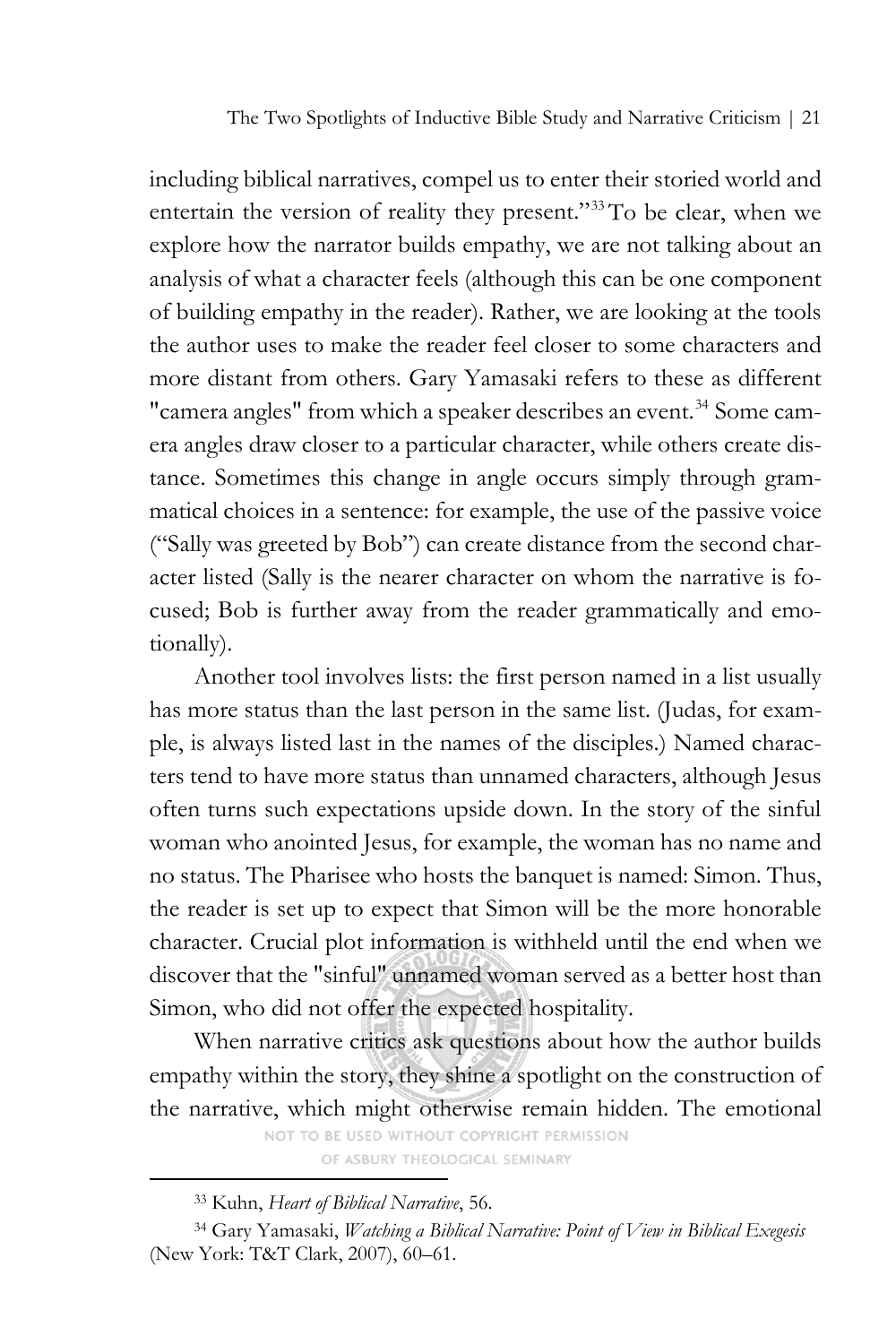impact the implied reader is expected to experience can thus be better understood.

# **Point of View**

Narrative criticism, more than IBS as it is often practiced, analyzes the way in which an implied author utilizes different points of view (sometimes also referred to as focalization) to develop characters. "Point of view" refers to the perspective of the narrator as the narrator tells the story. Adele Berlin describes point of view in this way: "Biblical narrative, like most modern prose narrative, narrates like film. The narrator is the camera eye; we 'see' the story through what he presents…. He can survey the scene from a distance, or zoom in for a detailed look at a small part of it. He can follow one character throughout, or hop from the vantage point of one to another."<sup>[35](#page-15-0)</sup>

These are not random choices. Rather, as Resseguie points out, "The influence of point of view is seen in the events a narrator selects for the story, what the characters say or do, what settings are elaborated, what comments and evaluations are made, and so forth. In apprehending narrative point of view, the reader discovers the norm, values, beliefs, and general worldview that the narrator wants the reader to adopt or to reject."[36](#page-15-1) In general, the gospel writers are third-person omniscient narrators who rove between characters, revealing thoughts and emotions at various points in the narrative. $37$ 

In the last few decades, however, discussion of point of view has increasingly focused on the several different planes on which point of

<span id="page-15-0"></span><sup>35</sup> Adele Berlin, *Poetics and Interpretation of Biblical Narrative* (Winona Lake: Eisenbrauns, 1994), 15. NOT TO BE USED WITHOUT COPYRIGHT PERMISSION

<sup>36</sup> Resseguie, *Narrative Criticism*, 167. HEOLOGICAL SEMINARY

<span id="page-15-2"></span><span id="page-15-1"></span><sup>&</sup>lt;sup>37</sup> There are some exceptions. The prologues in Luke and John involve firstperson narration. (See, e.g., Luke 1:1–4 and John 1:14.) In Acts, the "we" sections become first-person narratives. Most of the book, however, provides third-person narration.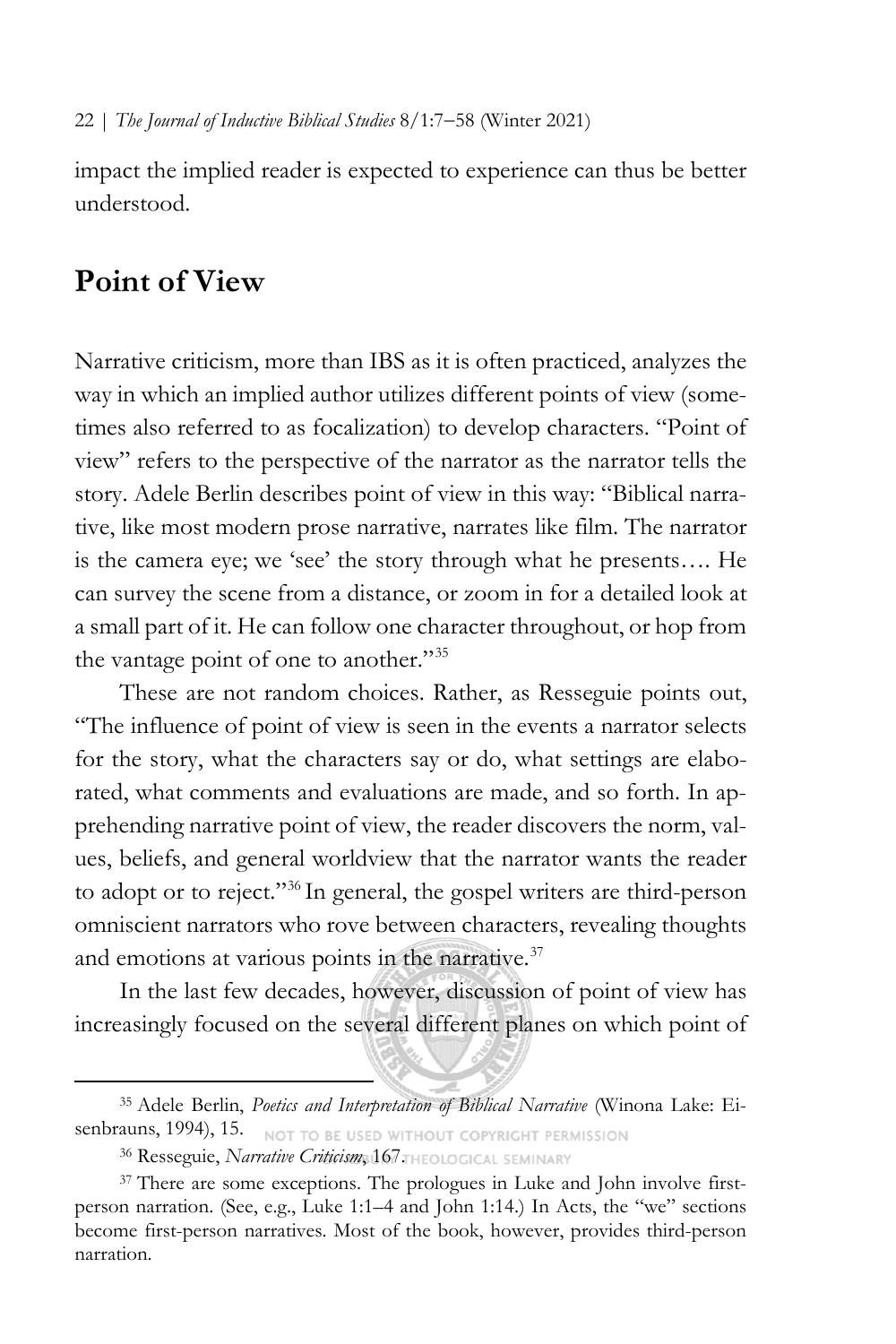The Two Spotlights of Inductive Bible Study and Narrative Criticism | 23

view functions: spatial, temporal, psychological, phraseological, and ideological.<sup>[38](#page-16-0)</sup> The spatial plane considers the spatial location on which the narrator focuses his description of the unfolding events. Does the narrator move with a single character, seeing events through that character's eyes? Or does the narrator move through space, jumping from character to character, or providing a bird's-eye overview of the scene?<sup>[39](#page-16-1)</sup> For example, in Mark's gospel, the narrator easily moves between Jesus's trial before the chief priests and Peter's "trial" in the courtyard below as he denies Jesus. [40](#page-16-2) The movement in the spatial plane allows the reader to see more clearly the contrast between the faithful Christ and the unfaithful disciple.

The temporal plane considers whether the narrator is present as the events are happening (usually indicated by present tense) or if the narrator reports the events after the fact (indicated by past tense verbs). The sequencing of events also falls along this temporal plane. The Gospel writers narrate the events after the resurrection, and this significantly influences their point of view.

The psychological plane refers to what is commonly regarded as the "inside view" of characters—i.e., their thoughts, attitudes, and emotions. For example, when the sinful woman anoints Jesus, we hear Simon the Pharisee say to himself, "If this man were a prophet, he would have known who and what kind of woman this is who is touching him—that she is a sinner." By providing these inner thoughts, the narrator allows us to see the reason for the deep discord between Simon and Jesus. Despite inviting Jesus to dinner, Simon has no respect

<span id="page-16-0"></span><sup>38</sup> Boris Uspensky originally articulated these five planes. See his *A Poetics of Composition: The Structure of the Artistic Text and Typology of a Compositional Form*, trans. V. Zavarin and S. Wittig (Berkeley: University of California Press, 1973).

<span id="page-16-2"></span><span id="page-16-1"></span><sup>39</sup> Yamasaki credits Uspensky with broadening our understanding of point of view in this regard: "While the traditional understanding of point of view simply makes the distinction between the narrator's being inside or outside the story world, Uspensky's conceptualization of spatial point of view allows for specific types of spatial positioning on the part of the narrator" (*Watching a Biblical Narrative*, 30).

<sup>40</sup> Resseguie, *Narrative Criticism*, 171.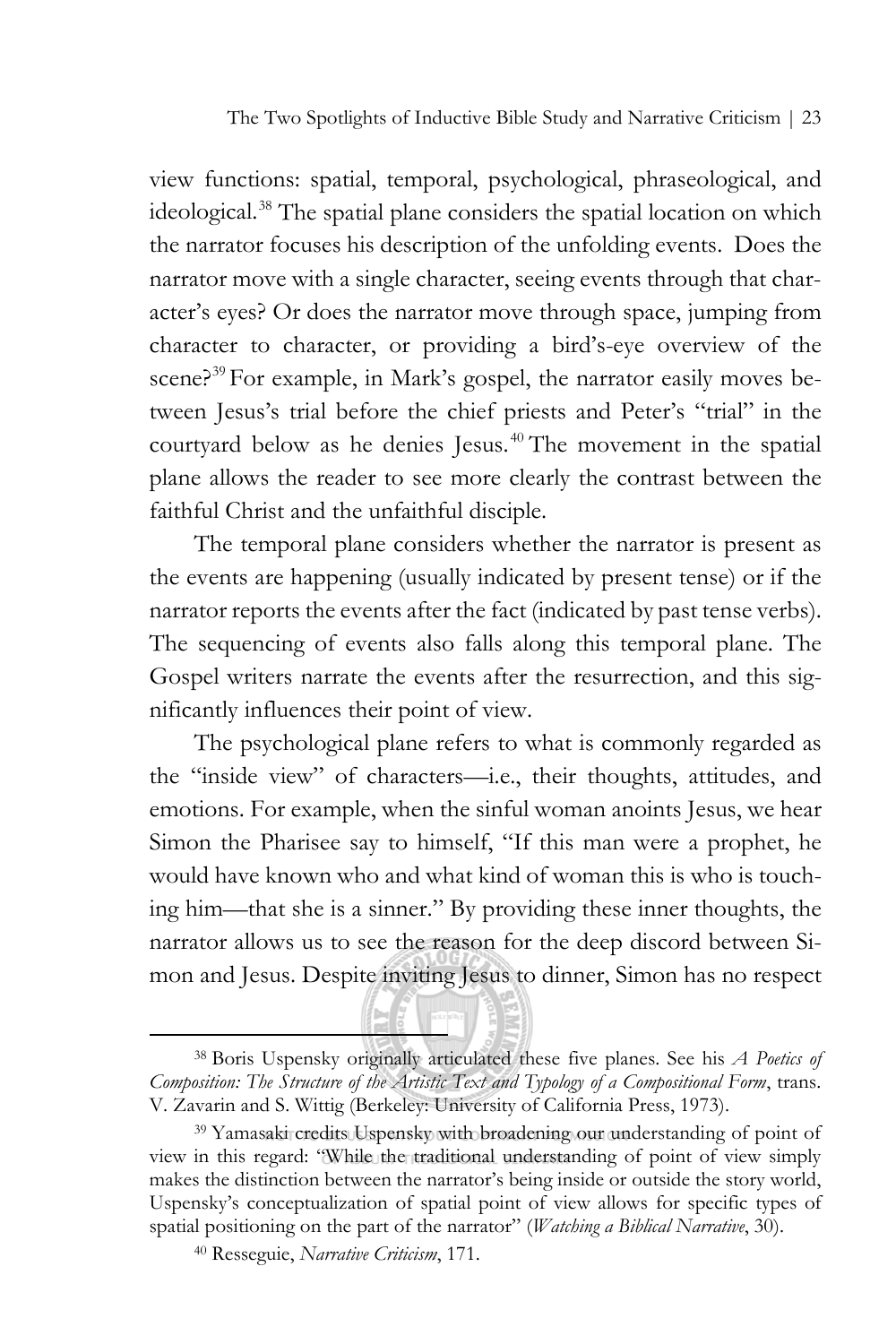for Jesus. Simon does not think Jesus is a prophet, and he disdains Jesus for allowing a sinful woman to touch him. In an ironic twist, Jesus shows that he is, in fact, a prophet because he knows Simon's inner thoughts.

The phraseological plane is the way in which individual characters are distinguished by their speech patterns. Once such a pattern is established, a subtle shift in wording can signal that the narrator has shifted from one character's point of view to another's. Gary Yamasaki points out the example of Mary and Martha in Luke 10:38–42. Usually, the narrators of the Gospel refer to Jesus as "Jesus" and not "Lord" rather, the characters in the stories who have some measure of faith use the term "Lord" of Jesus. Thus, we would expect Luke to describe Martha's sister sitting at the feet of "Jesus,"—but instead, he uses the term "Lord." This signals the shift from the narrator's perspective to that of Martha's perspective.<sup>[41](#page-17-0)</sup> The reader is able to enter into Martha's experience more closely. We can see her respect for Jesus as "Lord," but the repeated language here also invites the reader to ask, who is really treating Jesus as Lord here? Although Martha calls him Lord, she finds other tasks more important than drawing near to hear her "Lord."

Finally, the ideological plane reveals the biases, attitudes, and worldview of the narrator and the characters. When the narrator comments on the story, for example, we are given insight into his worldview. In Mark 7:19, Jesus tells his disciples that it is not what enters a person's mouth that makes a person unclean, but it is what comes out of his mouth that defiles him. Then Mark inserts the comment, "Thus he declared all foods clean." Here we have Mark openly interpreting the speech of Jesus.

This focus on the various planes of point of view offers greater precision in understanding the narrative direction of the text. The

OF ASBURY THEOLOGICAL SEMINARY

<span id="page-17-0"></span><sup>41</sup> Yamasaki, *Watching a Biblical Narrative*, 173. Although Yamasaki makes the observation that the shift in point of view has occurred, he stops short of identifying the significance of this shift. The observations that follow are my own.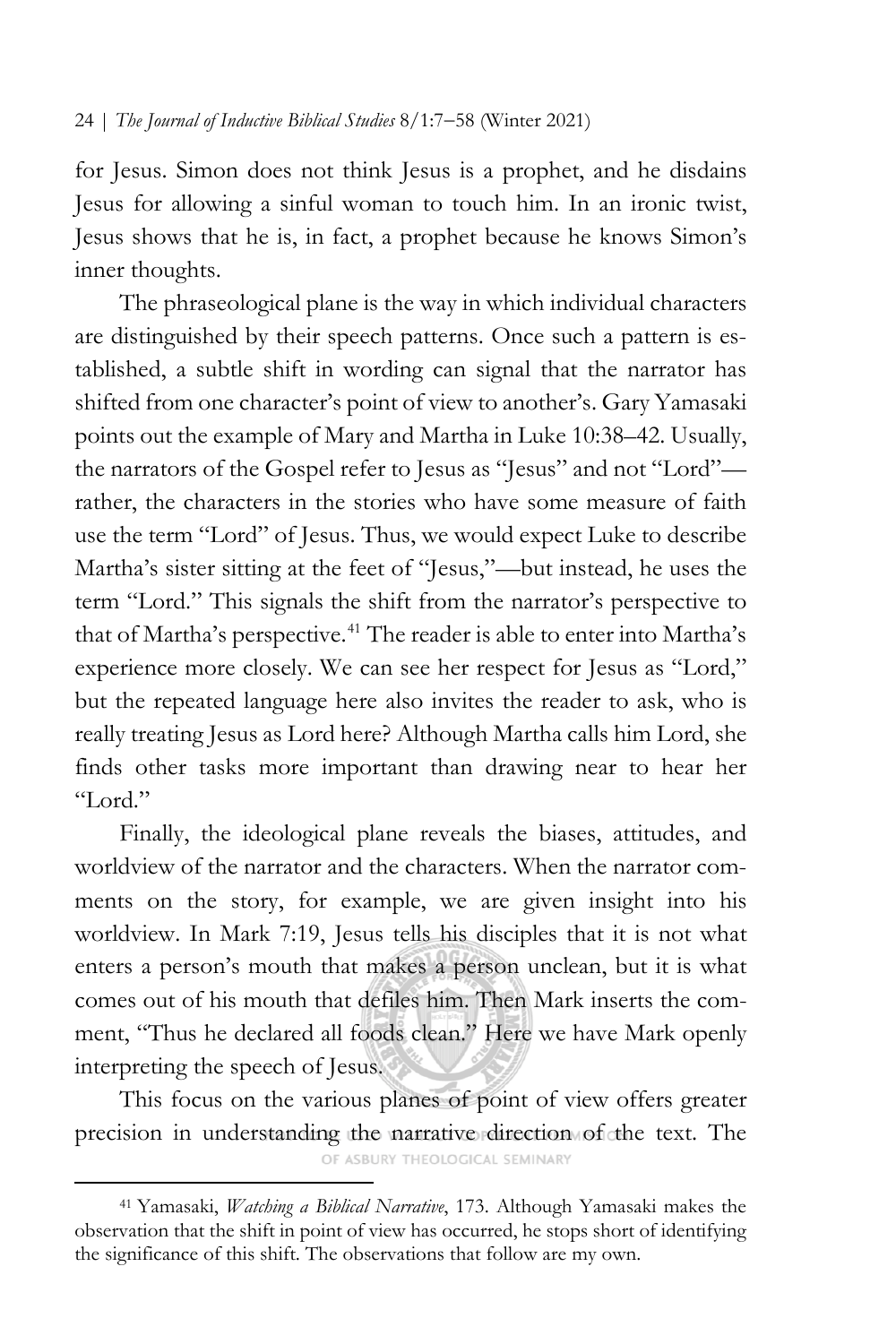characters within the story themselves point the way to understanding meaning within the text.

# **Reading a Gospel as a Single Story**

One of the great strengths of narrative criticism, and its affinity with IBS, lies in its analysis of the story as a whole. Many churchgoers today have become so accustomed to Sunday morning sermons on just a few verses that they have lost sight of the larger story of the text. Yet, writers of narratives expect their readers to know the whole story. The interpreter, then, must be able to move between the individual stories and the larger narrative to discern meaning.<sup>[42](#page-18-0)</sup>

The Gospel of Mark provides an excellent example of how the narrative dynamics form a coherent story from the parts. David Rhoads, Joanna Dewey, and Donald Michie's seminal work on narrative dynamics in Mark demonstrated the purposeful design found in the narrative: "Mark's complex artistry has been compared to an intricately composed 'fugue' or to an 'interwoven tapestry.'"[43](#page-18-1) Although space limitations prevent an exhaustive look at their work, a few examples will help to demonstrate the importance of recognizing how the story as a whole shapes the individual stories in particular ways.

Rhoads, Dewey, and Michie identify a cosmic setting in Mark, where creation is awry. Illness, demonic possession, and Roman authorities all dominate the Judean people: "Yet the beginning of the story proclaims that the whole cosmic setting is changing. Into the midst of this bounded world gone awry, God opens the heavens and sends the spirit upon Jesus, who announces that 'the rule of God has arrived."<sup>144</sup>

NOT TO BE USED WITHOUT COPYRIGHT PERMISSION

<span id="page-18-1"></span><span id="page-18-0"></span><sup>&</sup>lt;sup>42</sup> Jeannine K. Brown, *The Gospels as Stories: A Narrative Approach to Matthew, Mark, Luke, and John* (Grand Rapids: Baker, 2020), 158.

<sup>43</sup> Rhoads, Dewey, and Michie, *Mark as Story*, 3. <sup>44</sup> Ibid., 65.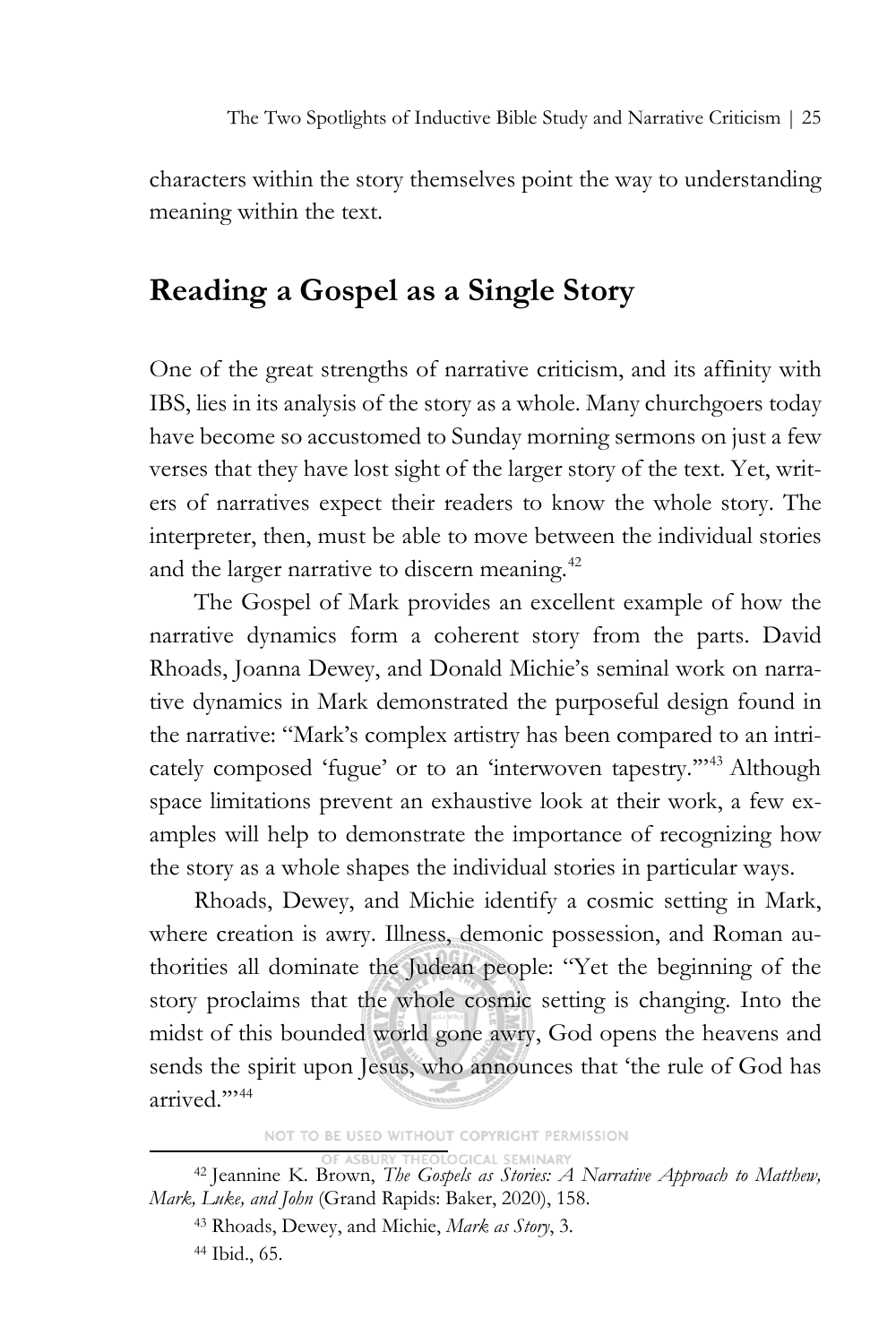Mark's characterizations of the disciples focus on their fear, lack of understanding, and desire for power. Throughout the narrative they misunderstand Jesus, and at the end, they are unable to follow through with action. "Thus the disciples start out as reliable but end up being examples of how not to follow Jesus!"<sup>[45](#page-19-0)</sup> Three key plotlines emphasize these themes as well. Three key groups of characters—nonhuman forces, the authorities, and the disciples—experience conflicts about power: how to use it, the limits of power, and the use of power to serve.<sup>[46](#page-19-1)</sup> The disciples do not understand; they want to be faithful, but in the end, they are not prepared to lose their lives. Yet the possibility of restoration is there: "He's going ahead of you to Galilee. There you will behold him just as he told you."<sup>[47](#page-19-2)</sup>

The narrative pacing of Mark shifts from the early rapid-fire sequence (demonstrated by Mark's repeated use of "immediately") to a day-by-day and then hour-by-hour description of the events of the crucifixion. "Because the whole narrative moves toward Jerusalem and toward death and resurrection, the slowing of the tempo intensifies the events of the crucifixion for the audience."<sup>[48](#page-19-3)</sup>

In addition, Mark uses a variety of literary techniques to provide contrast at the end of the Gospel. Irony, for example, plays an important role in the ending of the narrative. "Throughout the story, Jesus commanded people to be quiet, but they talked anyway. At the end of the story, the young man commands the women to go and tell, but, in an ironic reversal, the women are silent. The irony perpetrated on the audience thus becomes a challenge, a challenge to proclaim the good news courageously in the face of persecution rather than be silent as the women were."<sup>[49](#page-19-4)</sup>



<span id="page-19-4"></span><span id="page-19-3"></span><span id="page-19-2"></span><span id="page-19-1"></span><span id="page-19-0"></span>NOT TO BE USED WITHOUT COPYRIGHT PERMISSION Ibid., 124–25. OF ASBURY THEOLOGICAL SEMINARY Ibid., 78. Ibid., 95–96. Ibid., 47. Ibid., 60.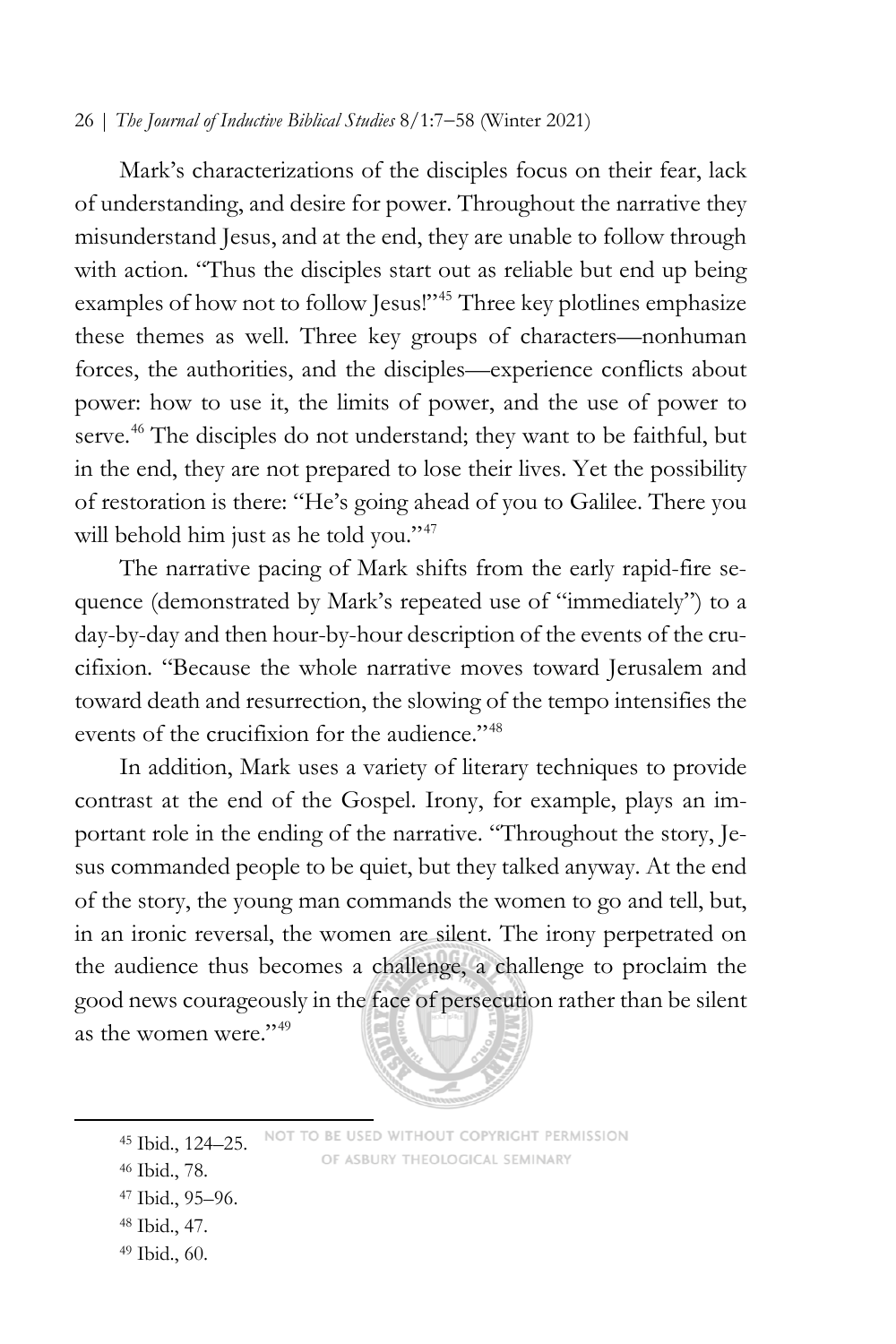The analysis offered by Rhoads, Dewey, and Michie demonstrates the effectiveness of narrative criticism in allowing the entire text of the story to shape the interpreter's understanding of the significance of the individual pericopes. In this way, narrative criticism brings to the forefront one of the important values of the IBS method: studying booksas-wholes.

In order to further demonstrate the strengths of intertwining IBS and narrative criticism, we will now turn to an in-depth analysis of the story of the Jerusalem Council in Acts 15, using a combination of techniques from IBS and narrative criticism.

# **Acts as a Whole: Part I**

Scholars who focus on historical-critical questions have offered vari-ous theories regarding Luke's<sup>[50](#page-20-0)</sup> purpose in writing Acts, ranging from an attempt to reconcile Jewish and Gentile forms of Christianity to an apologetic for Paul's ministry, to a defense in Paul's legal case before Rome.<sup>[51](#page-20-1)</sup> Scholars who focus on narrative-critical questions, however, find different emphases in Acts. Beverly Roberts Gaventa, for example, has astutely observed that God is the key character in Acts; whereas other characters slide in and out of view in the book, God depicted as the unstoppable director of history—appears as the one

<span id="page-20-0"></span><sup>50</sup> Here I am using "Luke" as shorthand for the author; although Luke's name nowhere appears in Acts, church leaders from the earliest years believed Luke, the traveling companion of Paul, was the author of this text. Since such authorship issues lie outside the scope of this paper, I will use "Luke" in reference to the author of Acts, whoever he may be.

<span id="page-20-1"></span><sup>51</sup> Mark Allan Powell reviews a number of these theories in *What Are They Saying About Acts?* (Mahwah, NJ: Paulist Press, 1991), 13–19: F. C. Baur argued that Acts attempted to address a breach caused by the different approaches of Peter and Paul. Charles Talbert argued for an anti-Gnostic polemic. B. S. Easton and Ernst Haenchen argued that Luke was trying to get Rome to approve Christianity as a licit religion. Robert Brawley argued that Acts attempted to show Jews that Paul was not an apostate. F. F. Bruce and J. C. O'Neill argued that Acts was an attempt to convert Gentiles.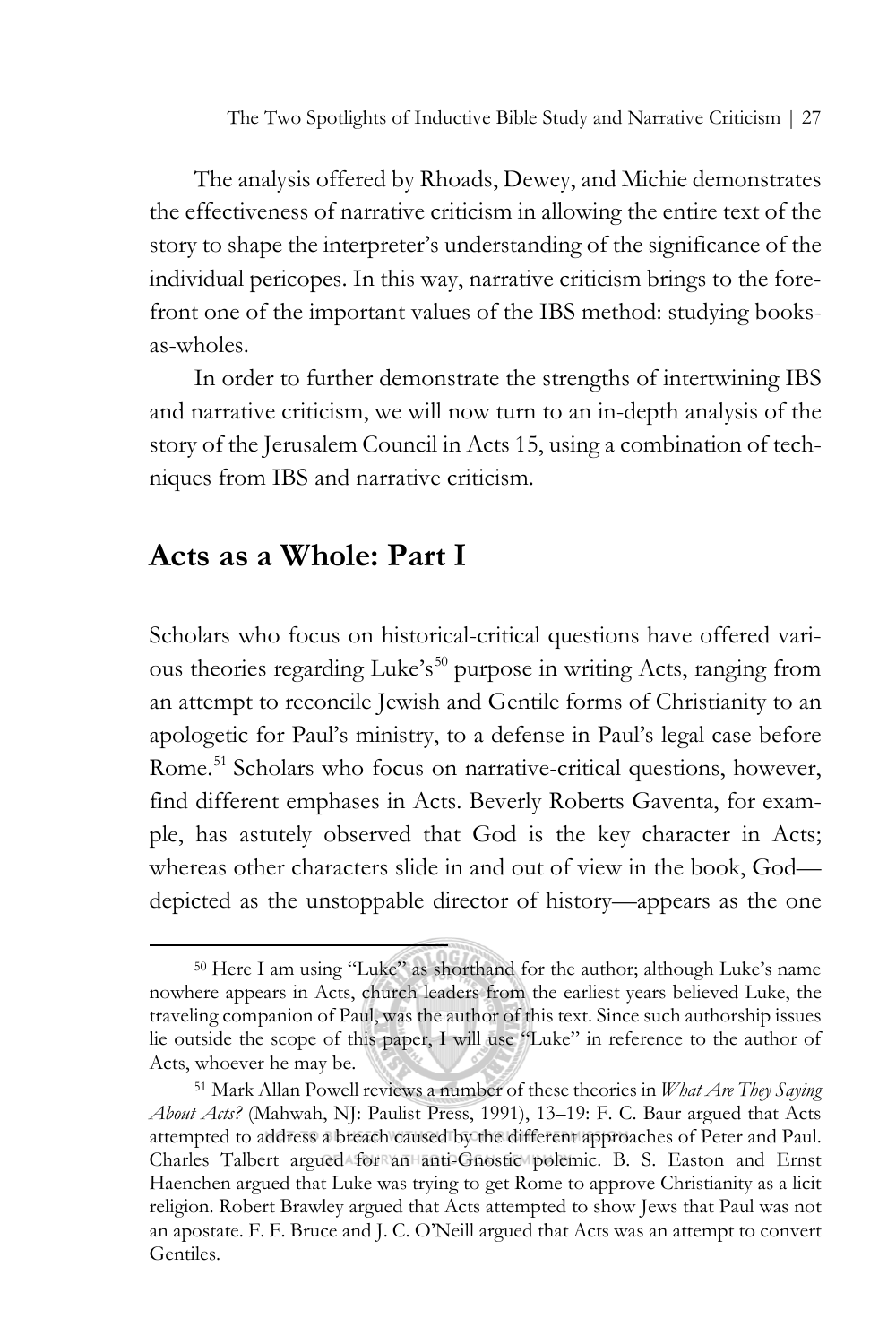consistent character throughout the narrative.<sup>[52](#page-21-0)</sup> Certainly, Acts 15 exhibits this feature, as we will see below. Indeed, Acts 15 supports Luke's overarching theme of the fulfillment of God's plan, and specifically, the fulfillment of Christ's words in 1:8. Commentators have long noted the importance of 1:8 for setting the theme for the rest of the book: the Gospel will spread to the ends of the earth.<sup>[53](#page-21-1)</sup> Acts 15 plays a key role in this narrative development, as the church must recognize how God has expanded the blessings of God beyond the boundaries of Jerusalem, Judea, and Samaria to incorporate all the peoples of the earth. The characterizations and descriptions provide implicit warnings to those who disagree with God's direction and offer peace to those who recognize and align themselves with God's purposes.

## **Plot of Acts 15**

Although on the surface Acts 15 may appear to be a simple report of the outcome of a large and important church meeting—certainly, very few descriptors are used—a closer look reveals that Luke is by no means objective in his storytelling. In this crucial meeting of the early church, Jewish believers debate whether Christian Gentiles must obey

<span id="page-21-0"></span><sup>52</sup> Beverly Roberts Gaventa, *Acts*, ANTC (Nashville: Abingdon, 2003), 27. See also Mark Reasoner, "The Theme of Acts: Institutional History or Divine Necessity in History?" *JBL* 118 (1999): 635–59; Luke Timothy Johnson, *Acts of the Apostles*, SP 5 (Collegeville, MN: Liturgical Press, 1992), 476.

<span id="page-21-1"></span><sup>53</sup> C. K. Barrett, for example, declares that 1:8 "expresses the content of Luke's second volume" (*The Acts of the Apostles*, ICC, 2 vols. [Edinburgh: T&T Clark, 1998]), 1:79. See also Johnson, *Acts of the Apostles*, 26; F. F. Bruce, *The Book of Acts*, rev. ed. NICNT (Grand Rapids: Eerdmans, 1988), 36–37. Robert C. Tannehill, however, takes issue with the neatness of identifying the contents of Acts with the outline of 1:8. Rather, he suggests that the task is incomplete at the end of Acts, since there is no reason to equate Rome with the "ends of the earth." The mission is intended to continue beyond the events of Acts (*The Acts of the Apostles*, vol. 2 of *The Narrative Unity of Luke-Acts: A Literary Interpretation* [Minneapolis: Fortress, 1990], 17–18).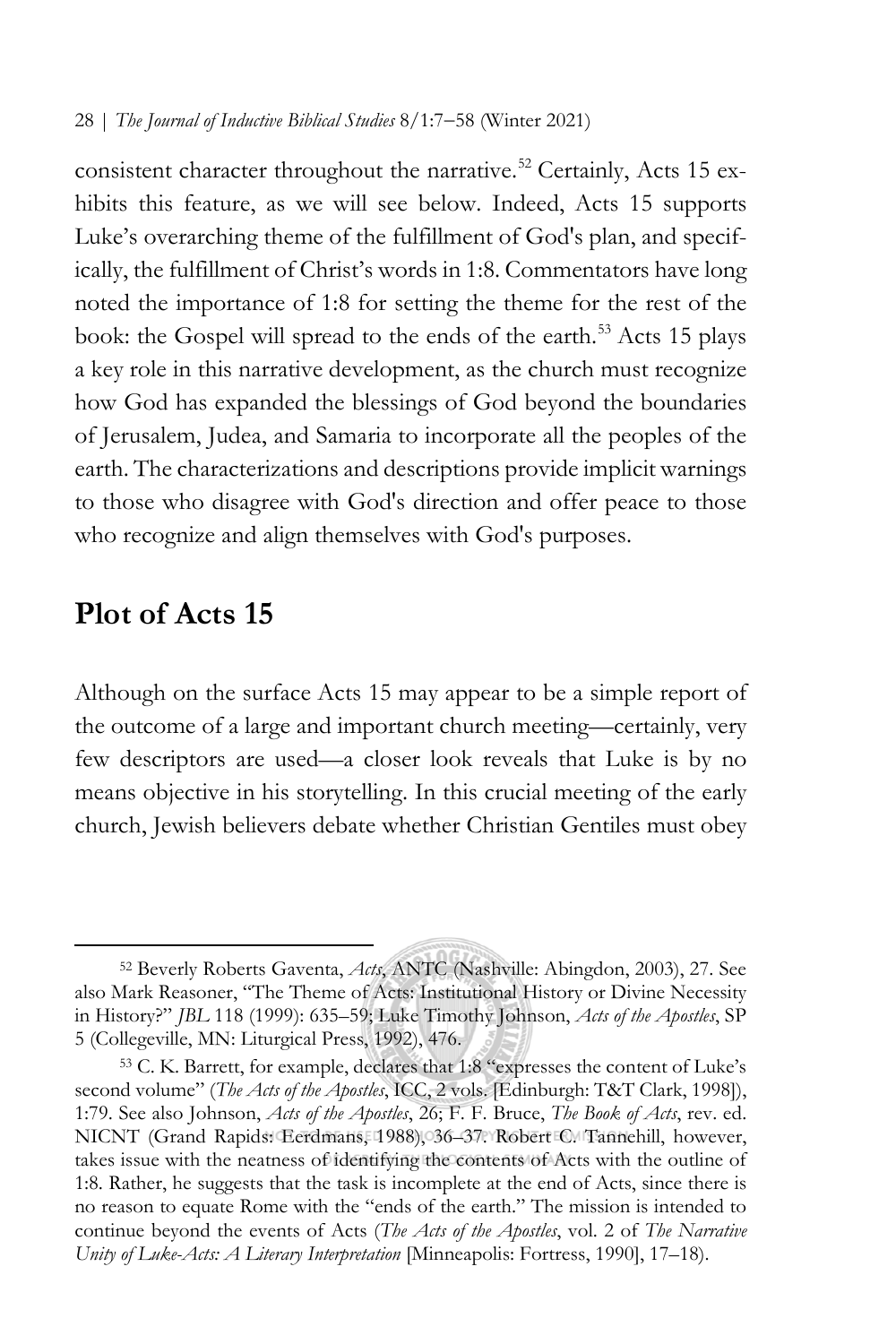The Two Spotlights of Inductive Bible Study and Narrative Criticism | 29

all of Torah (and, in effect, become Jews) in order to be saved.<sup>[54](#page-22-0)</sup> Luke describes the church leaders as deciding that Gentiles could become Christians as Gentiles—i.e., they did not have to become Jews, following the requirements of Torah. But lest we think Luke is providing a neutral historical report of the meeting, a closer look at this description reveals his theological bias. Rather, Luke intentionally sculpts the story to emphasize that the pro-circumcision party is hostile to God's purposes, whereas the pro-Gentile party is endorsed by God. Furthermore, despite the story's initial interest in Barnabas and Paul, Luke intends to focus on the Jerusalem church as a test of whether the fledgling leadership will recognize God's movement to include Gentiles within the people of God.

## *Order, Duration, and Frequency of Events*

Luke configures the plot of this section chiastically to emphasize the contrast between the conflict brought by the pro-circumcision sect and the peace brought by the pro-Gentile group. The chiasm appears as follows:

- $A =$  Debate in Antioch (vv. 1–2): teaching and conflict
- $B =$  Travel caused by dispute (v. 3): report and rejoicing
- $C =$  Debate and resolution (vv. 4–29)
	- 1. General Report of Dispute (vv. 4–6; contrasting positions identified)
	- 2. Specifics of Jerusalem Debate (vv. 7–29)
- $B' =$  Travel caused by resolution (vv. 30–31): report and rejoicing  $A' =$  Antioch (vv. 32–35): teaching and peace

NOT TO BE USED WITHOUT COPYRIGHT PERMISSION OF ASBURY THEOLOGICAL SEMINARY

<span id="page-22-0"></span><sup>54</sup> For a discussion of whether Jews believed Gentiles could be saved without full conversion to Judaism, see Craig S. Keener, *Acts: An Exegetical Commentary*, 4 vols. (Grand Rapids: Baker, 2014), 3:2212–15.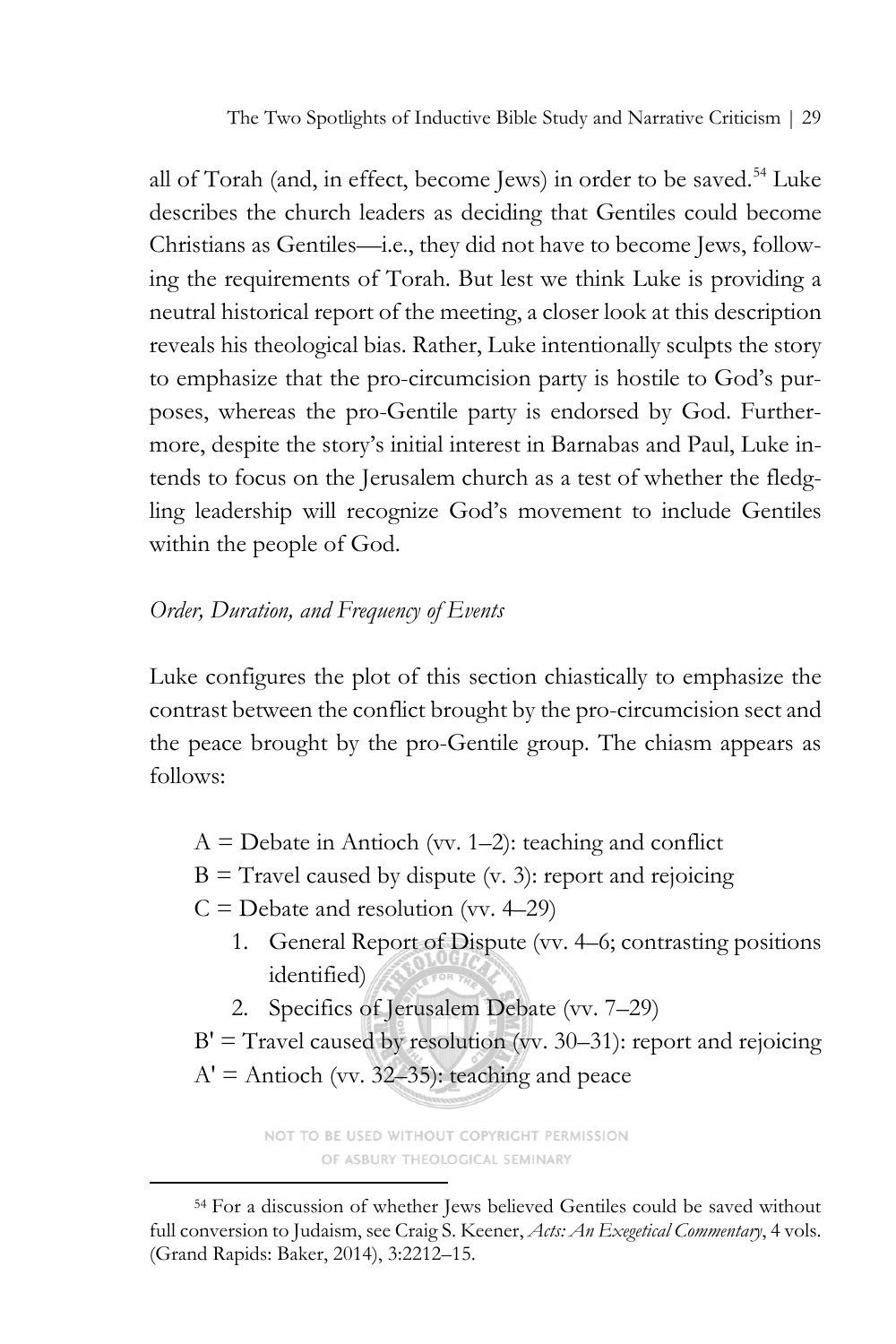Luke begins and ends his account of this dispute by describing teaching at Antioch. As the story begins, Judeans have come to Antioch and declared that believers must be circumcised according to the custom of Moses to be saved.<sup>[55](#page-23-0)</sup> The debate in Antioch becomes so divisive that the church sends Paul and Barnabas to the leadership in Jerusalem to resolve the issue. By the end of the story—after Paul's position has been vindicated and affirmed—Paul and Barnabas return to Antioch and continue to proclaim "the Word of the Lord." (Notice that the teaching of the men from Judea had no such appellation attached to their instruction.) Both when Paul and Barnabas traveled to Jerusalem reporting the conversion of the Gentiles (15:3) and when they returned reporting the decision of the apostles and elders (15:31), the believers responded by rejoicing. Throughout Acts, Luke connects rejoicing with the proclamation of the Gospel.<sup>[56](#page-23-1)</sup> This framing of the narrative thus serves to support Luke's contention that Paul's pro-Gentile stance reflects the will of God. By using this book-end contrast of dissension and rejoicing, Luke presents the pro-circumcision party as a threat to the church; the threat is ultimately defeated when church leaders heed the Holy Spirit's guidance.

The bulk of the narrative (15:4–29) describes how the dispute came to a resolution before the Jerusalem apostles and elders. Surprisingly, however, Luke gives very little attention to the Pharisees who opposed Paul. Other than 15:1 in Antioch and 15:15 in Jerusalem, we hear nothing of their position. Although Luke offers a general description of the debate in 15:4–6, when he delineates the specifics in the following verses, he only provides evidence that supports Paul's point of view, in spite of the fact that "much dissension" occurred among the apostles and elders (15:7). None of the leaders of the Pharisees is even named. Presumably, the discussion involved multiple passages in

> NOT TO BE USED WITHOUT COPYRIGHT PERMISSION URY THEOLOGICAL SEMINARY

<span id="page-23-0"></span><sup>55</sup> This is shorthand for saying that all of the Torah must be followed, as the Pharisees' argument in 15:5 clarifies.

<span id="page-23-1"></span><sup>56</sup> Gaventa, *Acts*, 214. In Acts, rejoicing occurs when the spirit is present and active (5:41; 8:8, 39; 11:23; 12:14; 13:48, 52; 15:3, 31). See also Keener, *Acts*, 3:2225.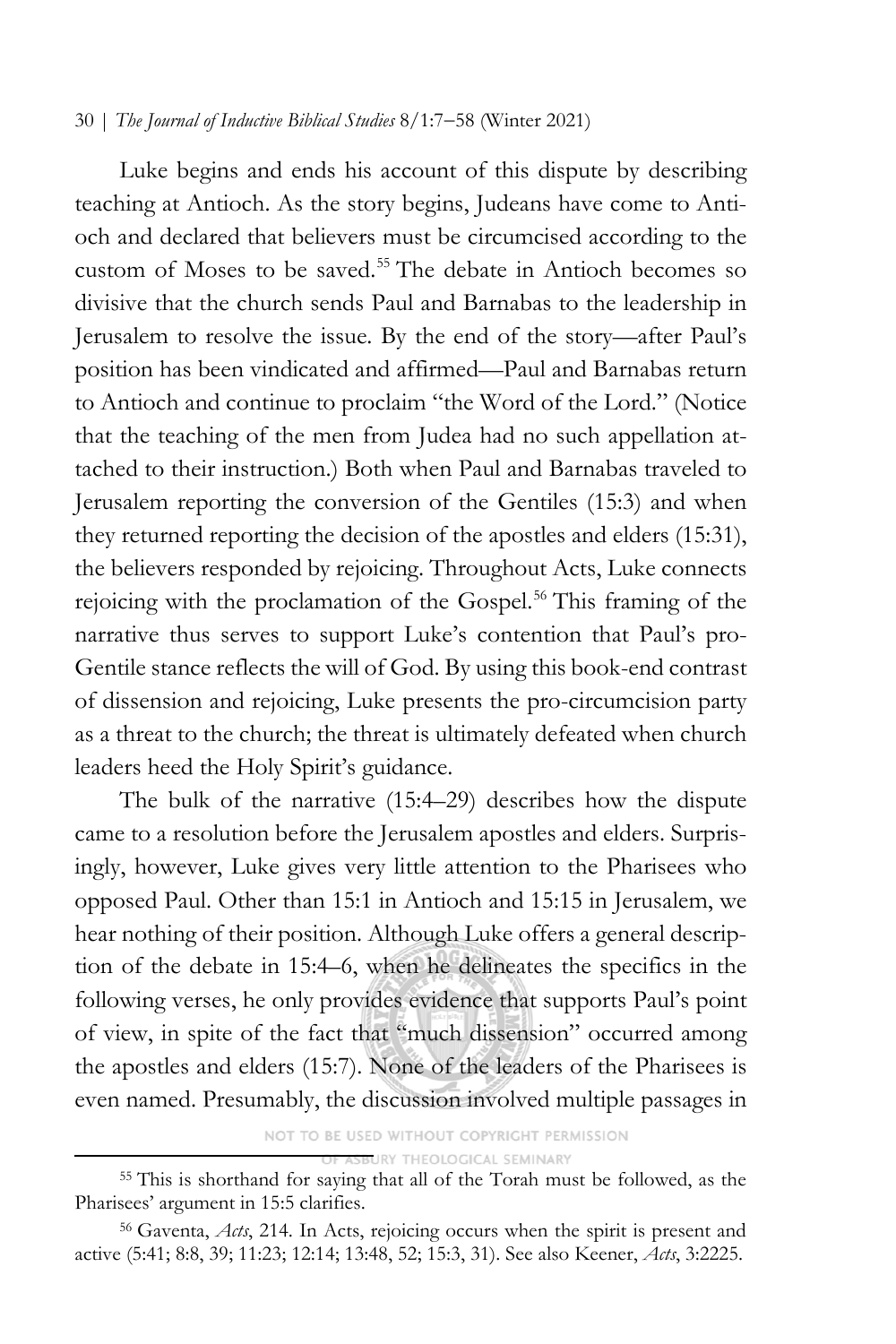the Torah, yet Luke cites only one passage from all of the Jewish Scriptures. Clearly, he is not concerned to accurately summarize all of the arguments for and against. Luke does not give his readers opportunity to be swayed by the believers from the Pharisees.

Furthermore, the irenic tone of the letter sent to the Gentile churches ("it has seemed good to the Holy Spirit and to us<sup>[57](#page-24-0)</sup> to impose on you no further burden than these essentials," 15:28) and the imposition of only basic requirements for Jews and Gentiles to have table fellowship both demonstrate a generosity of spirit that stands in con-trast to the demands of the pro-circumcision group.<sup>[58](#page-24-1)</sup>

Luke's sculpting of this plotline thus subtly and carefully elevates the pro-Gentile views of Paul and Barnabas, Peter, and James. Despite the description of the event as a significant debate, Luke's choices regarding the duration and sequence of events lead the reader to conclude that the church must affirm the work that God has already been doing among the Gentiles.

## *Conflict*

On the surface, the key conflict within this section appears to be the dispute between the believing Pharisees and Paul and Barnabas regarding the means by which Gentiles come to be saved. The greater conflict, as Luke has presented throughout the book of Acts, lies in the question of whether the early church can recognize and conform to God's new revelation about the Gentiles. This affirmation of the Gentiles has already occurred in numerous ways in the early sections of Acts: Jesus proclaimed that the Gospel would spread to the ends of the earth (1:8); the Holy Spirit directed Philip to go to the Ethiopian

NOT TO BE USED WITHOUT COPYRIGHT PERMISSION

**ASBURY THEOLOGICAL SEMINARY** 

<span id="page-24-1"></span><sup>58</sup> The four stipulations of the letter itself have been the subject of much debate. For an overview of the various interpretations, see Keener (*Acts*, 3:2260–77).

<span id="page-24-0"></span><sup>57</sup> Keener notes that ἔδοξεν in 15:22 is a standard idiom for passing a measure in an assembly (*Acts*, 3:2280); see also 15:25 and 28.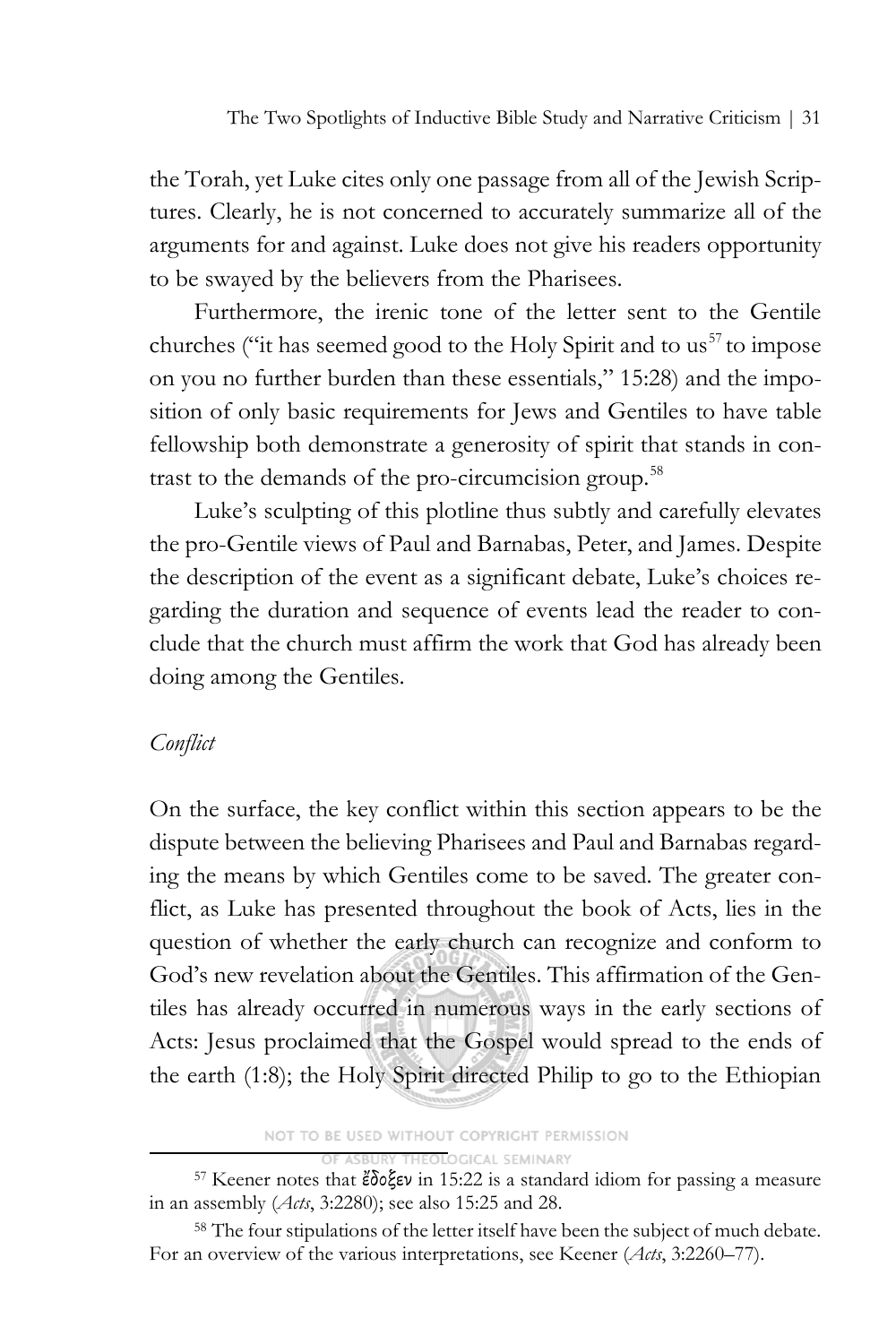eunuch  $(8:29)$ ;<sup>[59](#page-25-0)</sup> an angel led Cornelius to send for Peter  $(10:3-6)$ ; the Holy Spirit fell upon Cornelius's entire household (10:44–48); and the Holy Spirit sent Paul and Barnabas on their first missionary journey (13:4), during which many Gentiles came to believe in Jesus. By the time the reader arrives at ch. 15, therefore, Luke has shown his readers the momentum initiated by the work of God. The questioning by the believing Pharisees thus serves as a threat to the narrative progress of Luke's story.

## **Setting of Acts 15**

The story begins in Syrian Antioch, where evangelists from Cyprus and Cyrene had preached not only to Jews but also to Gentiles (11:20). The Jerusalem church had sent Barnabas to investigate, and he rejoiced at what God was doing (11:22–23). He then brought Paul to Antioch, where they taught for a year (11:25–26) before the church sent them on their first missionary journey (13:1–3). These details thus have prepared the reader, before Barnabas and Paul ever arrive at the Jerusalem Council, to look favorably upon the Antioch church and the ministry that is occurring there.

Nonetheless, the fact that the Jerusalem church sent Barnabas to Antioch, just as it had sent Peter and John to investigate the reports of believing Samaritans in ch. 8, also underscores the greater authority of the Jerusalem church. Not only is Jerusalem the home of the original community of those who believed in the risen Christ and the home of the apostles, but the Pharisees who question Paul "come down" from Judea to Antioch, while Paul and Barnabas are sent to "go up" to Jerusalem. Topographically, this is simple to explain: the elevation of Jerusalem is roughly 2,400 feet higher than that of Antioch. Nonetheless, the geographic reminder may also hint at a deeper symbolism: Israel's

<span id="page-25-0"></span><sup>59</sup> For a discussion of the status of the Ethiopian eunuch as a proselyte or Godfearer, see Gaventa, *Acts*, 142–43. She concludes he is a Gentile.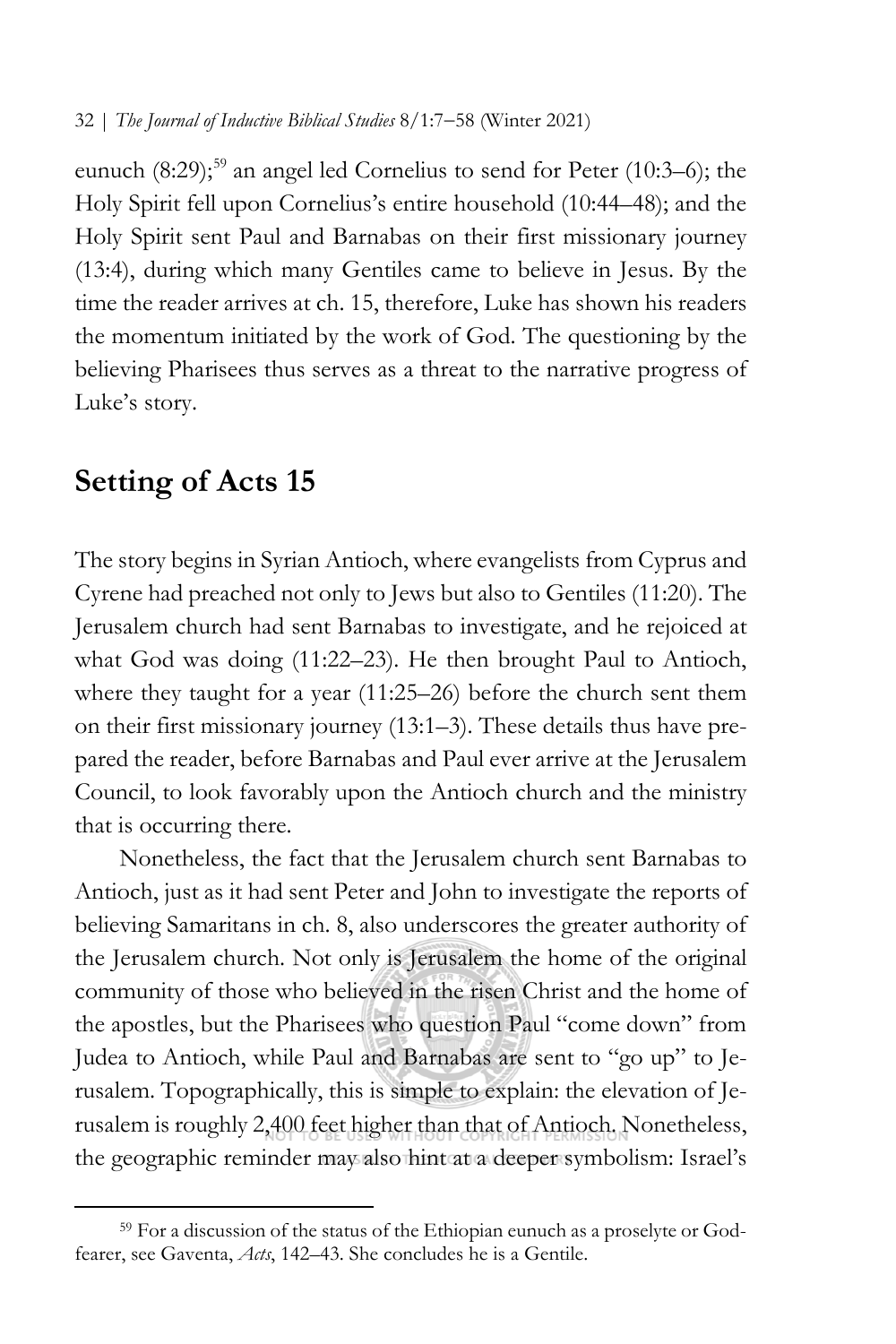history is rife with revelations on mountains.<sup>[60](#page-26-0)</sup> Those who wish to learn the truth of God go up for their revelation.<sup>61</sup>

# **Characters and Characterization in Acts 15**

Luke's descriptions in Acts 15 provide only a sparse framework from which to develop insight into his characterizations. As a result, no detail should be considered extraneous; each point provides insight into the author's purposes.<sup>[62](#page-26-2)</sup>

### *Negative Characterization of the Pro-circumcision Group*

Luke's characterization of the circumcision party in Acts 15 provides far fewer details than his depiction of the other characters in the story.<sup>[63](#page-26-3)</sup> We learn that they originated from Judea, they taught in

<span id="page-26-0"></span><sup>60</sup> Rhoads, Dewey, and Michie note this in their narrative analysis of Mark: "Mountains were places for epiphanies and revelations because mountains reach up into the lower heavens and bring people closer to God. God revealed the law to Moses on a mountain. On a mountain, God was made manifest to Moses and later to Elijah. From a mountain, Moses saw the promised land" (*Mark as Story*, 70). They note that Jesus retreated to a mountain several times in his ministry.

<span id="page-26-1"></span><sup>61</sup> Although Luke frequently uses the terms "went down" for characters leaving Jerusalem and "went up" for those who head to Jerusalem, this is not always the case. In 8:25, e.g., Peter and John "returned" to Jerusalem from Samaria without going up. Likewise, Saul intends to arrest Christians and bring them to Jerusalem, but Luke does not describe this as going up. Thus, geography does not demand the use of the terms "went up" or "went down"; therefore, when these terms are used, a symbolic meaning is also possible.

<span id="page-26-2"></span><sup>62</sup> Although Alter's principle of reticent narration describes the Hebrew Scriptures (*Art of Biblical Narrative*, 143), the concept also applies to the New Testament authors, who are clearly familiar with and influenced by the narrative style of the Hebrew Bible. Similarly, Mark Allan Powell notes that the Gospel authors prefer to show readers what the characters are like, often through dialogue, rather than to tell readers through the narrator's comments (*What is Narrative Criticism?* GBS [Minneapolis: Fortress, 1990], 52).

<span id="page-26-3"></span><sup>63</sup> Although James does not receive any introduction and Luke does not give any explicit information regarding his leadership role in Jerusalem, his speech clearly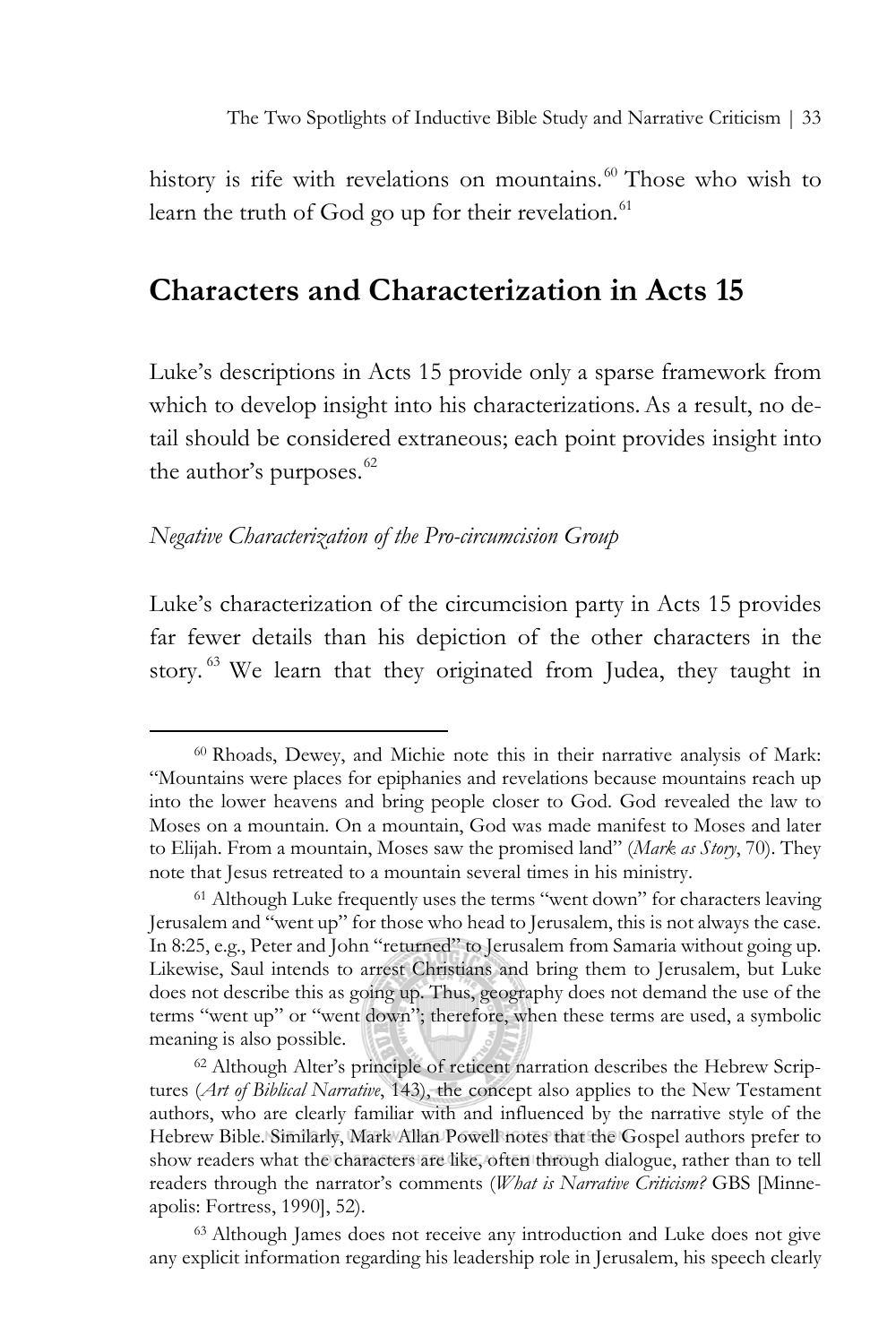Antioch, and they believed that Gentiles needed to be circumcised in order to be saved. Those who spoke at the meeting in Jerusalem (it is unclear whether they are the same individuals who spoke in Antioch) were Pharisees who argued that the Gentiles must follow the Law of Moses.

Nonetheless, these simple descriptions are filled with negative nuances. For example, what is *not* said in this passage is just as important as what is said. As Robert Alter states, "The omissions of biblical narrative are as cunning as its repetitions."[64](#page-27-0) In contrast to Paul and Barnabas, who arrived in Jerusalem reporting all that *God* had done, de-scriptions of the circumcision party make no mention of God at all.<sup>[65](#page-27-1)</sup> Apparently, God has not done anything through these dissenters, and they certainly have not brought joy with them!

When Luke describes the dissenters in Jerusalem, he notes that they are "of the sect" of the Pharisees. Certainly, "sect" can have a neutral meaning and was often employed in Judaism to refer to partic-ular groups or philosophical schools;<sup>[66](#page-27-2)</sup> the use of the term here, how-ever, implies division.<sup>[67](#page-27-3)</sup> Other authors of the New Testament used the term to refer to sinful factions as well as false teaching.<sup>[68](#page-27-4)</sup> While Luke may not go that far here—he does, after all, refer to these Pharisees as ones who had believed—he nonetheless points out that the Pharisees are a sect, a division, in order to underscore their divisiveness. Luke later uses the term in Acts 24:5 and 14. There the Jewish leaders who accuse Paul tell governor Felix that Paul is part of the "sect" called the

offers significant information about him. That the circumcision party receives almost no voice in this story is significant.

<sup>64</sup> Alter, *Art of Biblical Narrative*, 123.

<span id="page-27-1"></span><span id="page-27-0"></span> $65$  Nonetheless, their view that "it is necessary" to be circumcised (v. 5) implies divine initiative. Walter Grundmann says that  $\delta \tilde{\epsilon}$  in Acts 15:5 "expresses the will of God revealed in the Law<sup>90</sup> ("δεϊ," *TDNT* 2:22). COPYRIGHT PERMISSION

<sup>66</sup> Heinrich Schlier, "αἱρέομαι, αἵρεσις, κτλ," *TDNT* 1:181–82.

<sup>67</sup> *contra* Keener, *Acts*, 3:2227.

<span id="page-27-4"></span><span id="page-27-3"></span><span id="page-27-2"></span><sup>68</sup> Schlier, "αἱρέομαι, αἵρεσις, κτλ," 182–84. See, e.g., Gal 5:20; 1 Cor 11:19; and 2 Pet 2:1.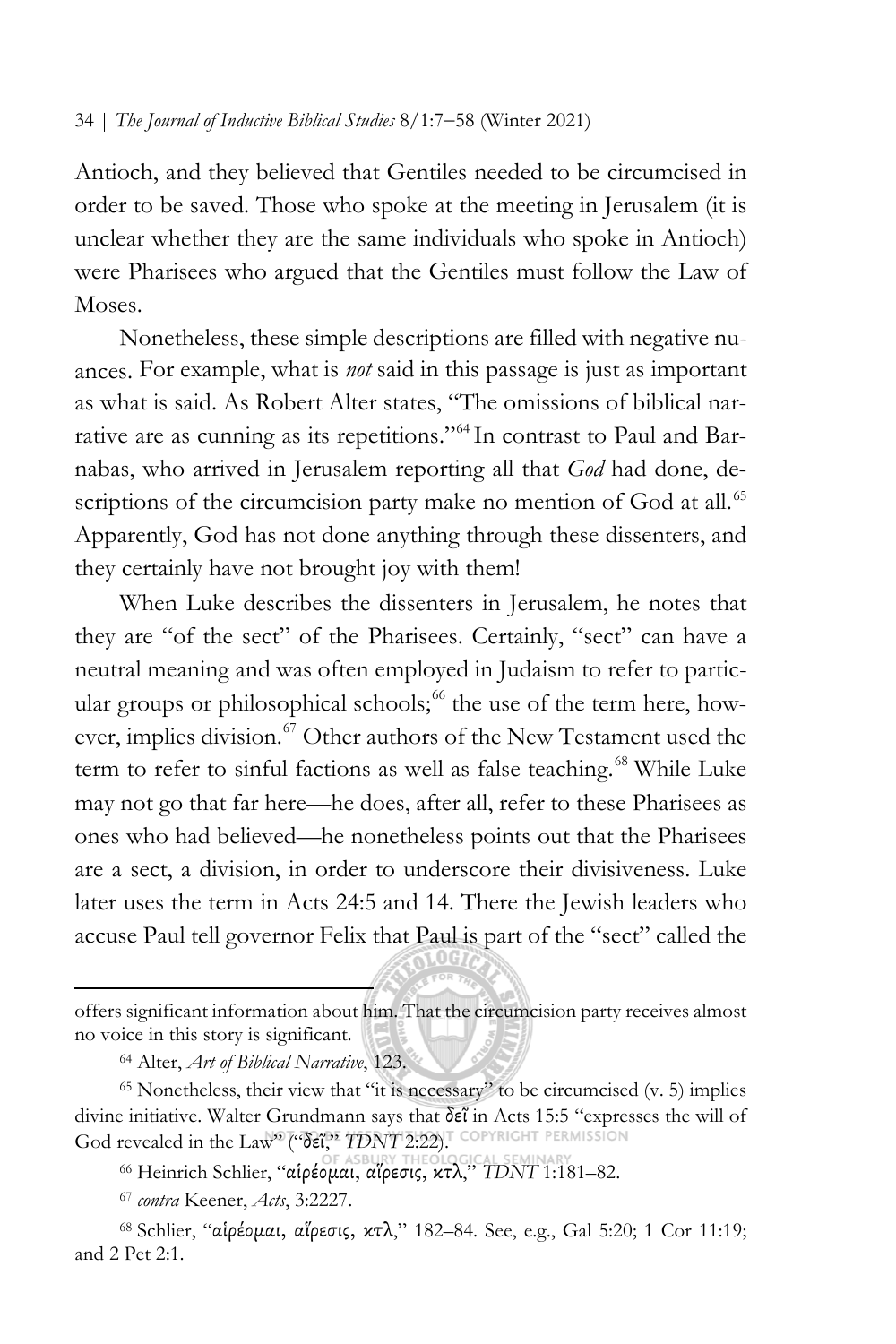Way; they are clearly trying to paint Paul as an agitator. Paul responds by admitting he is part of the Way—which they call a "sect." In this context, the term plainly has negative connotations of divisiveness. Luke's use of the term in this manner in ch. 24 is thus instructive for our understanding of the connotations of the term in ch. 15. Luke further notes this discord in the letter to the Gentiles (15:24), in which the church clarifies that the Judeans were not sent by the church.

In addition, what little description Luke offers makes the circumcision party seem heavy-handed: they want to *command* the Gentiles to obey the Law of Moses (15:5). This is in striking contrast to the final letter sent to the Gentiles, in which the language is much softer: there is no explicit statement of the Jerusalem church's authority over Antioch and the other churches, no command, only the statement that "it seemed good to the Holy Spirit and to us…" and the expressed desire not to burden the Gentile churches (15:28). Whereas Luke depicts the church leaders as flexible and considerate, he portrays the Pharisees as rigid and condescending.

What Luke does not include in this story is just as important as what he does include: the circumcision party has almost no voice. Although Luke includes their basic position in single-sentence statements in verses one and five, he does not name any individuals nor record any significant speeches, unlike with the pro-Gentile believers. Furthermore, despite the availability of Old Testament passages that ap-pear to support the position of the circumcision party<sup>[69](#page-28-0)</sup> and that surely must have been discussed during this heated debate, Luke includes none of it. His presentation of the debate is very one-sided.<sup>[70](#page-28-1)</sup> Verse 1, for example, appears to simply present the argument of the circumcision party, yet Luke describes the event as the Judeans teaching "the

**THE COPYRIGHT PERMISSION** 

<sup>69</sup> E.g., Gen 17:10–14; Exod 12:48; Lev 12:3; and Ezek 44:7–9.

<span id="page-28-1"></span><span id="page-28-0"></span><sup>70</sup> Ben Witherington notes that Luke "gives no space to recording the arguments or rebuttals of the Judaizing party, only to speeches of the figures whom he portrays in a positive light" (*The Acts of the Apostles: A Socio-Rhetorical Commentary*  (Grand Rapids: Eerdmans, 1998), 456.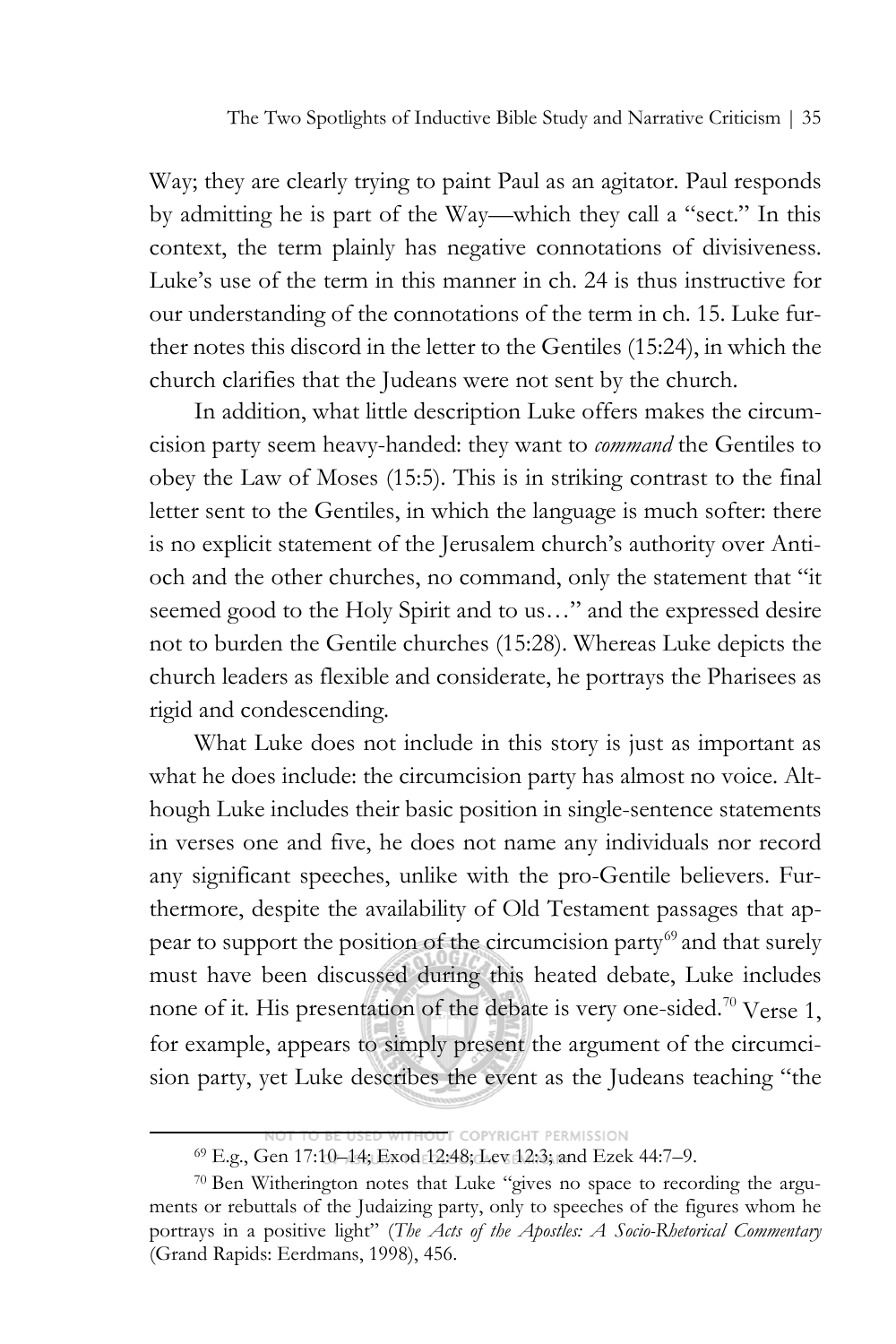brethren" that they cannot be saved unless they are circumcised. Thus, in Luke's mind, the Gentiles in Antioch are already believers who are saved, in contrast to the teaching they are hearing.<sup>[71](#page-29-0)</sup>

This continual, repeated teaching (note the imperfect tense of ἐδίδασκον) causes great dissension in Antioch, as indicated by Luke's use of the rhetorical device *litotes* to describe the debate (ζητήσεως).<sup>[72](#page-29-1)</sup> Luke uses this same word for "debate" (ζητήσεως) to describe the Council's discussion in Jerusalem in 15:7. Furthermore, when Luke uses the terms dissension (στάσεως) and debate (ζητήσεως) elsewhere in Acts, he is describing riots and out-of-control mobs (19:40; 23:10) or very serious divisions  $(23:7; 24:5; 25:20).$ <sup>[73](#page-29-2)</sup> Nowhere outside of Acts 15:2 and 7 does Luke use these terms to describe division *among believers*. The same holds true for the language used in the Council's letter to Antioch: the letter explains that certain ones from Jerusalem "troubled" those in Antioch with their words (15:24). The word here, ἐτάραξαν, is the same word that Luke uses in 17:8, 17:13 (ταράσσοντες), and 19:23 (the noun τάραχος) in reference to nonbe-lievers who stir up the crowds to riot.<sup>[74](#page-29-3)</sup> Thus, Luke's word choice in Acts 15, despite the lack of further details of the arguments or emotions, makes it clear that the circumcision party has caused great offense in both Antioch and Jerusalem. For Luke, the members of the circumcision party are more like the *opponents* of the fledgling church than members of it!

Luke then records Peter's view that such a position is opposed to the plans of God. When Peter asks rhetorically why his audience<sup>[75](#page-30-0)</sup> is

<sup>71</sup> Gaventa, *Acts*, 213.

<span id="page-29-0"></span><sup>72</sup> The use of *litotes* provides understatement for emphasis; the construction uses a negative statement to the contrary (Gaventa, *Acts*, 213). Thus, "no small dissension" indicates a great debate.

<span id="page-29-1"></span><sup>&</sup>lt;sup>73</sup> Richard Pervo states that Luke's use of  $\sigma\tau\acute{\alpha}\sigma\mathfrak{lg}$  in  $v_{\rm e}1$  "characterizes them as dangerous outside agitators" (*Acts*, Hermeneia [Minneapolis: Fortress, 2009], 371).

<span id="page-29-2"></span><sup>&</sup>lt;sup>74</sup> Also, in 12:18, there was a disturbance ( $\tau \dot{\alpha} \rho \alpha \chi$ ος) among the soldiers when they discovered Peter was no longer in jail.

<span id="page-29-3"></span><sup>75</sup> Peter uses the second person plural, and it is unclear whether the "you" he addresses are his opponents in the circumcision party or the entire church audience.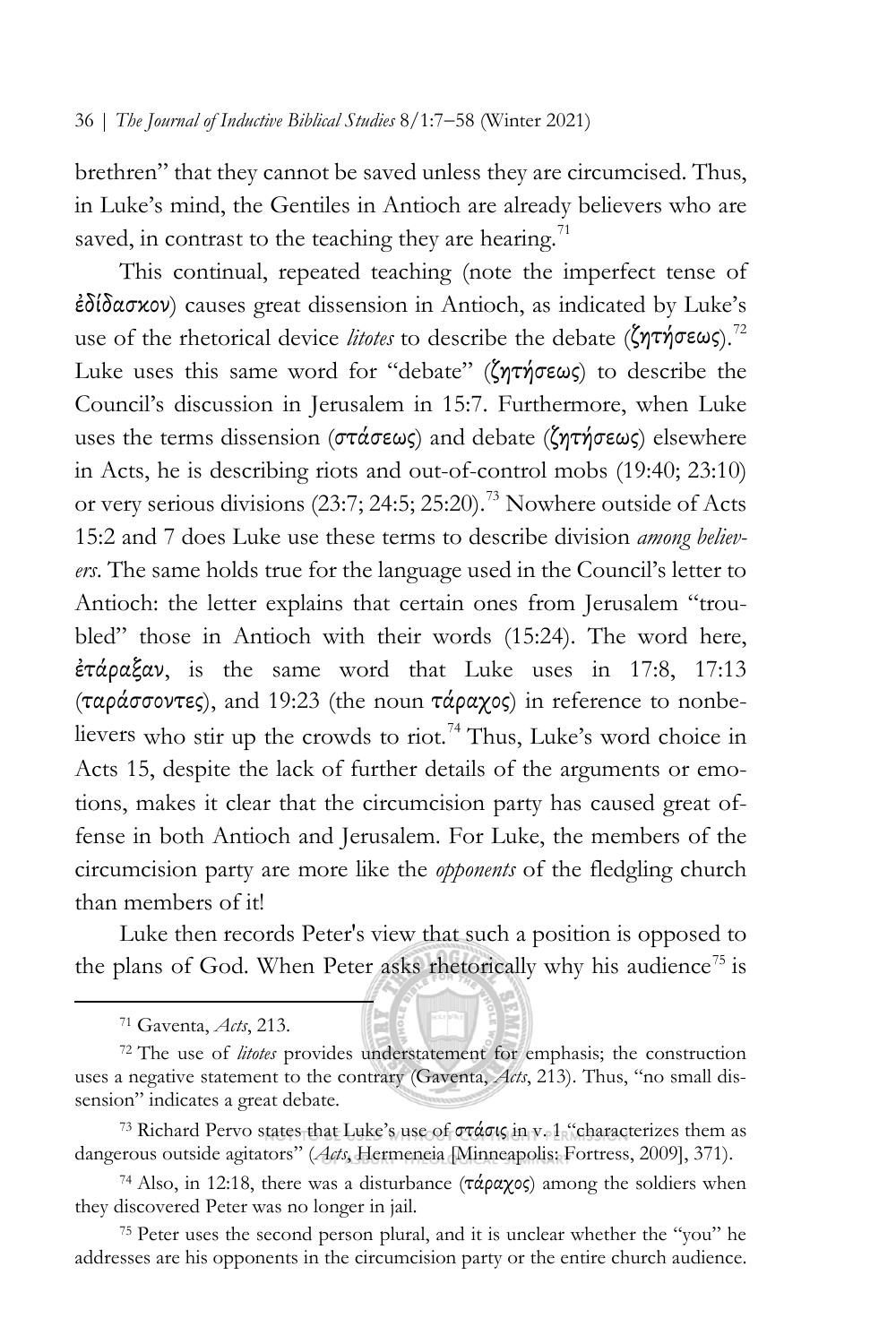The Two Spotlights of Inductive Bible Study and Narrative Criticism | 37

testing God (15:10) by placing a yoke on the Gentile believers,<sup>76</sup> he uses language reminiscent of his condemnation of Ananias and Sapphira. In fact, the only two places in Acts where the verb πειράζω is used in the sense of testing God are in 5:9 ("to test the spirit of the Lord") and 15:10 ("testing God").<sup>[77](#page-30-2)</sup> In 5:9, Sapphira drops dead after Peter speaks these words to her. Thus, Luke's word choice in 15:10 calls to his reader's minds the frightening story of Ananias and Sapphira and provides an implicit warning against siding with the circumcision party. [78](#page-30-3) Furthermore, Peter's admonition is one of many warnings in Acts against opposing God; Luke repeatedly develops this theme throughout the book, highlighting the terrible consequences of challenging God. [79](#page-30-4) Luke's audience, therefore, will gain a sense of

<span id="page-30-0"></span>Were the church leaders being convinced by the arguments of the Pharisees, which Luke does not record in any detail? That the crowd does not fall silent until Barnabas and Paul speak in v. 12 suggests a very heated debate up to this point. In either case, Peter's language offers a dire warning to those who would follow the circumcision party.

<sup>76</sup> Although some English versions (e.g., NIV) translate "by putting on the necks of *Gentiles*," it is important to recognize that the Greek literally states: "by placing a yoke on the neck of the *disciples*." Thus, Luke once again emphasizes that the Gentile believers are already brothers and sisters in Christ—any additional requirement is after the fact of their salvation and is thus inappropriate.

<span id="page-30-1"></span><sup>77</sup> The verb is used elsewhere in Acts in the sense of attempting to do something and does not have the negative connotations that occur in chs. 5 and 15.

<sup>78</sup> Gaventa argues that "the language Peter uses recalls important moments of Israel's rebellion against God (LXX Exod 15:22–27; 17:2, 7; Num 14:22; Deut 6:16; Isa 7:12; Wis 1:2; Luke 4:12; Acts 5:9)" (*Acts*, 216).

<span id="page-30-4"></span><span id="page-30-3"></span><span id="page-30-2"></span><sup>79</sup> Peter himself warns against opposing God in 3:23, where he cites Deut 18:19 and Moses's warning that God will destroy anyone who does not listen to his prophet. In 4:19, Peter asks the Sanhedrin rhetorically whether it is right to obey them or God, and in 5:4 and 5:9 he accuses Ananias and Sapphira, who die immediately thereafter. Other characters highlight this theme as well: Saul (9:5), Herod (12:1), and Elymas (13:10) all face physical judgments as a result of their opposition to God. Perhaps the most poignant warning comes from Gamaliel in 5:39; his counsel about fighting against God is demonstrated throughout the rest of the book the Jews continue to oppose the Word (13:46) and ultimately this rejection closes out Acts (28:27). Gamaliel's premonition that the Sanhedrin will not be able to destroy these believers comes to fruition in 28:31: in the heart of the Roman Empire, Paul preaches without hindrance.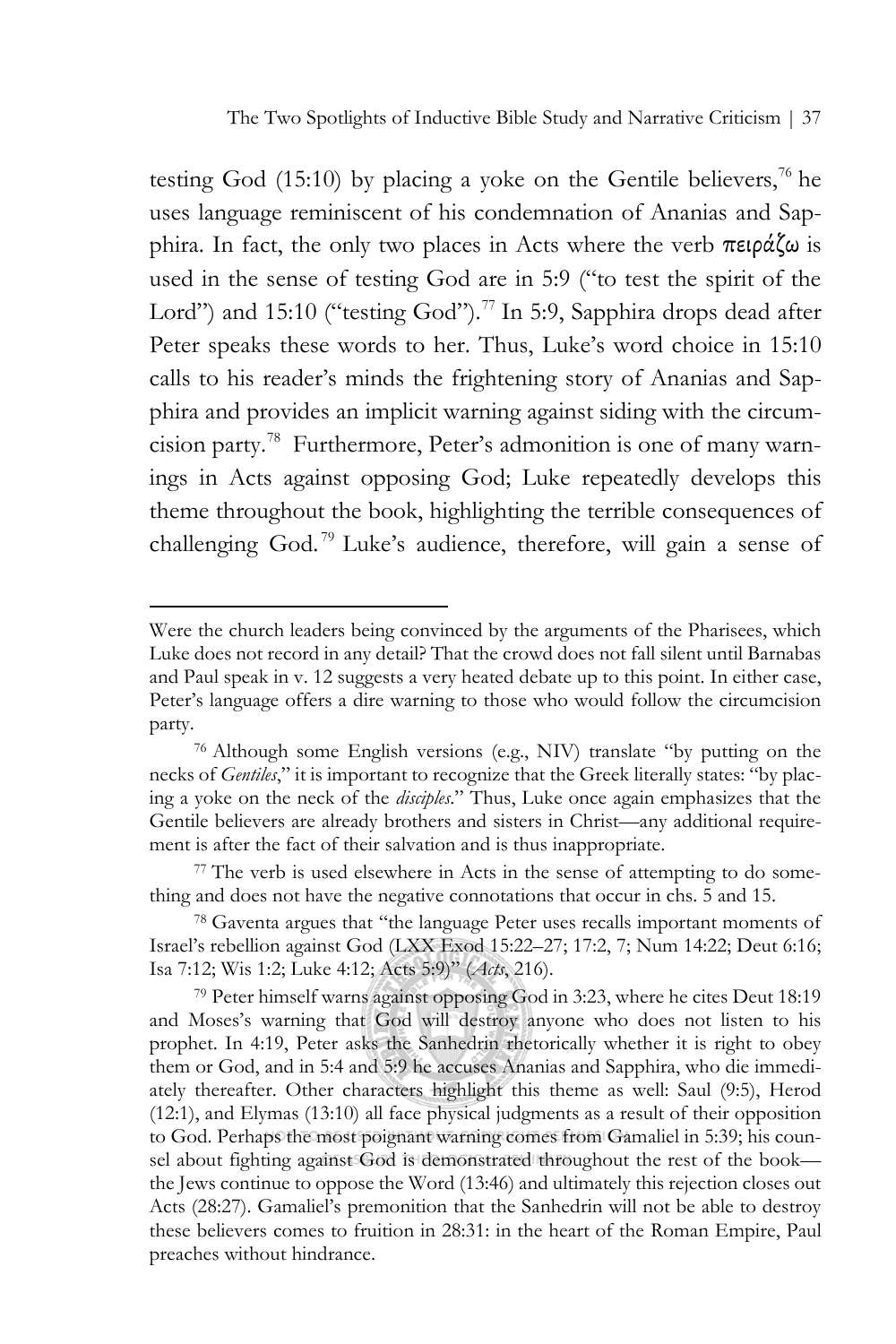foreboding upon hearing Peter's speech. Terrible consequences await the church if it makes the wrong decision here.

Overall, Luke's descriptions of the circumcision party, scant though they may be, provide a consistently negative portrait of this perspective, and the ominous overtones demonstrate that Luke has no interest in sketching an objective report of the meeting. Rather, he saves all of his positive descriptions for the pro-Gentile party in an effort to demonstrate that God champions their position.

## *Positive Characterizations of the Pro-Gentile Group*

In contrast to the circumcision party, where no individual characters are named, those who support full inclusion of the Gentiles into the people of God are named and described in positive terms.

### *Peter*

Luke's descriptions of Peter—clearly the dominant disciple in the first half of Acts—show an apostle emboldened by the Holy Spirit, facing confrontations without fear. Whereas in Luke's Gospel Peter denied his Lord when questioned (Luke 22:54–62), in Acts Peter cannot stop preaching the Gospel (4:20; 5:29). He is still the same fiery personality, however, and does not shy away from directly accusing his Jewish audiences of murdering Jesus (2:23; 3:13–15; 4:10; 5:30). It should not surprise the reader, then, that Peter is the character that Luke uses to create the emotional, ominous overtones in his response to the circumcision party. Although Luke does not use adjectives to describe Peter's emotions or character in ch. 15, Peter's speech and James's interpretation of that speech provide insight into his character.

Peter begins by referring to the apostles and elders as "brothers," thereby emphasizing their fellowship with one another. At the same time, he also establishes his authority, reminding the group that God chose him to preach to the Gentiles. The phrasing, "through my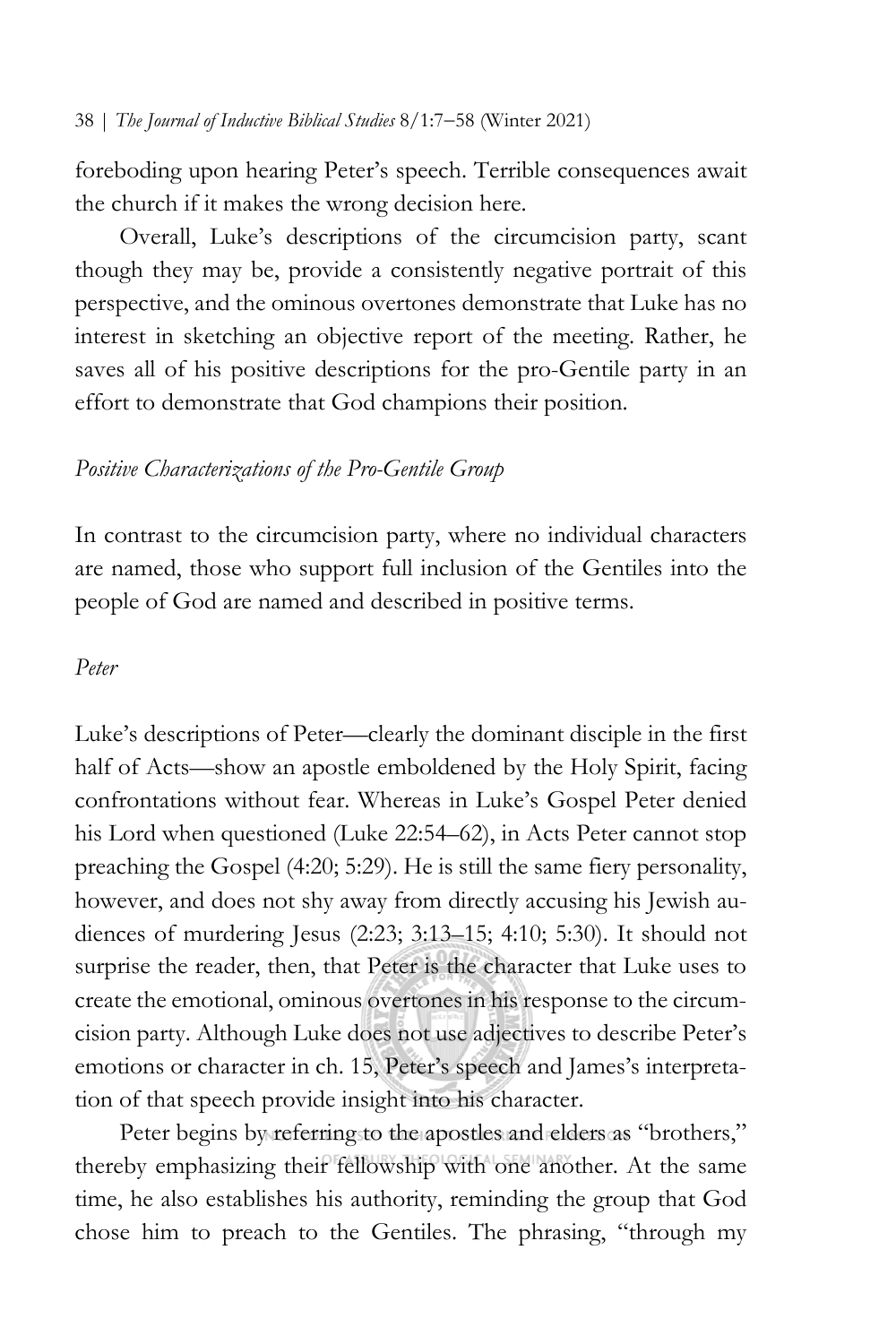The Two Spotlights of Inductive Bible Study and Narrative Criticism | 39

mouth," styles Peter as a prophet of God. Elsewhere in Acts, Luke uses the language of "through [someone's] mouth" to refer to prophets, whether David (1:16; 4:25) or the prophets in general (3:18, 21). The prophets of the Old Testament were considered to be the mouth-piece of God,<sup>[80](#page-32-0)</sup> and Peter is claiming that authority for himself here. God chose, Peter proclaimed, and the Gentiles responded. But Peter's claim of authority is not prideful; rather, he presents himself as a trustworthy witness of God's activity. Peter's first three statements show his humility—God is the actor, not Peter: God chose (15:7), God testified by giving the Holy Spirit (15:8), and God did not make a distinction when he cleansed the hearts of the Gentiles by faith (15:9).

Peter reminds the crowd that he is not making a new argument ("you know," 15:7)—rather, these Jewish believers had already discussed this issue when Cornelius and his household converted to Christianity (11:1–18) and concluded that God had chosen the Gentiles to receive salvation  $(11:18)$ .<sup>[81](#page-32-1)</sup> Peter further reminds his audience that God did not distinguish between Jews and Gentiles then, but both groups had received the Holy Spirit in the same manner (15:8–9). This latter statement, which declares that God had cleansed the hearts of the Gentiles, also presents an implicit warning. The cleansing language, used in Acts only here and in 10:15 and 11:9, calls to mind God's rebuke to Peter: "What God has made clean, you must not call profane." This is exactly the issue before the church now: if the elders listen to the Pharisees, they will be calling profane that which God has made clean. As Keener notes, "If, by pouring out his Spirit on Cornelius's



<sup>80</sup> Norman K. Gottwald comments: "The prophet is the mouthpiece or spokesman of God. The pith of Hebrew prophecy is not prediction or social reform but the declaration of divine will" (*A Light to the Nations: An Introduction to the Old Testament* [New York: Harper & Row, 1959], 277).

<span id="page-32-1"></span><span id="page-32-0"></span><sup>&</sup>lt;sup>81</sup> Keener notes that even in this short speech the expected elements of ancient rhetoric appear. Peter begins his deliberative speech by establishing his credibility (*ethos*), then offers mixed narrative (*narratio*) and proofs (*probatio*) (*Acts*, 3:2231).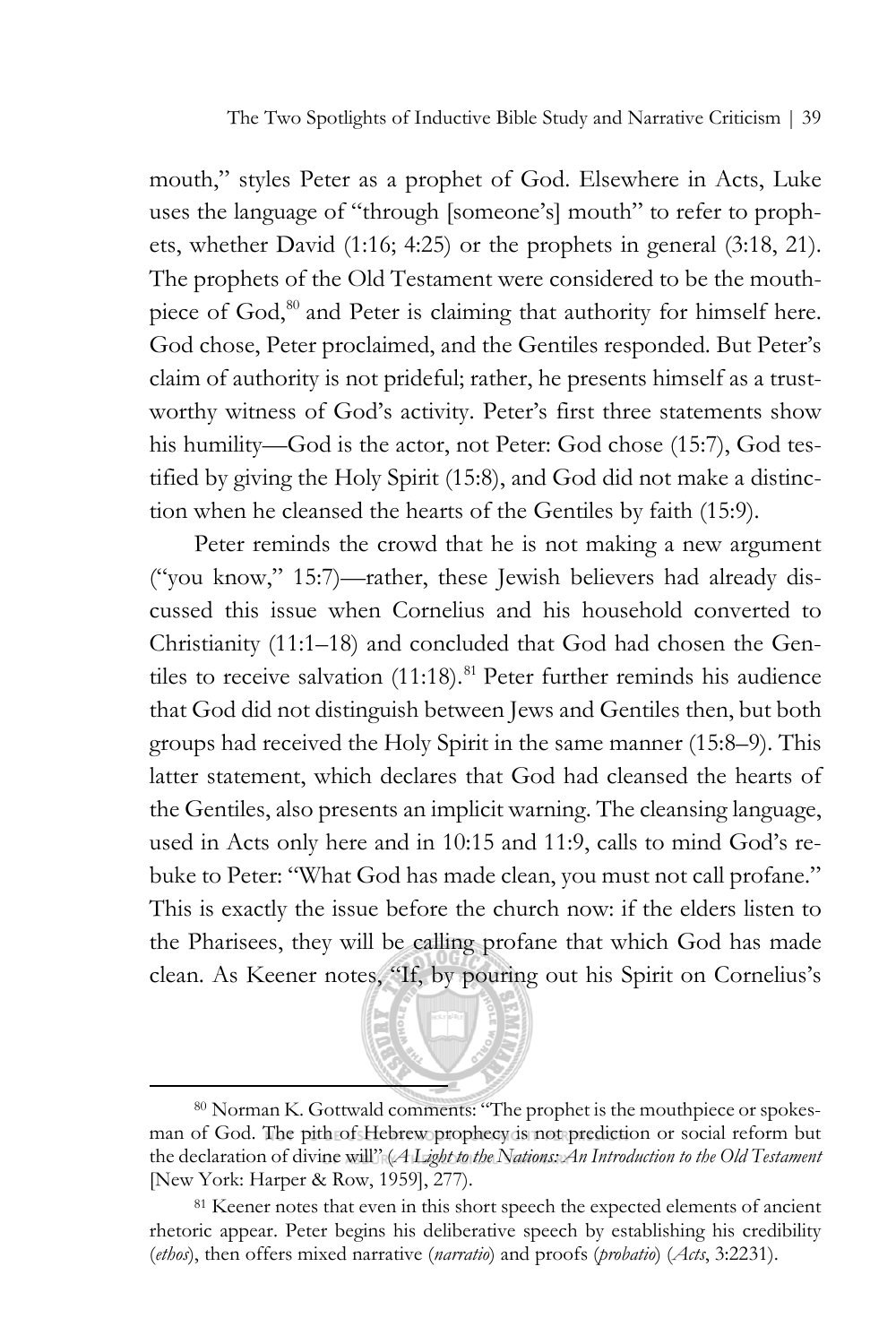household…, God had already revealed his plan to embrace the Gentiles, the believers rebel against his will by hindering this purpose."[82](#page-33-0)

Although Luke does not directly comment on Peter's emotions here, the fact that Peter makes a point of telling his audience that they have dealt with this issue previously suggests Peter's frustration. They are covering old ground, an issue that he thought had been resolved. We get a sense of this frustration in verse 10 when Peter accuses his audience of testing God, which (as noted above) is very strong language in light of the deaths of Ananias and Sapphira after they tested the Holy Spirit! Peter says they are testing God by placing on the necks of the "disciples" a yoke which the Jews were unable to bear. Peter does not call them "Gentiles" here but "disciples." In Peter's mind, they are already believers and already part of the people of God. This symbolism for the Torah was common: the rabbis declared that those who swore allegiance to God must follow God's commandments-that is, they must receive "the yoke of the commandments."<sup>[83](#page-33-1)</sup> The imagery is not necessarily negative, although in this context, Peter intends a negative connotation.<sup>[84](#page-33-2)</sup> The Hebrew Scriptures, especially the prophets, attest to a stiff-necked people who continually turn away from Yahweh. Peter cannot fathom how the Gentiles would fare any better under the yoke of the Law than the Jews.<sup>[85](#page-33-3)</sup>

Peter finishes his speech by focusing on the salvation of Jews rather than the Gentiles. He switches from second-person language ("Why are you testing…") in 15:10 to first-person language ("we believe") in 15:11, and highlights that Jews are saved by the grace of Jesus, just as the Gentiles. Thus, Peter's speech addresses salvation from both directions. He argues for Gentile salvation based on the affirmation of God's spirit (15:8), but he also uses the logic of humility: Jews need the

<sup>82</sup> Keener, *Acts*, 3:2235.

<span id="page-33-1"></span><span id="page-33-0"></span><sup>83</sup> S. Dean McBride, Jr., "The Yoke of the Kingdom: An Exposition of Deuteronomy 6:4–5," *Int* 27 (1973): 273–306.

<sup>84</sup> Keener, *Acts*, 3:2236.

<span id="page-33-3"></span><span id="page-33-2"></span><sup>&</sup>lt;sup>85</sup> Keener notes that rhetorically this kind of comparison can be used to place jurors on the same moral level as oneself or to search their hearts (*Acts*, 3:2238).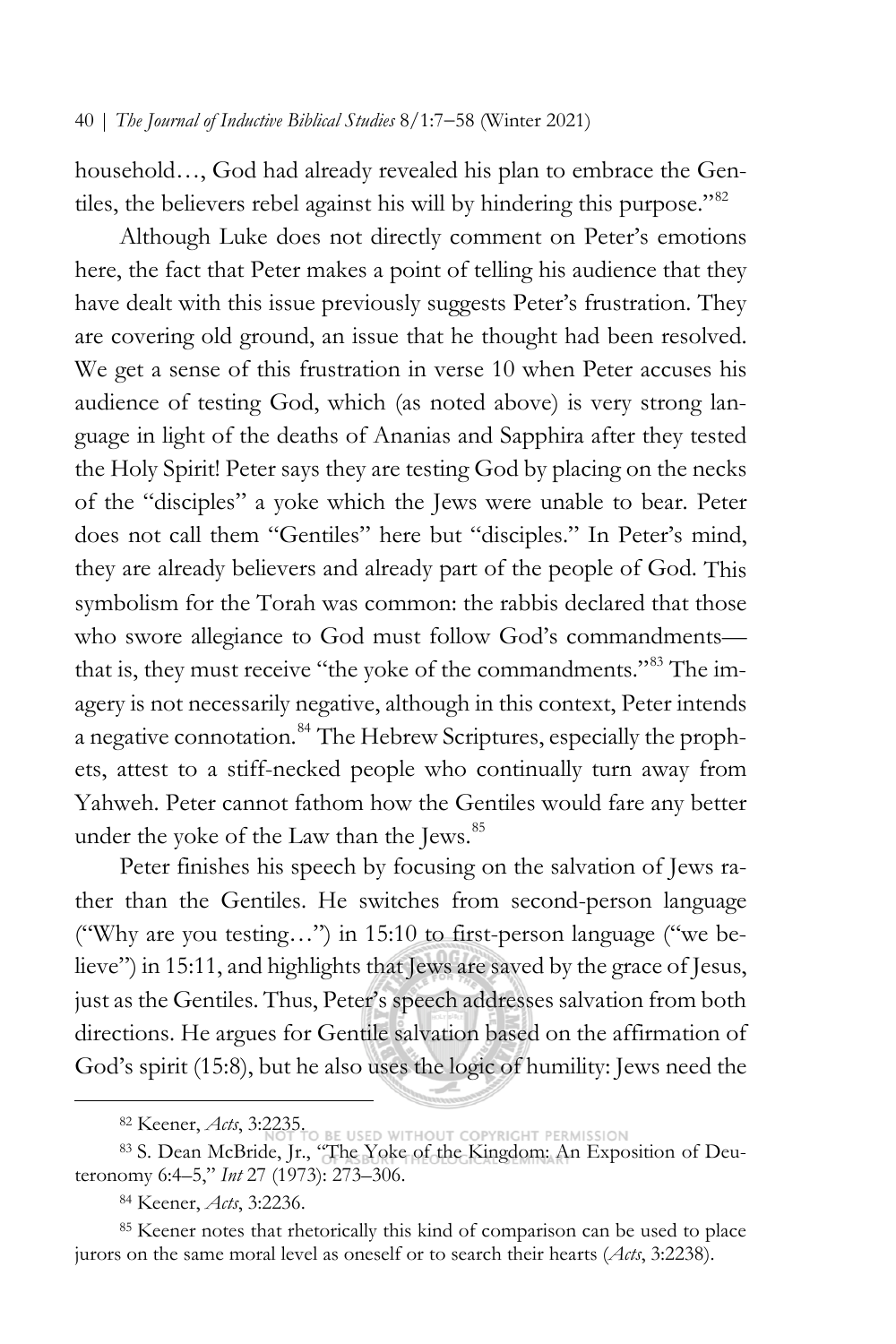The Two Spotlights of Inductive Bible Study and Narrative Criticism | 41

grace of Jesus just as much as the Gentiles. Three times in four verses, Peter compares Jews and Gentiles and declares they are in the same position before God: both received the Holy Spirit (15:8), both are treated the same by God (15:9), both are saved by the grace of Jesus Christ (15:11). Peter repeats his argument from different angles, and thus Luke shows Peter's impassioned tenacity. This inclusive language is remarkable from a man who just a few chapters earlier refused to have anything to do with the unclean (10:14).

Luke's description of Peter's speech focuses on the experiential side; this is somewhat surprising, given that Peter's previous speeches in Acts are filled with Scripture references. [86](#page-34-0) Nonetheless, Peter is pointing back to the previous discussion of the issue after Cornelius's conversion, and in that conversation Peter quoted the authoritative words of Jesus, demonstrating their fulfillment in Cornelius's reception of the Holy Spirit (11:15–16).

Further characterization occurs when James summarizes Peter's speech. There he calls Peter "Simeon," which is a more accurate transliteration of the Semitic form of Peter's name than "Simon."[87](#page-34-1) Thus, Luke emphasizes that, despite Peter's pro-Gentile view, he is thoroughly Jewish and his views should not be considered as those of an outsider.

Next, James affirms that Peter described how God "first looked favorably on the Gentiles, to take from among them a people for his name." Here James is agreeing with Peter's words that God first chose Peter to preach to the Gentiles. The recurrent emphasis on Peter being first is quite odd since Luke records that the Ethiopian eunuch, who received the word from Philip, is actually the first non-Jew to believe

**T COPYRIGHT PERMISSION** <sup>86</sup> 1:20; 2:16–21, 25–28, 31, 34–35, 22–24; 4:11; and 10:43.

<span id="page-34-1"></span><span id="page-34-0"></span><sup>87</sup> Jostein Ådna, "James' Position at the Summit Meeting of the Apostles and the Elders in Jerusalem (Acts 15)," in *The Mission of the Early Church to Jews and Gentiles*, ed. Jostein Ådna and Hans Kvalbein (Tübingen: Mohr Siebeck, 2000), 145, n.64. See also Witherington, *Acts*, 458.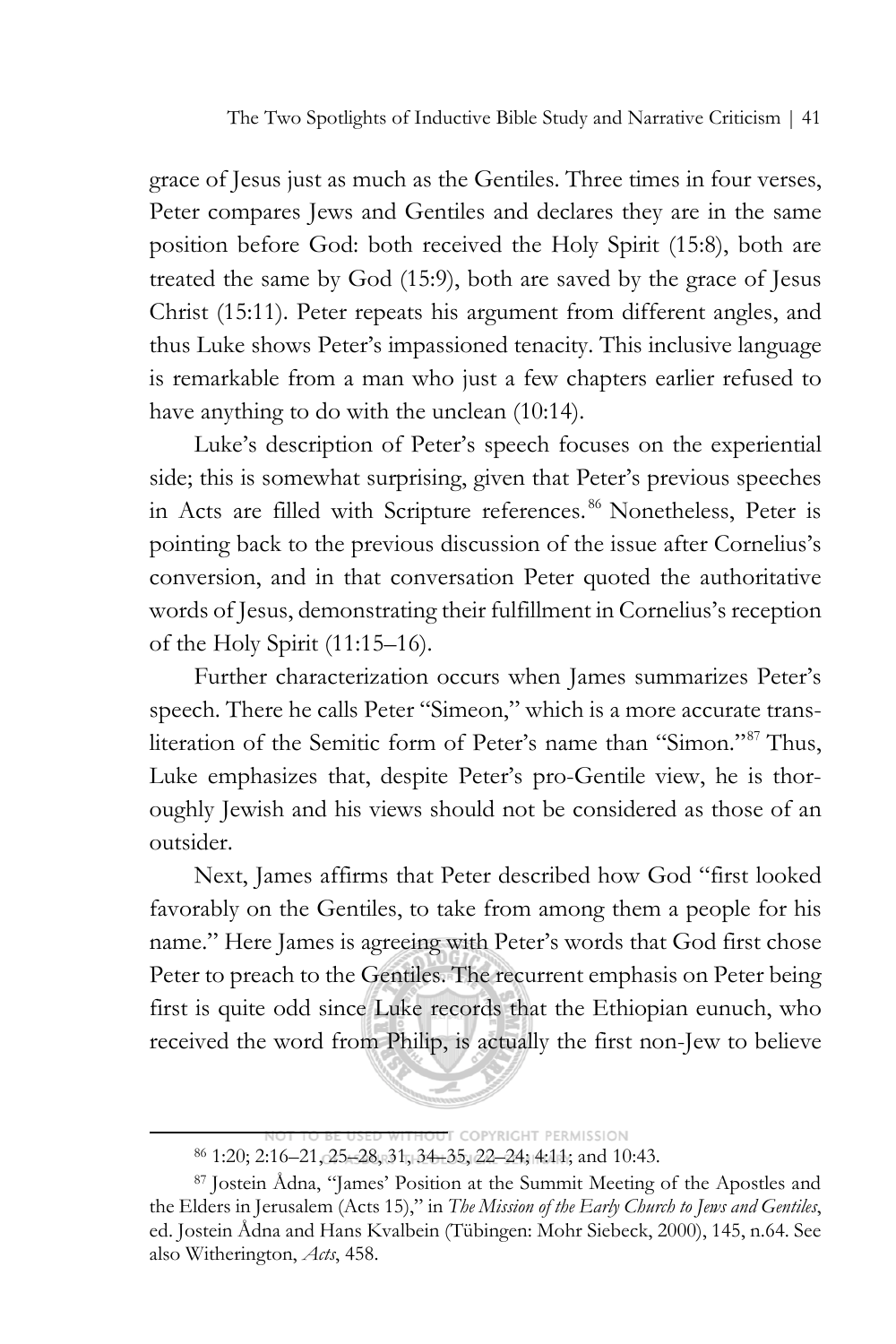in Christ (8:26–40).<sup>[88](#page-35-0)</sup> Although some commentators explain this discrepancy as James referring in general to God's choice of the Gentiles in the Old Testament,<sup>[89](#page-35-1)</sup> Luke's language precludes such an interpretation. James's statement refers back to Peter's speech, and the emphasis there is on Peter's prophetic calling to speak God's will to the Gentiles. A better explanation arises when one recognizes that the Holy Spirit falls upon the Gentiles first through Peter's preaching.<sup>[90](#page-35-2)</sup> In the case of the Ethiopian eunuch, he is baptized, but Luke ends the story abruptly with Philip being whisked away by the Spirit to Azotus; Luke does not record the eunuch receiving the Holy Spirit. Indeed, the first mass receipt of the Holy Spirit by Gentiles occurs with Peter's preaching to Cornelius' household. Luke records that the Holy Spirit fell upon "all who heard the word" (10:44). It is the corporate nature of this event that is so decisive for the Jewish community. One or two Gentiles coming to belief would not be much different than Rahab or Ruth joining the people of God, but when scores of Gentiles join the people of God *as Gentiles*, this is a wholly different matter. And Peter was the first to bring such a large group into the community of believers.<sup>[91](#page-35-3)</sup> Yet Luke's description of Peter being the first also suggests that Peter is one of many—this was not a one-off appointment, but the beginning of a new direction for the church of God. Once again Luke is

<span id="page-35-0"></span><sup>88</sup> The Samaritans also received the Word prior to Cornelius (8:5–13); they were not Gentiles, but as Witherington notes, "most Galilean and Judean Jews viewed Samaritans as at best half-breeds and at worst foreigners" (280). Although some commentators argue that the Ethiopian was a Jew, this is unlikely since Old Testament passages excluded eunuchs from full inclusion in Israel (Gaventa, *Acts*, 142–43; Tannehill, *Acts of the Apostles*, 109).

<span id="page-35-1"></span><sup>89</sup> See, e.g., Ådna, "James' Position," 149 n.73 and Tannehill, *Acts of the Apostles*, 186.

<span id="page-35-2"></span><sup>90</sup> Note that in Samaria, Peter and John were sent to investigate the rumors about Samaritans believing in Christ after hearing Philip preach. The Samaritans did not, however, receive the Holy Spirit until Peter and John prayed for them to receive the Spirit (8:15–17).

<span id="page-35-3"></span><sup>&</sup>lt;sup>91</sup> As a man of some status, Cornelius's household would have included not only his family, but slaves and other workers. Luke notes in 10:24 that Cornelius had also invited his relatives and close friends to hear Peter's message.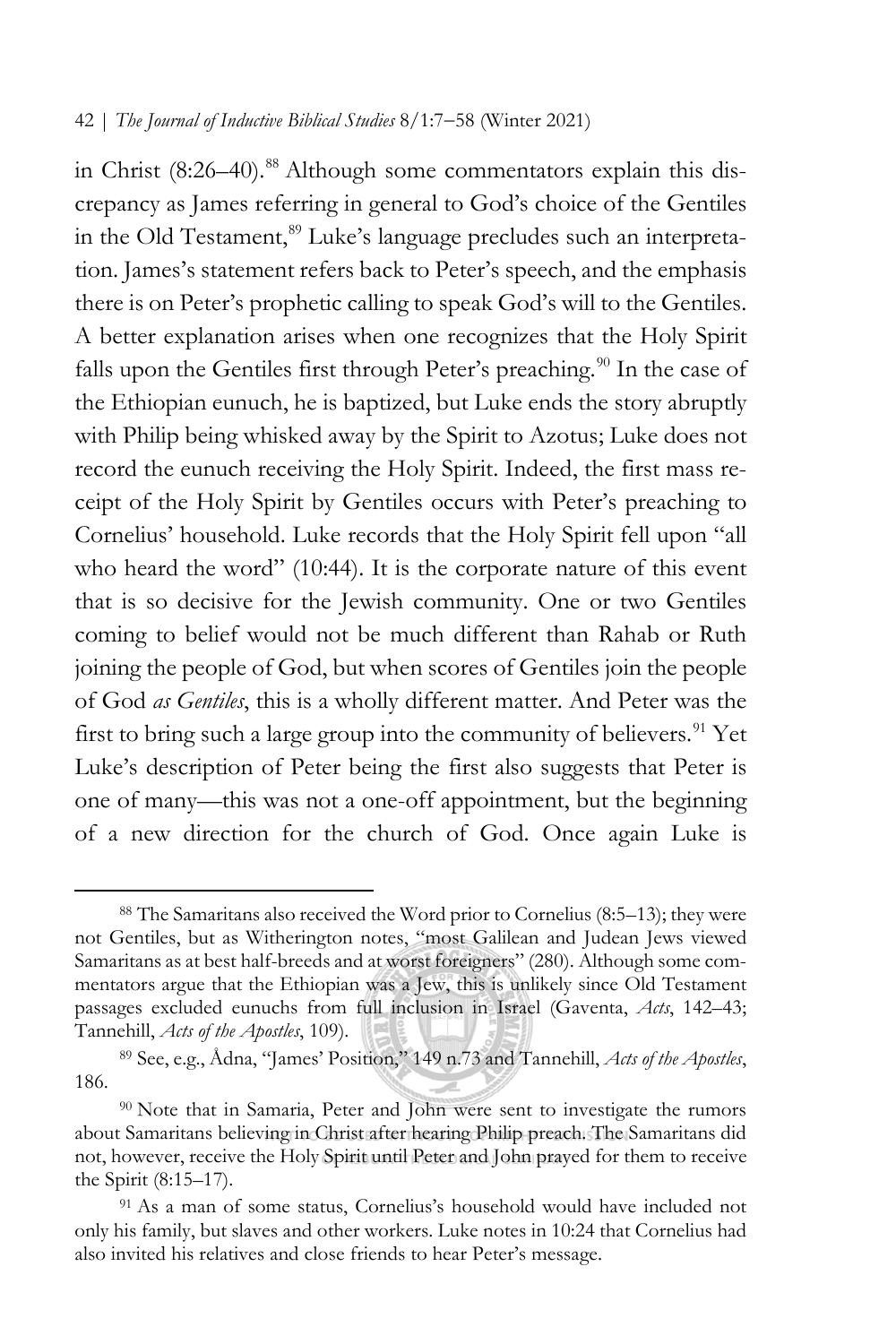underscoring Peter's authority through James's affirmation of Peter's lead role in this transition of the people of God.

Furthermore, Peter's eyewitness testimony, along with the reports from Barnabas and Paul in 15:12, provide the multiple witnesses generally considered necessary for making legal decisions.<sup>92</sup> Although this meeting is not an official court setting, the apostles and elders are making a decision that will define the identity of the church, and thus the need for reliable witnesses is acute. Luke presents Peter as an authoritative prophet who witnessed firsthand God's will for the church. To ignore such testimony would be unwise.

Perhaps most important is James's statement that the prophets agree with Peter's testimony. The wording here is striking: one would expect James to say that Peter's account agrees with Scripture (comparing what is in doubt to what is already affirmed), but instead James says that Scripture agrees with the testimony.<sup>[93](#page-36-1)</sup> Specifically, the testimony of the prophets agrees with Peter's statement. The prophets agree with the prophet, and so once again, Luke emphasizes Peter's authority.

Overall, the characterizations of Peter provided by Luke focus on his authority: the first and last statements about Peter in ch. 15 highlight his prophetic role in the community. Peter speaks for God.

### *Barnabas and Paul*

Luke's characterization of Barnabas and Paul in ch. 15 begins with the description in verse two of the great dissension and debate between the circumcision party and Paul and Barnabas. These two refuse to back down from a fight. The reader would not be surprised at this

<span id="page-36-0"></span><sup>92</sup> See Num 35:30; Deut 17:6; and Deut 19:15. Although these passages deal with deciding guilt in criminal cases, they set a general legal precedent of presenting multiple witnesses to make a just decision.

<span id="page-36-1"></span><sup>&</sup>lt;sup>93</sup> Gaventa argues that the unusual wording suggests that James "makes the bold move of looking for scriptural language with which to express the church's experience of God's action" (*Acts*, 218).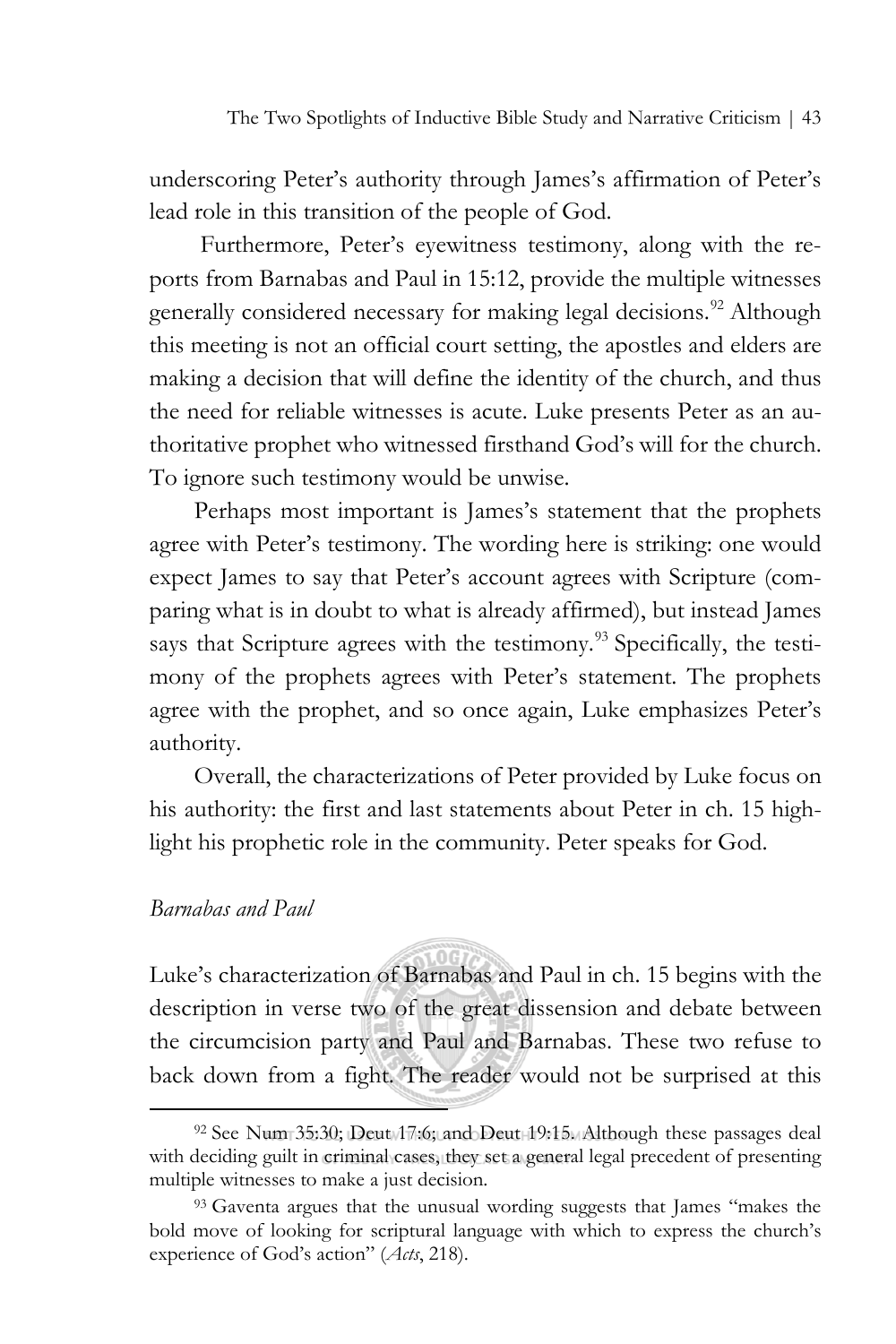description, having become familiar with Paul's zealous personality from before his conversion (8:1; 9:1–2), as well as his tenacity at preaching the gospel (chs. 13–14). Paul and Barnabas have been described as prophets and teachers (13:1), chosen by the Holy Spirit (13:2), and filled with the Holy Spirit (13:9). Paul has already had a successful confrontation with a magician, in which Paul temporarily blinded his opponent (13:10–11). He also performed a miracle in Lystra when he healed a lame man (14:8–10). Yet despite successful preaching, Paul and Barnabas have also been chased out of cities in which they preached (13:50; 14:5–6), and Paul was even stoned and left for dead (14:19).

Luke has not given as much attention to Barnabas, although we learned of his generous nature and encouraging personality in 4:36–37. His good behavior served as a foil for the Ananias and Sapphira story of ch. 5. Barnabas had also served as an envoy from the Jerusalem church to Antioch. He rejoiced when he saw God's grace, and he exhorted the believers there to remain steadfast in their devotion (11:23). Luke offers the judgment that Barnabas was a good man, full of the Holy Spirit and faith  $(11:24).<sup>94</sup>$  $(11:24).<sup>94</sup>$  $(11:24).<sup>94</sup>$ 

Thus, when the readers of Acts approach the story in ch. 15, they would expect that Paul and Barnabas present the theologically correct position in the debate (since these two were chosen by the Holy Spirit—13:2), but readers would not be sure of the potential outcome of the confrontation. Sometimes Paul and Barnabas are well received, and sometimes they are rejected. Luke underscores his affirmation of these characters by noting that as they are on their way to Jerusalem, their reports bring great joy to the believers. Nonetheless, readers will have to await the outcome of this meeting for reassurance; when

> NOT TO BE USED WITHOUT COPYRIGHT PERMISSION OF ASBURY THEOLOGICAL SEMINARY

<span id="page-37-0"></span><sup>&</sup>lt;sup>94</sup> For the narrative critic, these direct assessment of character from the narrator provide the most reliable testimony (Alter, *Art of Biblical Narrative*, 146).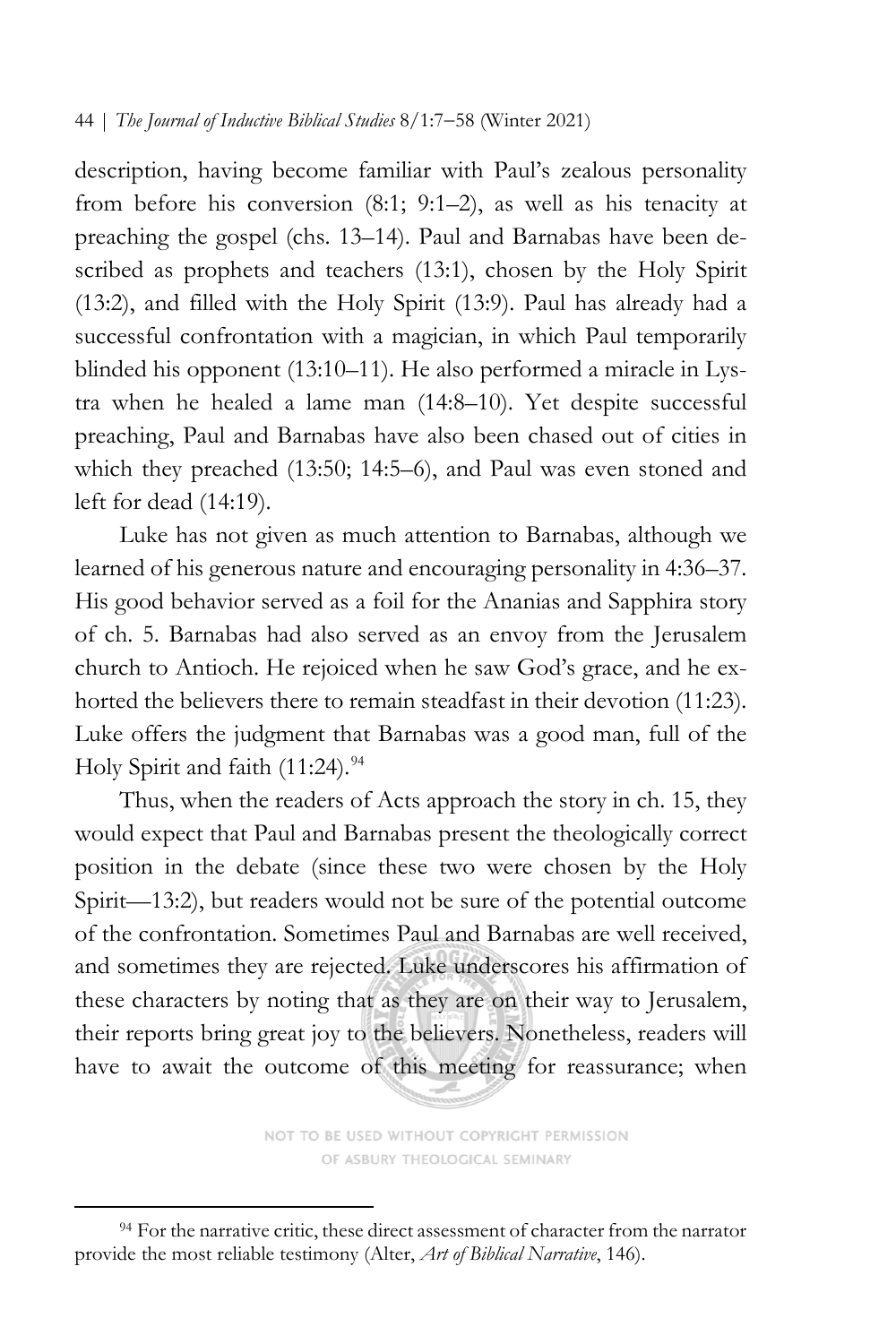Barnabas and Paul first arrive (15:4), their report is met with an objection rather than with rejoicing  $(15:5)$ .<sup>95</sup>

Luke's additional descriptions are brief but informative. In 15:12 he summarizes their speech as a report of "the signs and wonders that God did through them."<sup>[96](#page-38-1)</sup> Once again, God is the primary actor, but these two serve as God's designated agents. It is striking that the crowd falls silent to listen to this report. This small detail suggests that up to this point—and even during Peter's authoritative speech—the gathered leaders were actively debating with one another. But something changes when Barnabas and Paul speak.<sup>[97](#page-38-2)</sup> Perhaps it is the description of signs and wonders that has caught their attention; such evidence suggests that Barnabas and Paul were affirmed by God in the same way as the apostles after Pentecost (who performed "wonders and signs," 2:43). It is intriguing that Luke most often lists Paul first when mentioning the duo, but here in Jerusalem Luke more frequently lists Barnabas's name first (15:12, 25). This probably reflects Barnabas's senior status—he was a disciple long before Paul, and he was the one responsible for initially bringing Paul into the circle of leaders in both Jerusa-lem (9:27) and Antioch (12:25–26).<sup>[98](#page-38-3)</sup>

The most intriguing aspect of this council meeting is that Paul and Barnabas play very little role in it. The beginning of this story leads the reader to believe that the two will make quite an impact in Jerusalem,

<span id="page-38-0"></span><sup>95</sup> As noted by Keener, "In both 15:4 and 15:12 Luke emphasizes that they report about *God's* confirming works, which can cast the objection of 15:5 as missing the point" (*Acts*, 3:2225).

<span id="page-38-1"></span><sup>96</sup> Here Luke is interpreting his own writing. In chs. 13 and 14 Luke reported the first missionary journey, which included preaching, interpreting Scripture, and discipling, in addition to miracles. For Luke's narrative purposes in ch. 15, however, the signs and wonders provide the key emphasis: they demonstrate God's affirmation of the Gentiles. Luke does not need to reiterate Paul's preaching about Jesus, because the believers in Jerusalem already agree regarding the identity of Jesus.

<span id="page-38-2"></span><sup>97</sup> Some commentators suggest that the silence indicates the audience was convinced by Peter's argument. See, e.g., Joseph A. Fitzmyer, *Acts of the Apostles*, AB 31 (New York: Doubleday, 1998), 548; Barrett, *Acts of the Apostles*, 2:721.

<span id="page-38-3"></span><sup>98</sup> Keener suggests that Barnabas strategically took the lead role in Jerusalem, since he was more well known and better respected there than Paul (*Acts*, 3:2240).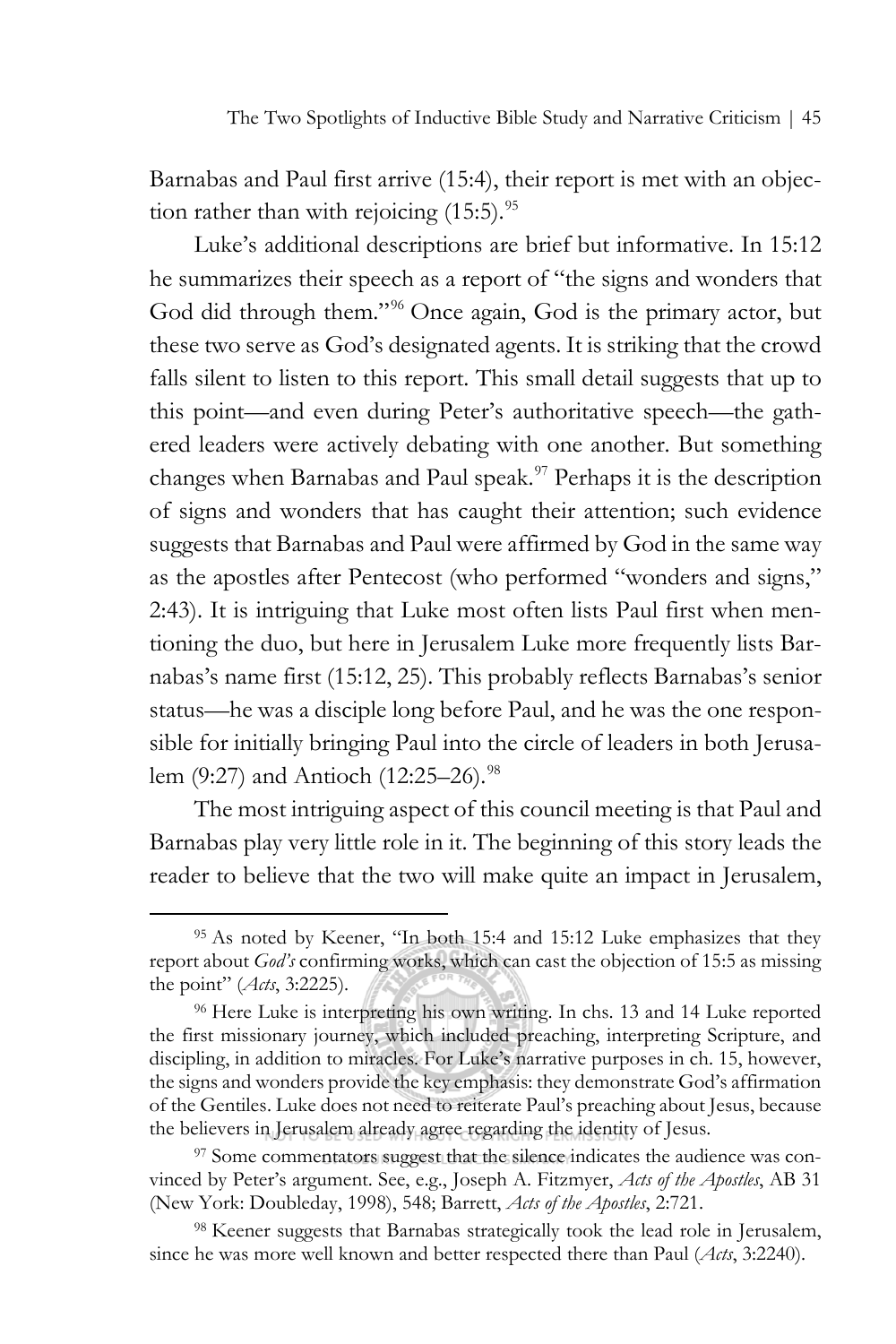but once they arrive, Luke gives them only one verse of summarized speech.<sup>[99](#page-39-0)</sup> Surprisingly, the Pharisees have more voice in this pericope than Paul and Barnabas! Given Luke's buildup of expectations for Barnabas and Paul to play a key role, their lack of prominence is jarring. This suggests, however, that Luke's focus lies elsewhere. He uses Barnabas and Paul to bring this issue to Jerusalem, but Luke's primary concern in this chapter is whether the fledgling church will be able to adapt to the new ways in which God is working. Paul and Barnabas are not the key characters here—God is. Repeatedly Luke writes so as to indicate that God is the subject of the sentence, not the apostles; God is the actor who has made all these events come to pass. As the geographical spread predicted by Jesus in 1:8 takes place and Luke affirms the fulfillment of these words, the question arises as to whether the church will understand and embrace this new direction. In 1:6 the disciples had asked the wrong question of Jesus, and he redirected their focus in 1:7–8. Now, halfway through Acts, Luke raises the questions of whether the disciples have understood Jesus's promise and whether they will follow this path or oppose God and face the dire consequences that other opponents have experienced. This is a crucial moment for the church. By giving positive characterizations to Barnabas and Paul, Luke guides his audience to the necessary outcome of the debate: this new ministry must be affirmed because God has already affirmed the bearers of this good news.

### *James*

For Luke, James is a man who needs no introduction. Luke has mentioned him once via Peter (12:17) and alluded to his presence once (1:14, assuming that the James of ch. 15 is the brother of Jesus), but offers no direct descriptions of James's character or personality. Luke

OF ASBURY THEOLOGICAL SEMINARY

**RIOGTA** 

<span id="page-39-0"></span><sup>&</sup>lt;sup>99</sup> Fitzmyer notes that Paul "is depicted as simply acquiescing to a decision, after having played an important preliminary part leading up to the Jerusalem meeting" (*Acts of the Apostles*, 552).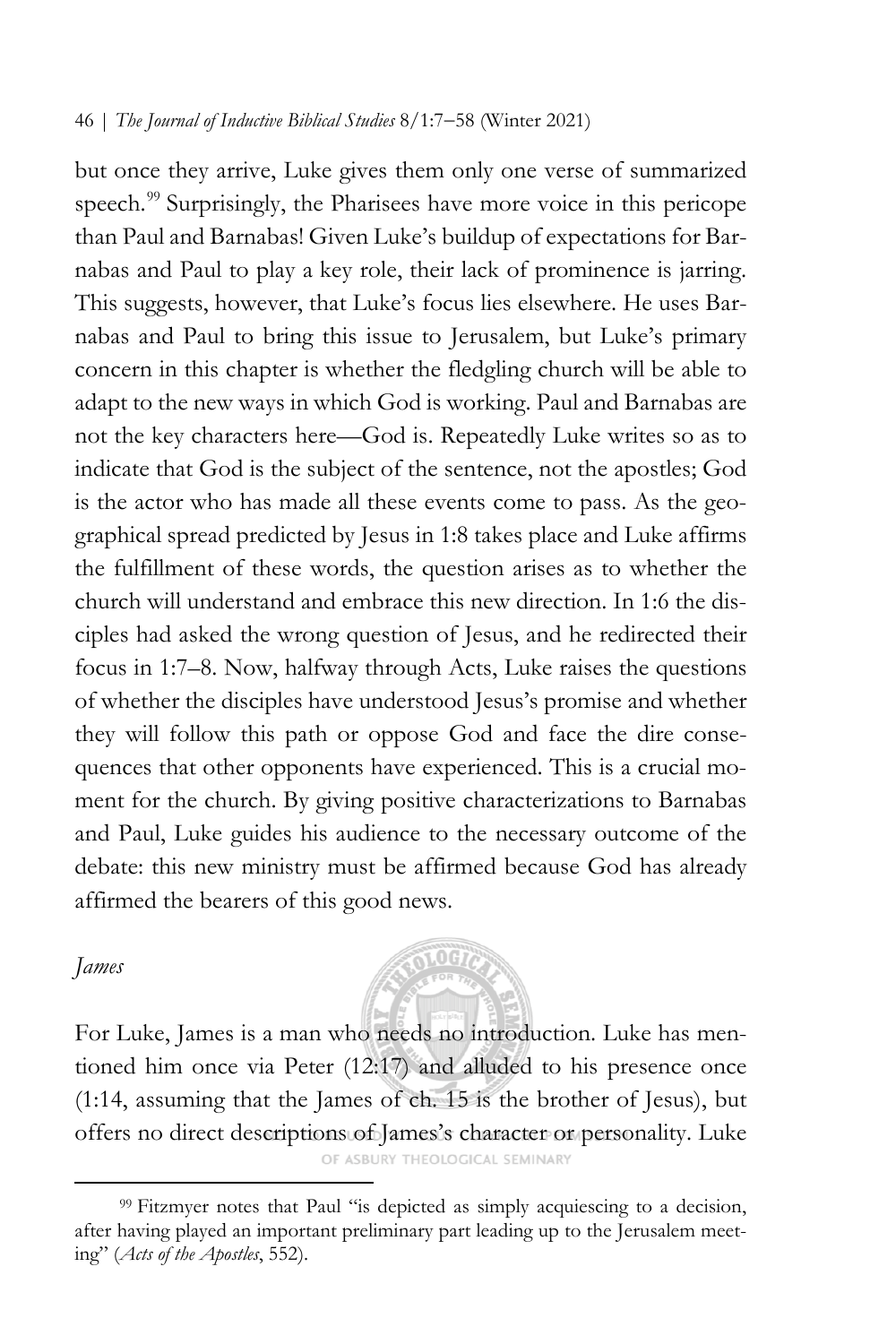assumes his readers are familiar with James already. For modern readers, his speech is our primary source of information in Acts about the leader of the Jerusalem church.

Like Peter, James notes his fellowship with the other believers by addressing the crowd as "brothers." James begins by affirming Peter's words; in v. 14, he states that God took from the Gentiles a people (λαός) for his name. James's word choice is striking here since λαός is usually preserved for the Jewish people.<sup>[100](#page-40-0)</sup> James makes it clear that the Gentiles are already part of the people of God; nothing more needs to be added. Next, James announces that Peter and the prophets agree, and he cites Amos 9:11–12 to support Peter's position. For James, any decision must be based on Scripture. Despite the wide variety of passages likely debated, Luke cites only those verses that align with his narrative purposes. The version of Amos used here agrees more closely with the LXX than the MT; however, some commentators have suggested that the use of the LXX seems unlikely for a Jew speaking to other Jews in Jerusalem.[101](#page-40-1) Jostein Ådna argues for the possibility that another Hebrew version existed which, when translated into Greek, would explain both the similarities to and differences from the LXX version.<sup>[102](#page-40-2)</sup> He also notes that if Greek-speaking Antiocheans were present at the discussion in Jerusalem, "any demonstration of an agreement in pertinent scriptural statements between Hebrew and Greek manuscripts will have been very important."<sup>[103](#page-40-3)</sup> The discrepancy between versions is significant, though, since the version found in the MT emphasizes the defeat of the nations and runs counter to James's argument. [104](#page-40-4) The Hebrew states that the purpose of rebuilding the

<span id="page-40-0"></span><sup>100</sup> For this reason, Hans Conzelmann calls "a people out of the gentiles" a "consciously paradoxical formation" (*Acts of the Apostles*, Hermeneia [Philadelphia: Fortress, 1987], 117).

<span id="page-40-4"></span><span id="page-40-3"></span><span id="page-40-2"></span><span id="page-40-1"></span><sup>101</sup> See, e.g., Ernst Haenchen, *The Acts of the Apostles* (Philadelphia: Westminster, 1971), 469.

<sup>102</sup> Ådna, "James' Position," 138.

<sup>103</sup> Ibid., 143.

<sup>104</sup> Gaventa, *Acts*, 219.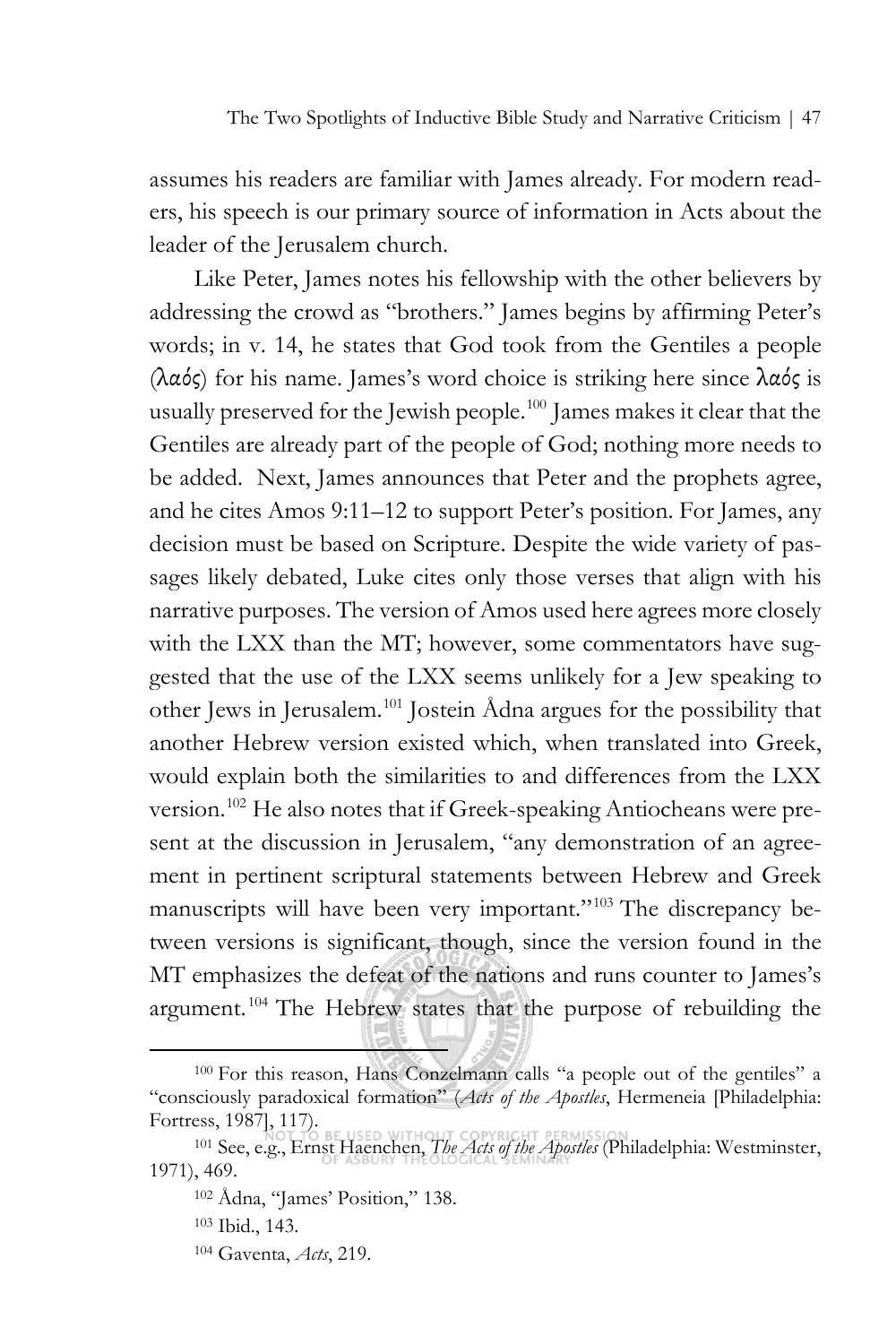fallen tent of David is "so they may possess the remnant of Edom and all the nations who are called by my name," whereas the LXX says the purpose is "so that the remnant of men may seek (me) and all the nations who call upon my name." Thus, James chooses the version of Amos which best suits his purpose of demonstrating that the prophets "have already provided for Gentiles becoming part of a reconstituted 'people of God,' for an incorporation of them into Israel."<sup>[105](#page-41-0)</sup> Given the discrepancies between versions, it is striking that Luke does not record any conversation between James and the pro-circumcision party regarding the wording of this text. Surely the Pharisees would have suggested an alternate interpretation, based on the Hebrew text, that emphasized the priority of the Jews over the nations!<sup>106</sup> Perhaps such a discussion occurred among the apostles and elders prior to James offering what he considered to be the definitive version of the text. Nonetheless, Luke chooses this passage to represent the discussion that took place and to provide scriptural justification for the full inclusion of the Gentiles into the people of God as Gentiles.<sup>[107](#page-41-2)</sup>

Once James offers his scriptural proof, he proclaims to the audience in an emphatic Greek construction, "I judge…" (ἐγὼ κρίνω). The statement may indicate that this is James's personal decision and not the decision of the church leaders as a whole, or it could be an attempt

<span id="page-41-0"></span><sup>105</sup> Fitzmyer, *Acts of the Apostles*, 555. He notes that some interpreters see the restoration of the tent of David as fulfilled in the story of Jesus's resurrection, which will then cause the Gentiles to seek God.

<span id="page-41-1"></span><sup>106</sup> Keener sees less of a discrepancy in interpretations: "Even though possessing them (as the Hebrew puts it) entails conquest, their being called by God's name also would suggest conversion for first-century readers" (*Acts*, 3:2254). In the context of Acts 15, however, the idea of conquest aligns more closely with the Pharisaic belief that Gentiles must submit to Torah. James's use of the LXX shifts the focus from submission to welcome.

<span id="page-41-2"></span><sup>107</sup> Although narrative criticism is less concerned with the historical circumstances that lie behind the text, Luke's choice to include this passage is likely motivated in part by the recent destruction of the Jerusalem Temple. For those firstcentury readers who were traumatized by the destruction of their national symbol and religious center, Luke provides a more universal outlook. God is reconstructing a new and better temple that draws all people to himself.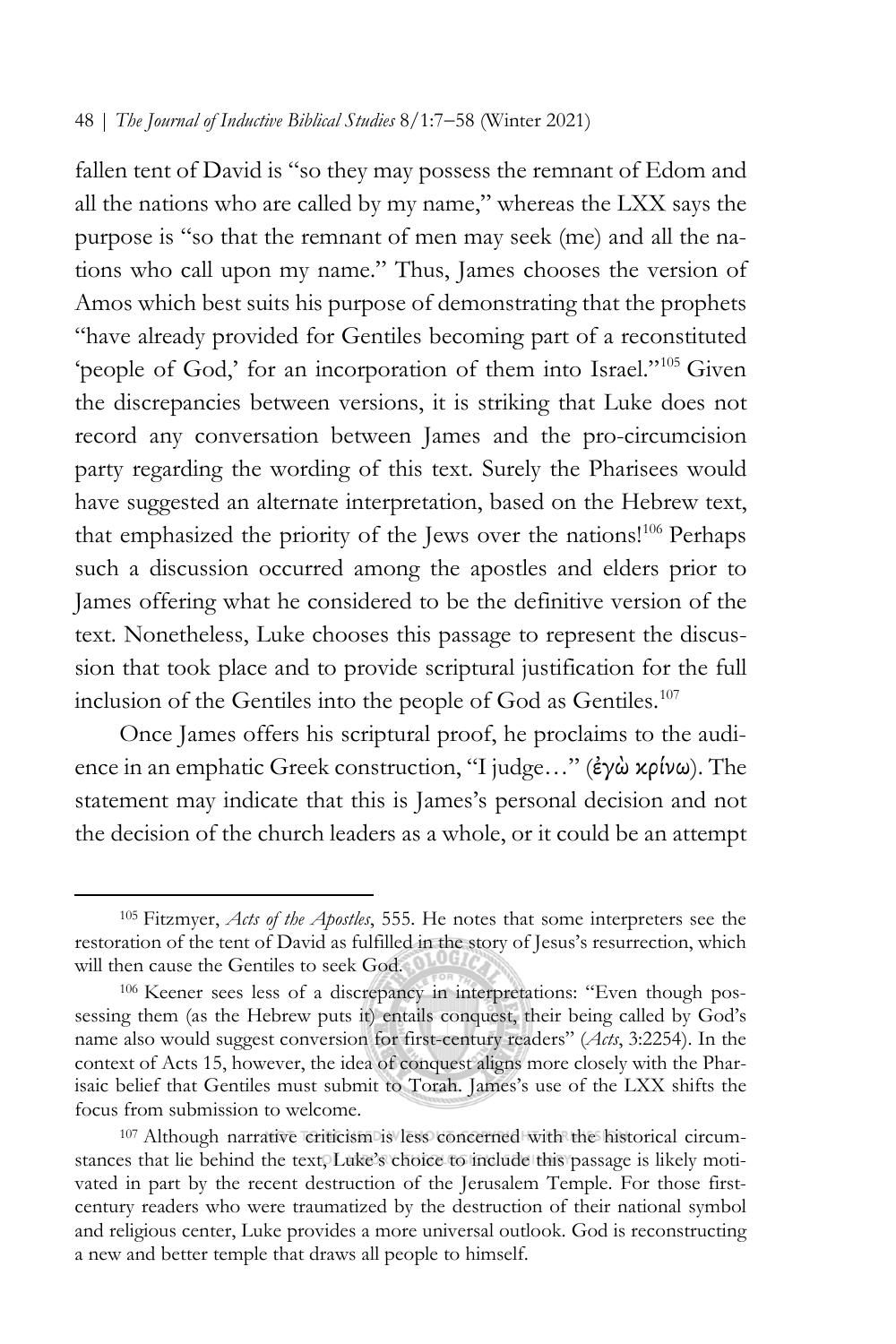to state his ultimate authority as leader of the entire church.<sup>[108](#page-42-0)</sup> More likely is Barrett's suggestion that James is "acting as a chairman and expressing what he takes to be (and wishes to be) the sense of the meeting.["109](#page-42-1) Luke's irenic description of James in this section suggests that James does not presume authoritarian power; rather, he is concerned that the church reaches a consensus before communicating its decision to those who have asked for an interpretation of this issue.

James's final statement, in which he looks to Torah for guidance, underscores his deep-seated respect for the Law of God, despite these radical new changes in the church. James uses the fact that the Law of Moses is read regularly in synagogues to justify the four requirements for the Gentiles. This suggests that most of the Gentile believers were God-fearers who were at least somewhat familiar with basic teachings of the Torah. Thus, these four stipulations, which are based on the regulations in Leviticus 17 for aliens living among Jews, should not surprise the new Gentile believers.<sup>[110](#page-42-2)</sup> As much as the believing Jews have learned to respect Gentile believers, the Gentiles also must learn to respect basic Jewish expectations for interacting with Gentiles. Fitzmyer describes James's attitude of compromise well when he calls James a "broadminded leader" who "seeks to preserve the unity and peace of the church."[111](#page-42-3) Acknowledging the need to respect the Jewish background of the first Christians, "Luke presents James as a church official who seeks a reasonable compromise in the interest of the church at large."[112](#page-42-4)

Thus, Luke's characterization of James accomplishes his goal of demonstrating that the Jerusalem church has come to understand and

<sup>108</sup> Keener takes the latter view (*Acts*, 3:2559, esp. n.519).

<span id="page-42-1"></span><span id="page-42-0"></span><sup>109</sup> C. K. Barrett, *The Acts of the Apostles: A Shorter Commentary* (London: T&T Clark, 2002), 232.

<span id="page-42-4"></span><span id="page-42-3"></span><span id="page-42-2"></span><sup>110</sup> See Richard Bauckham, "James and the Jerusalem Church," in *The Book of Acts in Its Palestinian Setting*, vol. 4 of *The Book of Acts in its First Century Setting* (Grand Rapids: Eerdmans, 1995), 415–80.

<sup>111</sup> Fitzmyer, *Acts of the Apostles*, 553.

<sup>112</sup> Ibid., 554.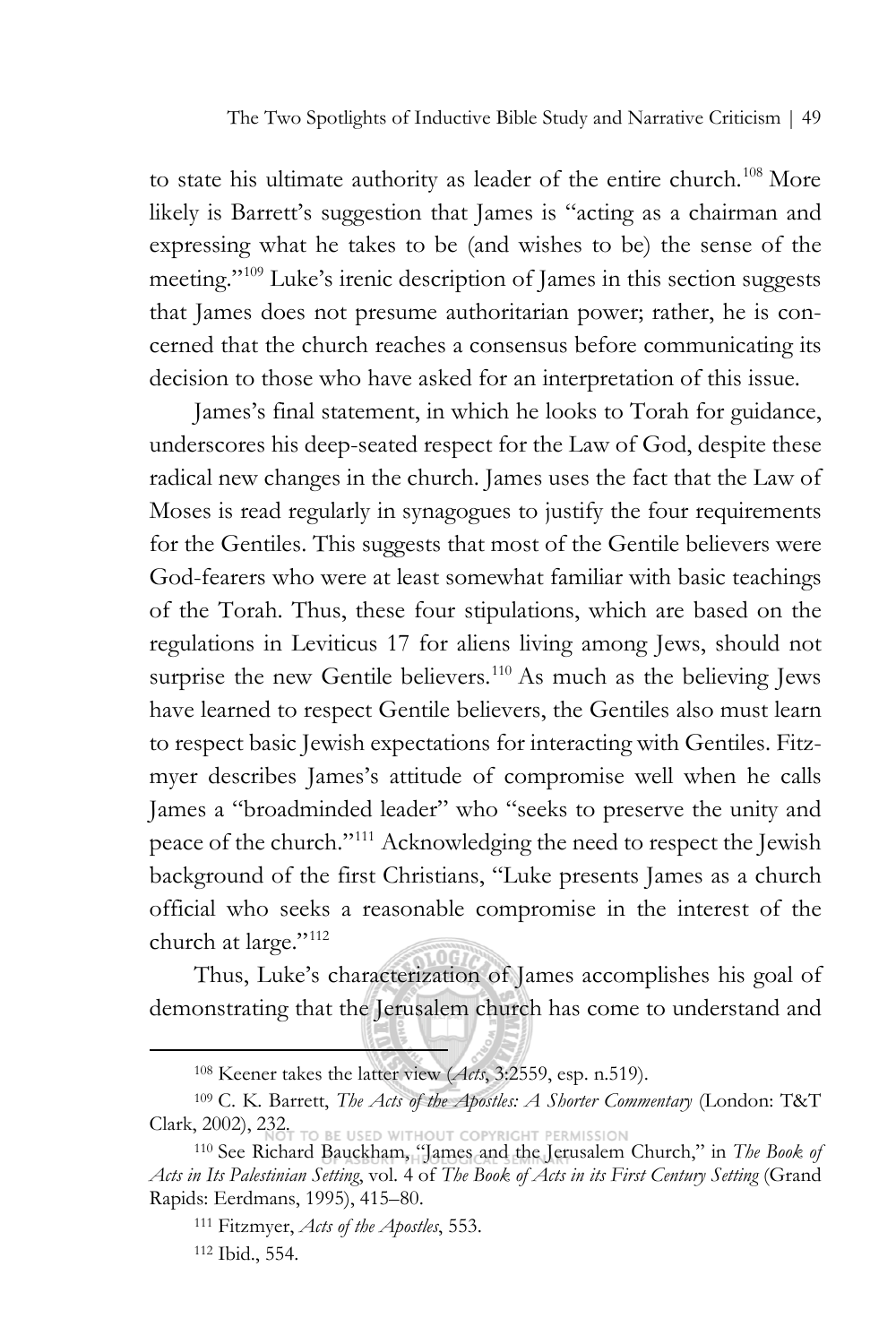support God's work among the Gentiles; the church is beginning to understand Jesus's promise of 1:8 and its implications.

## *Judas and Silas*

Judas and Silas play only a minor role in Acts 15 and receive very little introduction from Luke. Their function, nonetheless, is an important one since they serve as chosen leaders who confirm the ruling before the Antioch church, in contrast to the ones from Judea in verse 1 who had no authority from the Jerusalem church.<sup>[113](#page-43-0)</sup> Judas, called Barsabbas, and Silas have risked their lives for Jesus (15:26), although the specifics are not delineated. In 15:32 Luke describes them as prophets who comforted and strengthened (ἐπεστήριξαν) the church in Antioch with their message. This presents a contrast to the pro-circumcision group, which "troubled" the spirits of those in Antioch (15:24). Furthermore, the language unites Judas and Silas to Paul and Barnabas. In 14:22, just prior to the Jerusalem Council, Luke states that Paul and Barnabas "strengthened the spirits" (ἐπιστηρίζοντες τὰς ψυχὰς) of those in Iconium and (Pisidian) Antioch. When Paul and Silas set out on their next missionary journey in 15:41, together they strengthen (ἐπιστηρίζων) the churches. Paul continues this work in 18:23, where he strengthens (ἐπιστηρίζων) the disciples in Galatia and Phrygia[.114](#page-43-1) In Luke's narrative, only those who take the pro-Gentile view are able to strengthen the spirits of the believers.

When Judas and Silas eventually return to Jerusalem,<sup>[115](#page-43-2)</sup> they are sent from the Antioch church "with peace." These positive descriptions suggest that the Holy Spirit has affirmed the church's ruling and

<sup>113</sup> Keener, *Acts*, 3:2280 and 3:2285.

<span id="page-43-1"></span><span id="page-43-0"></span><sup>114 &</sup>quot;Paul is thus depicted playing the role that Peter was to play for his fellow Christians according to Jesus' prayer in Luke 22:32" (Fitzmyer, *Acts of the Apostles*, 534).

<span id="page-43-2"></span><sup>115</sup> The Western Text adds the phrase "But it seemed good to Silas to remain there," probably to explain how it was that in 15:40 Paul was able to leave Antioch with Silas in tow.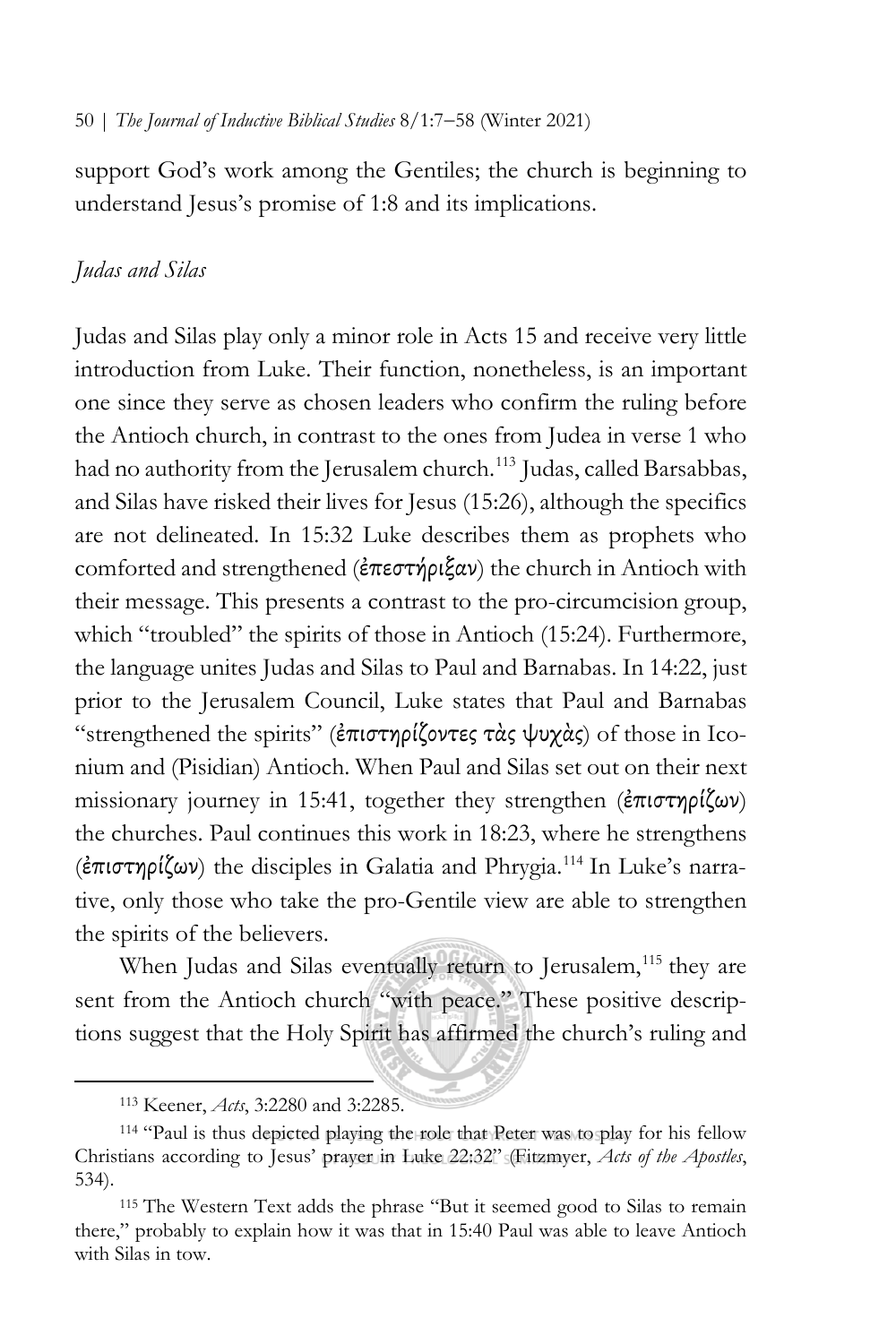the ministry of these prophets; Luke uses similar wording in 9:31 to describe peace in the church and the comfort of the Holy Spirit.

Although the reader will not hear of Judas again, Silas continues to appear in Acts as the traveling companion of Paul, although admit-tedly the descriptions of Silas are quite limited.<sup>[116](#page-44-0)</sup> Luke's characterization of Silas and Judas as leaders and prophets in ch. 15 underscores both their authority and reliability: They, too, speak for God, and they, too, recognize that the full inclusion of the Gentiles is part of God's plan.

### *God*

Luke makes it clear that despite the variety of actors in this story, God is the ultimate director of these events.<sup>[117](#page-44-1)</sup> Luke's description of God in this story emphasizes God's wise choice and direction of his people. Peter describes God as one "who knows the human heart" (καρδιογνώστης, 15:8), a term which Luke also used in 1:24 (καρδιογνῶστα) when the church prayed to God for wisdom regarding which apostle to choose to replace Judas. In Acts 15, God is the one who cleanses human hearts, works wonders, testifies regarding his decisions by means of the Holy Spirit, and ultimately decides who constitutes the people of God. Peter's warnings about testing God also imply God's role as the judge who metes out justice. These descriptions all underscore God's power and his role as director of history.

Overall, each of the characters that Luke uses to promote acceptance of God's work among the Gentiles has a different personality—Peter is the fiery prophet who warns of impending judgment, Paul and Barnabas are the wonder-working evangelists, and James is the

> NOT TO BE USED WITHOUT COPYRIGHT PERMISSION OF ASBURY THEOLOGICAL SEMINARY

<sup>116</sup> See 15:40; 16:19, 25, 29; 17:4, 10, 14–15, and 18:5.

<span id="page-44-1"></span><span id="page-44-0"></span><sup>&</sup>lt;sup>117</sup> Since these statements have been discussed above, only a brief summary will be offered here.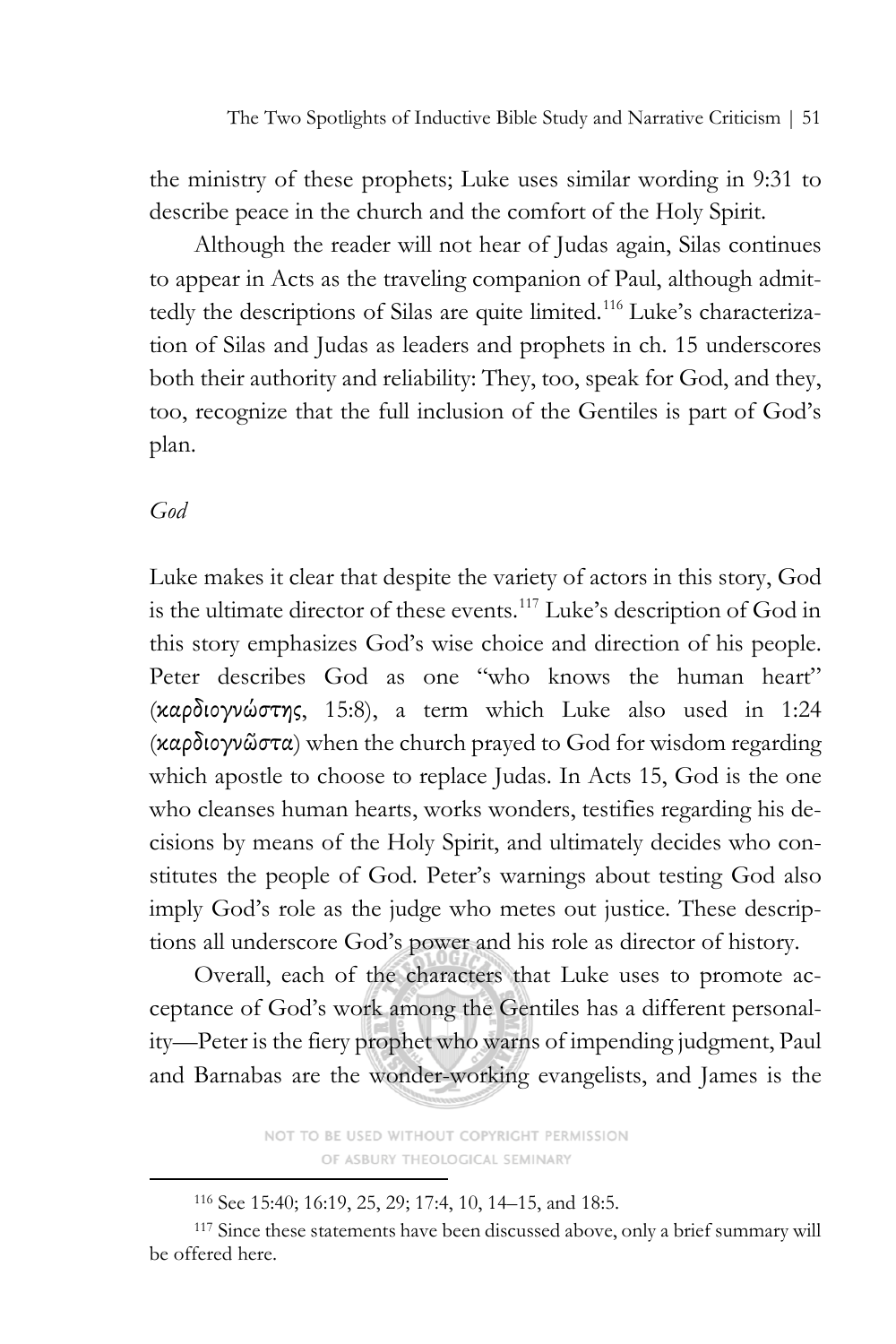wise but compassionate interpreter.<sup>[118](#page-45-0)</sup> Yet Luke skillfully brings these characters together to present a picture of God at work among his people. Luke wants to make it clear that the church is not simply having a committee meeting, offering discussion, and making a compromise to suit all parties. Rather, God has been moving in a startling new direction, and the choice that the Jerusalem church ultimately must make is whether to recognize and embrace God's will and thus flourish, or to resist this new direction and face frightening consequences.

# **Empathy in Acts 15**

Luke creates emotional distance from the Pharisee party in Acts 15 through various techniques, beginning with his description of their behavior: they cause dissension (v. 2) and trouble the hearts of the Gentiles (15:24). Luke uses more subtle techniques as well. He begins by using the passive voice in 15:1. When Luke reports the teaching of those who came to Antioch from Judea, he could have concluded their statement with "God will not save you," but instead he chooses the more understated "you will not be saved." This use of the passive voice creates distance. Luke is downplaying the circumcision party's view that God has supported their position. Luke also refuses to name any of these teachers or those believing Pharisees in Jerusalem who declare that Gentiles must keep the law of Moses. This diminishes the status of these characters.

On the other hand, Luke names all of those who speak in favor of the Gentiles. Yet in their reports, God is the key actor. In this story, whenever Luke's language places God as the subject, as the actor, it is in the context of supporting the full inclusion of the Gentiles. As noted

WITHOUT COPYRIGHT PERMISSION

<span id="page-45-0"></span><sup>118</sup> Space limitations preclude a discussion of neutral characters: the church (which greets Paul and Barnabas and consents to sending Judas and Silas to Antioch with Paul and Barnabas) and the "apostles and elders" (who consider the debate and send Judas and Silas). These are flat characters; the story focuses instead on Peter and James.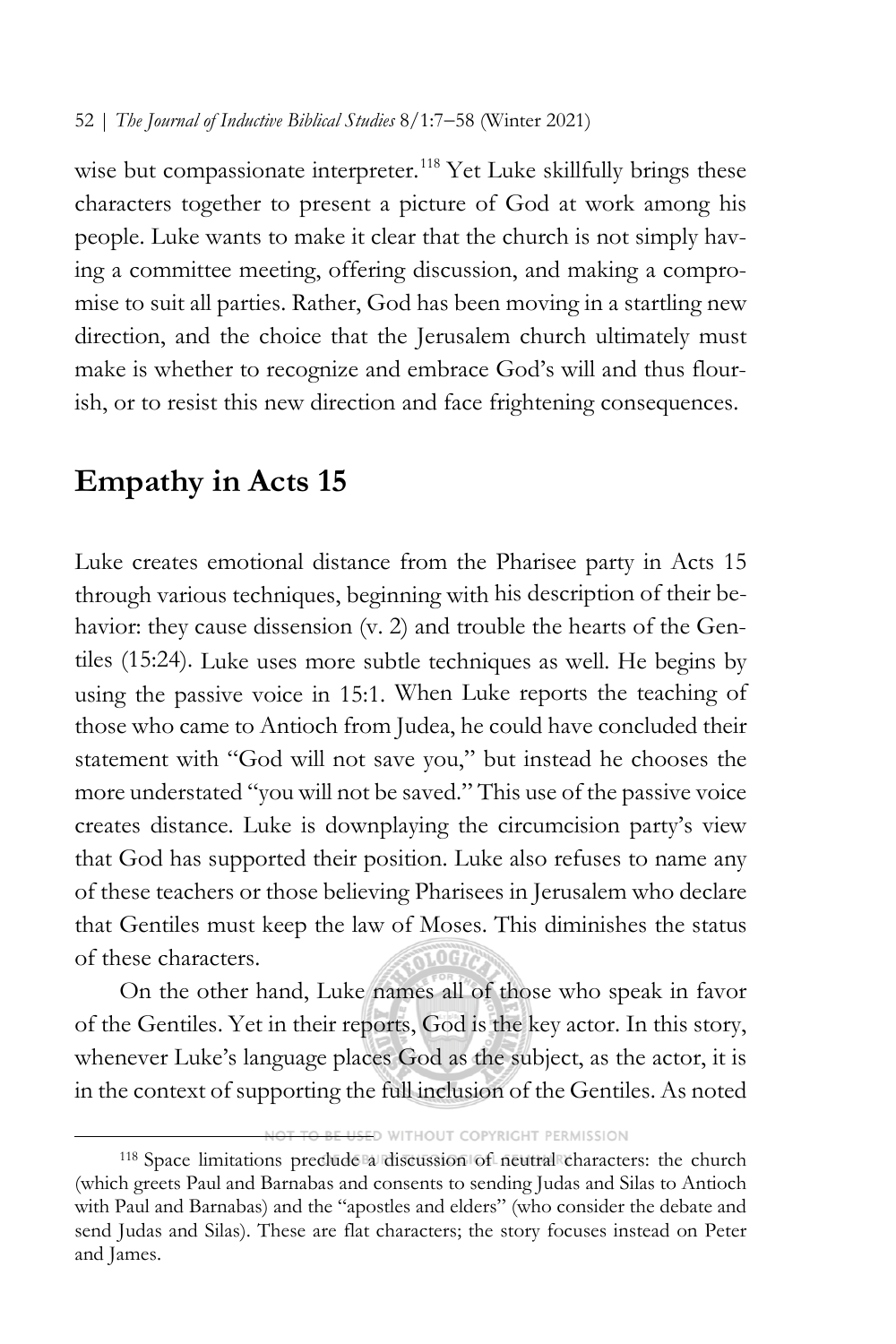in the characterization section above, Luke's language for the pro-Gentile party is nothing but positive: they speak with prophetic authority, perform signs and wonders, preach Scripture, and bring rejoicing wherever they go.

# **Point of View in Acts 15**

The overarching narrative of Acts to this point has led readers to side with the pro-Gentile party. As Gary Yamasaki states, "The narrator's manipulation of point of view to this point in the narrative succeeds in making it abundantly clear to the audience that it is to adopt the ideological point of view of those insisting that Gentiles coming to faith not be required to undergo circumcision."<sup>[119](#page-46-0)</sup>

Two additional planes figure prominently in this narrative: the spatial and temporal. The spatial plane of the narrator moves with Barnabas and Paul. The action of the story begins in Antioch, moves to Jerusalem as the duo goes up to present the matter to the leaders there, and the action descends with the pair as they report the decision back in Antioch. The believers from the Pharisee party, however, disappear from view as soon as they report their argument in 15:5 (although, their dissension is mentioned in the letter in 15:24).

The many aorist verbs in this section indicate that the narrator's temporal plane is one of reporting the events after they have happened. Nonetheless, Luke creates tension in Peter's speech when Peter uses the present tense in 15:10 for the accusation that "you are putting God to the test" by placing the burden of the law on the Gentiles. This may imply that Peter is worried that the pro-circumcision party has been debating well enough to convince the elders to require Torah obedience of the Gentiles. He then reminds the elders—again, in the present tense—that "we believe" the Jews are saved by grace, just as the

<span id="page-46-0"></span><sup>119</sup> Yamasaki, *Watching a Biblical Narrative*, 208.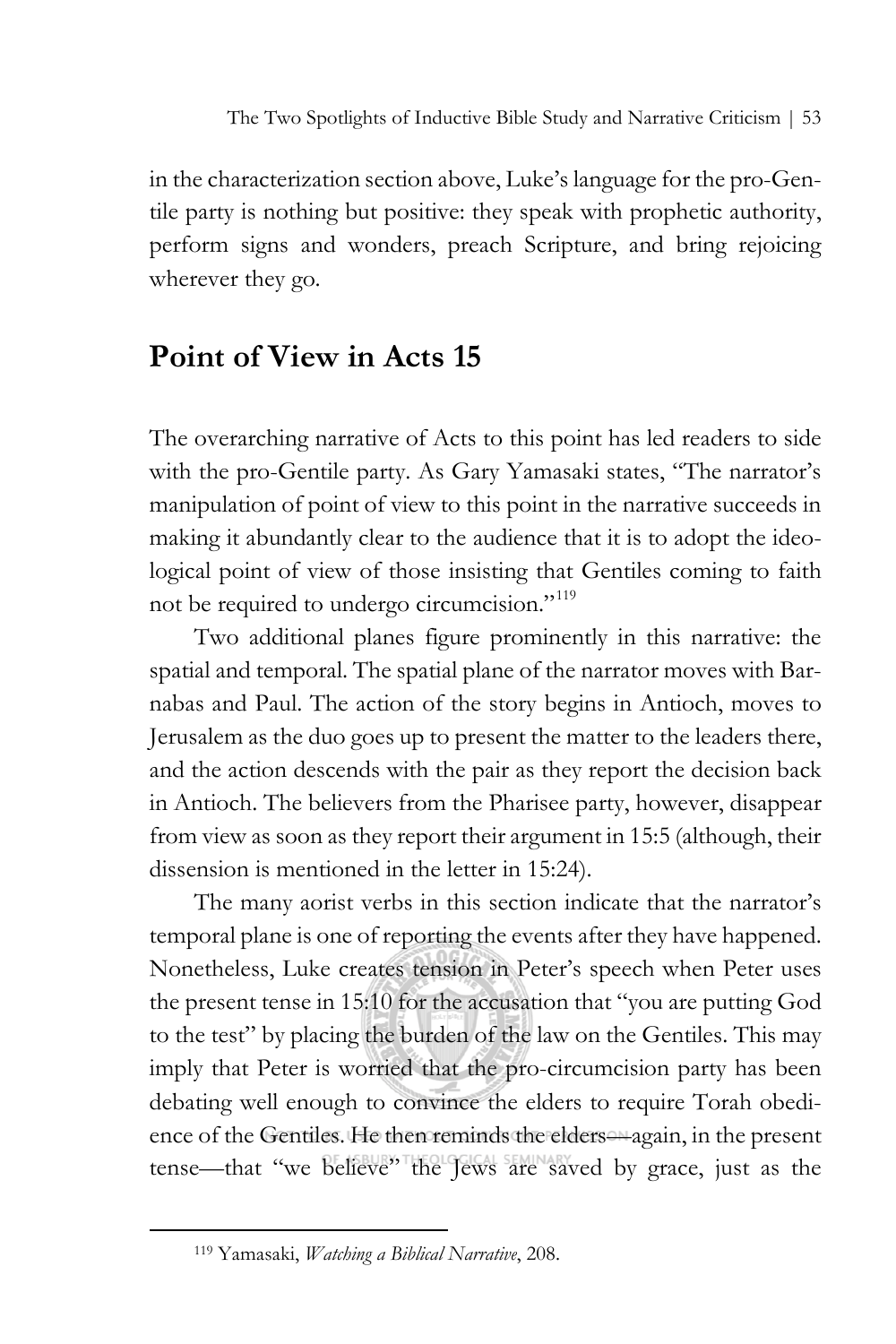Gentiles are. Peter presents a pivotal moment in their deliberations, and his emphasis on a unified means of salvation causes the elders to fall silent.

# **Acts as a Whole: Part II**

Throughout the book of Acts the church has faced regular threats, both external and internal.<sup>[120](#page-47-0)</sup> Luke's continual interchange of stories of persecution and stories of growth emphasizes a deep irony: the very persecution that was intended to destroy the church instead caused greater growth. In the first half of Acts, much of the persecution came from the Jewish leaders in Jerusalem. Despite imprisonments and martyrdom, and often because of these events, the church continued to grow.<sup>[121](#page-47-1)</sup> As the Holy Spirit continued to lead the church through these crises and empowered the spread of the Gospel beyond Judea, the theological crisis regarding the Gentiles came to a head at the Council of Jerusalem. The Council's ruling provided a turning point which many scholars consider to be "the center of the book of Acts; the rest of the book carries forward the Gentile mission that the council ap-proved."<sup>[122](#page-47-2)</sup>

Paul's further missionary journeys in Acts follow the same pattern as before the Jerusalem Council: he travels to a city, preaches in the synagogue, receives a positive response mostly from Gentiles, and eventually faces persecution from non-believing Jews before he heads

<span id="page-47-0"></span><sup>120</sup> Internal threats include the lies of Ananias and Sapphira (5:1–10), the dispute about the Hellenistic widows (6:1–7), and the question of the inclusion of the Gentiles (11:1–18; 15:1–35).

<span id="page-47-1"></span><sup>121</sup> For example, the death of Stephen (7:60) and the continuing persecution (8:1) caused the disciples to flee to Judea and Samaria. They continued to preach, however, and the very next pericope describes the spread of the Gospel in Samaria. Thus, the persecution meant to stamp out the church actually expanded it.

<span id="page-47-2"></span><sup>122</sup> Keener, *Acts*, 3:2297. *Contra* Gaventa, who identifies the turning point of the first half of Acts as the conversion of Cornelius (*Acts*, 211). For Gaventa, Acts 15 provides a narrative denouement rather than a climax (*Acts*, 212).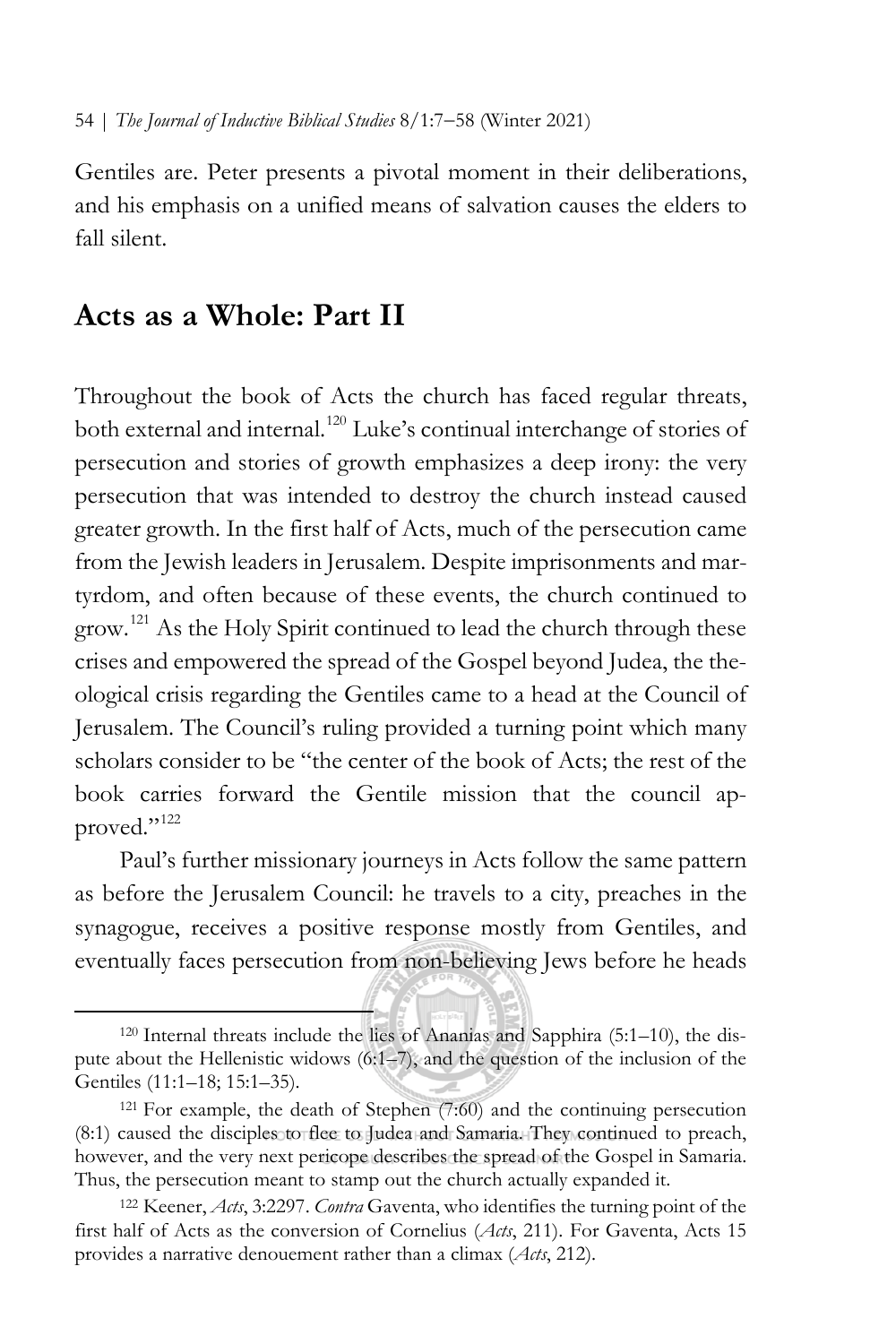to the next city. One wonders how this evangelistic pattern would have changed if the Council had come to a different conclusion about the Gentiles. But that is Luke's point. The spread of the Gospel to the ends of the earth continues, just as Jesus had promised (1:8).

Surprisingly, other than the brief interaction with James in Jerusa-lem, the mother church falls out of view.<sup>[123](#page-48-0)</sup> This interaction in ch. 21 is nonetheless significant: Luke reassures the reader that the agreement from ch. 15 is still in effect (21:25), and thus the church is still on the right path. Instead, the current threat to the progress of the church comes from the non-Christian Jews who attempt to impede Paul's progress at every turn. From Thessalonica to Berea to Corinth and finally in Jerusalem, these Jews have tried to stop the spread of the Gospel. Yet despite their plot to end Paul's life (23:12), their plans do not come to fruition. Luke's foreshadowing in 23:11 ("just as you have testified for me in Jerusalem, so you must bear witness also in Rome") reassures the reader that the Jews will not be successful in their plans, despite the harrowing experiences that lie ahead. By the end of the book, Paul is preaching in Rome, and despite his chains, the book ends with Paul proclaiming the Gospel "with all boldness and without hindrance" (28:31). The mission to the Gentiles continues, and even those Jews who turn to the Gospel will be healed.<sup>[124](#page-48-1)</sup> Acts has demonstrated that God is the unstoppable director of history, and neither internal nor external conflicts can prevent the fulfillment of God's promises.



#### **COPYRIGHT PERMISSION**

<span id="page-48-0"></span><sup>123</sup> Luke also implies a brief visit to Jerusalem in 18:22 (Paul "went up" to greet the church) but gives no further description.

<span id="page-48-1"></span><sup>124</sup> See Brawley, who interprets the Isaiah quotation regarding the Jews as "should they turn, I will also heal them" ("God of Promises," 294). He concludes, "As with Luke, so also Acts begins and ends with the God of promises" (296).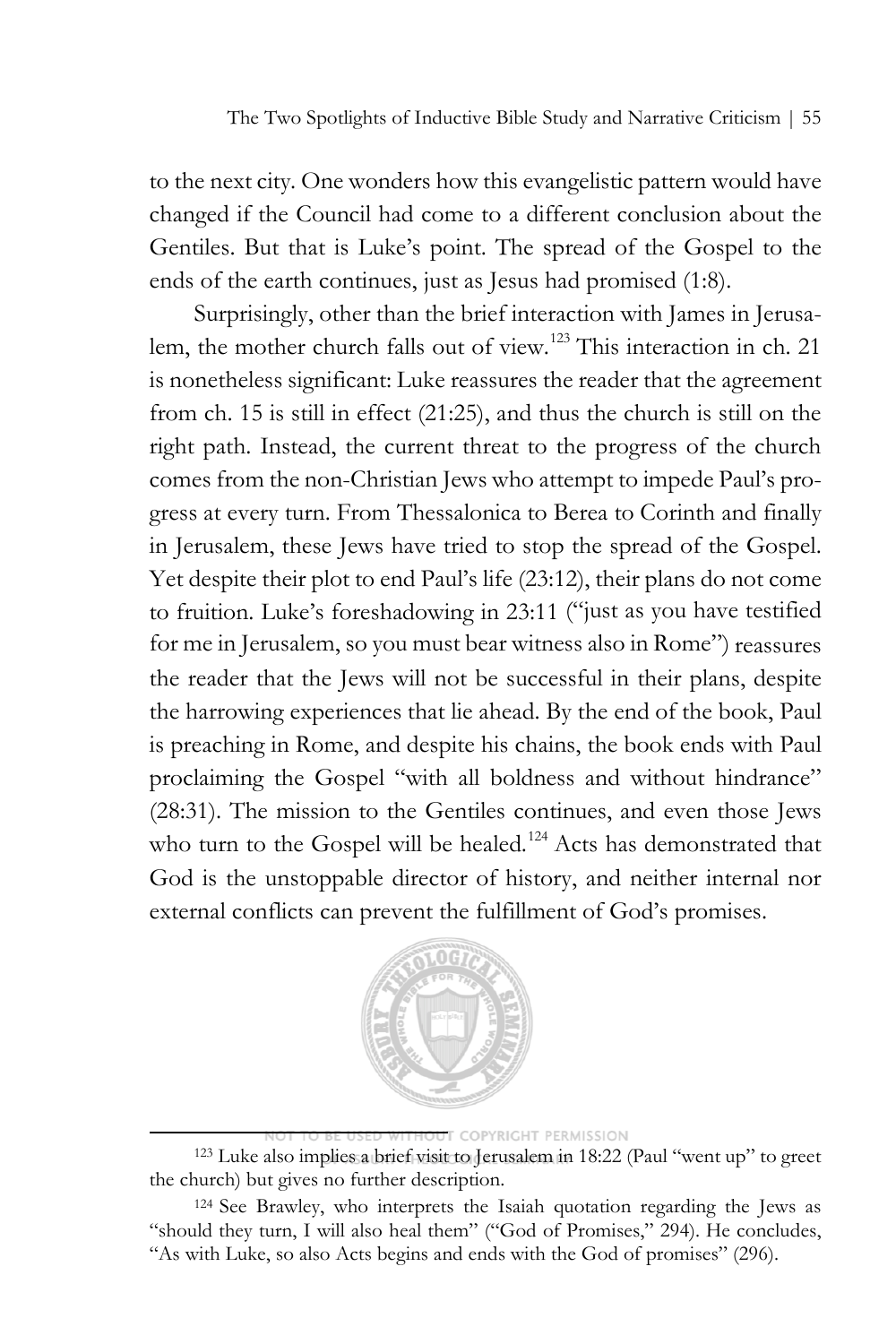# **Appendix: Questions to Ask When Analyzing a Narrative**

## *Plot: Conflict*

- What are the major conflicts in the story? Are they internal or external? Do they occur between characters, or between a character and society, the natural world, or the supernatural realm?
- Are the conflicts resolved? How?
- Which conflicts are left open-ended for the reader to interpret? How does the rest of the narrative point the reader toward a possible resolution?

## *Plot: Order, Duration & Frequency of Events*

- Is the story told in order? If flashbacks or predictions are used, how do these develop or alter the plot?
- Which events does the author spend the most time describing? Which events receive the least attention? What does this suggest about the relative importance of these events?
- What other structures are used to shape the narrative? What do these structures suggest about the author's narrative purpose?

- Where is the story located? When? In what culture?
- How does the setting affect the story's development?

*Setting*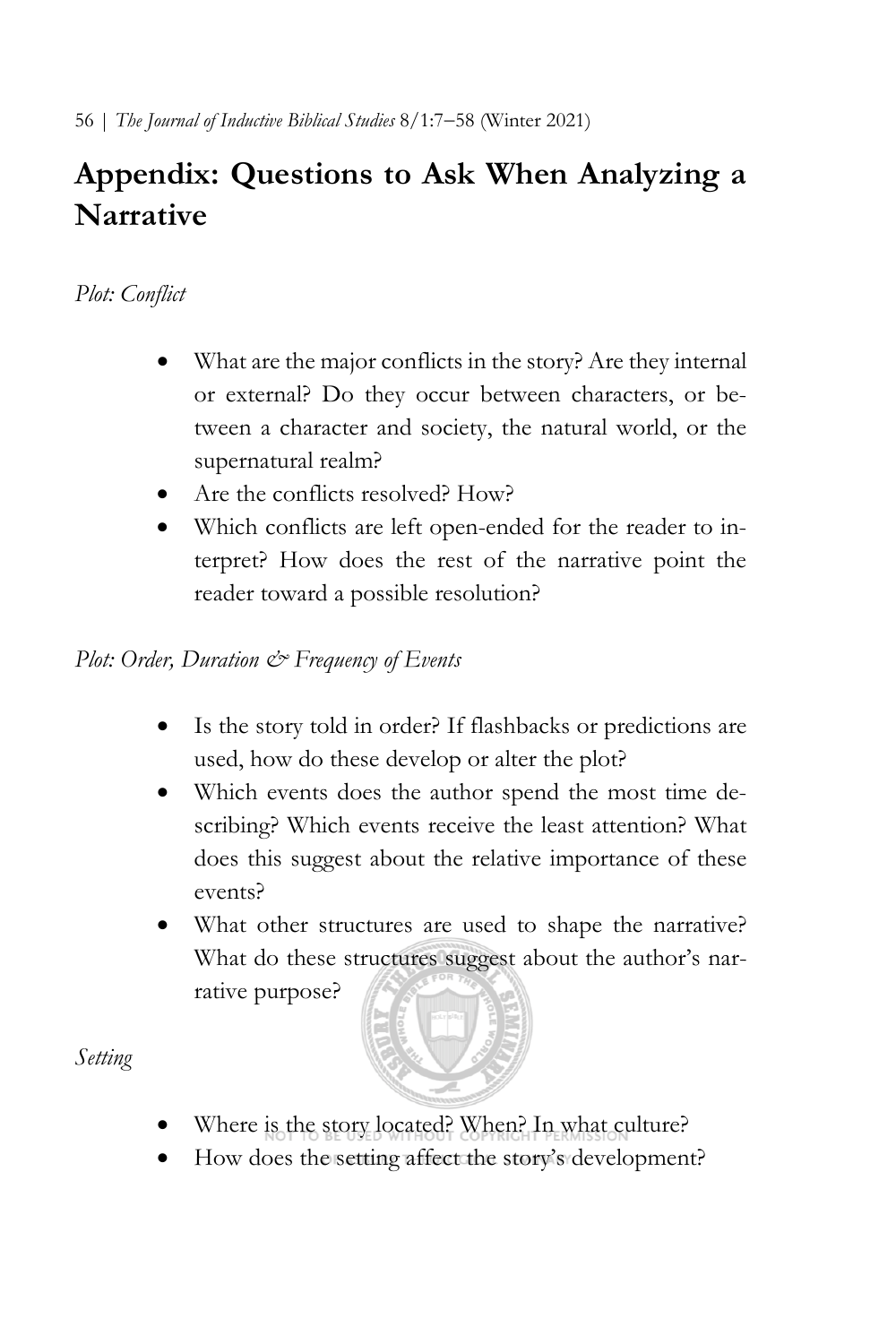The Two Spotlights of Inductive Bible Study and Narrative Criticism | 57

## *Characters & Characterization*

- Which characters are flat or stereotypical?
- Which characters are round? How do these multiple character traits give us insight into the character's motivations?
- Which are dynamic and develop throughout the story? How does this development help us understand the narrative direction of the story?
- What do the words, actions, thoughts, and other details tell us about the characters?
- Does the narrator make direct statements interpreting the motives or actions of a character? How does this give us insight into the narrator's presuppositions?

## *Empathy*

- How does the author develop empathy between the reader and the characters? What cues are used?
- Where is distance created between the reader and certain characters? How is this achieved?
- What do these observations reveal about the direction the narrator would like the readers to go?

## *Point of View*



- Which character's perspective does the narrative follow most closely? Whose perspective is left out?
- How do the spatial, temporal, psychological, phraseological, and ideological planes affect the way we view the NOT TO BE USED WITHOUT COPYRIGHT PERMISSION<br>OF ASBURY THEOLOGICAL SEMINARY